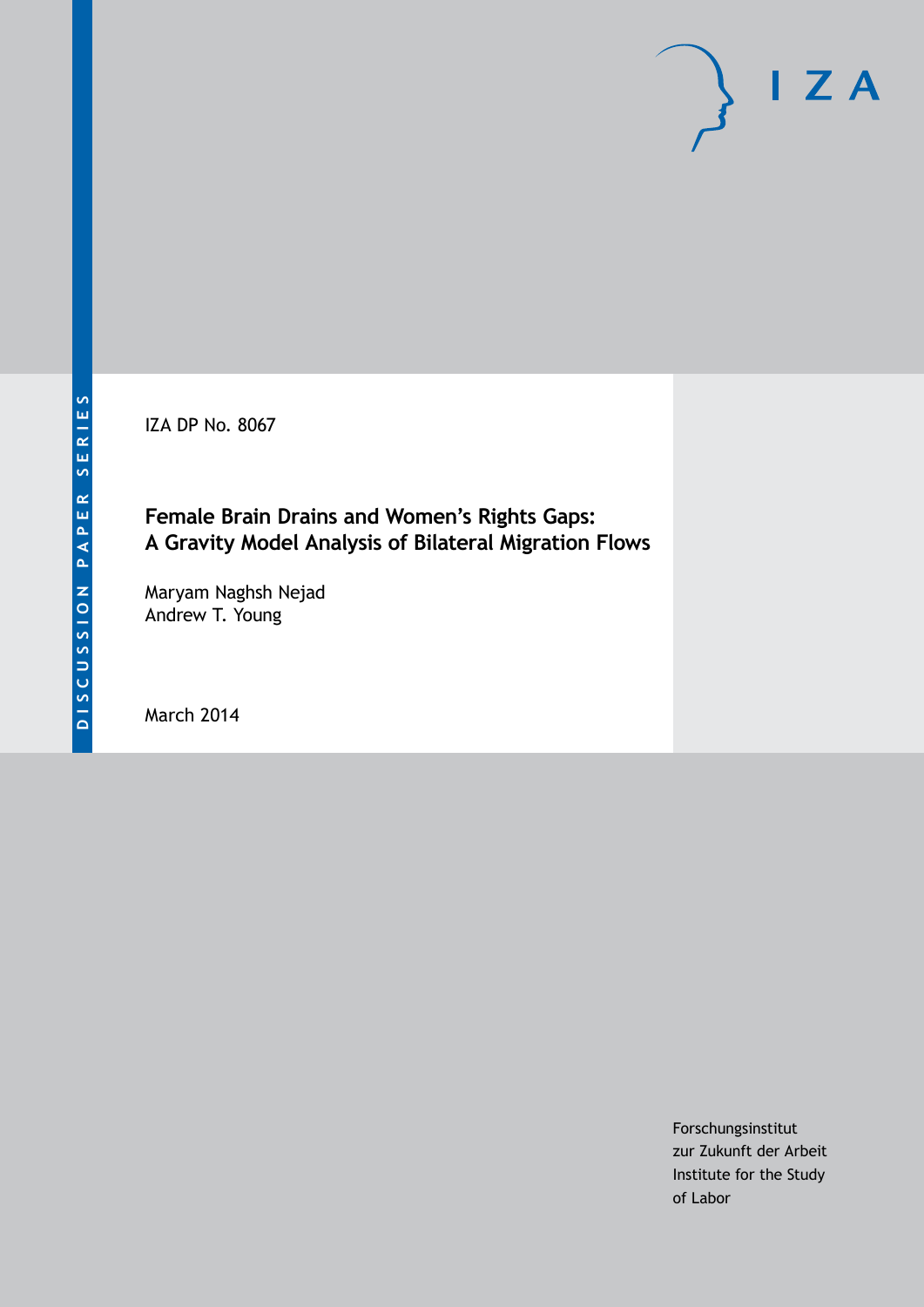# **Female Brain Drains and Women's Rights Gaps: A Gravity Model Analysis of Bilateral Migration Flows**

### **Maryam Naghsh Nejad** *IZA*

**Andrew T. Young**

*West Virginia University*

Discussion Paper No. 8067 March 2014

IZA

P.O. Box 7240 53072 Bonn **Germany** 

Phone: +49-228-3894-0 Fax: +49-228-3894-180 E-mail: [iza@iza.org](mailto:iza@iza.org)

Any opinions expressed here are those of the author(s) and not those of IZA. Research published in this series may include views on policy, but the institute itself takes no institutional policy positions. The IZA research network is committed to the IZA Guiding Principles of Research Integrity.

The Institute for the Study of Labor (IZA) in Bonn is a local and virtual international research center and a place of communication between science, politics and business. IZA is an independent nonprofit organization supported by Deutsche Post Foundation. The center is associated with the University of Bonn and offers a stimulating research environment through its international network, workshops and conferences, data service, project support, research visits and doctoral program. IZA engages in (i) original and internationally competitive research in all fields of labor economics, (ii) development of policy concepts, and (iii) dissemination of research results and concepts to the interested public.

IZA Discussion Papers often represent preliminary work and are circulated to encourage discussion. Citation of such a paper should account for its provisional character. A revised version may be available directly from the author.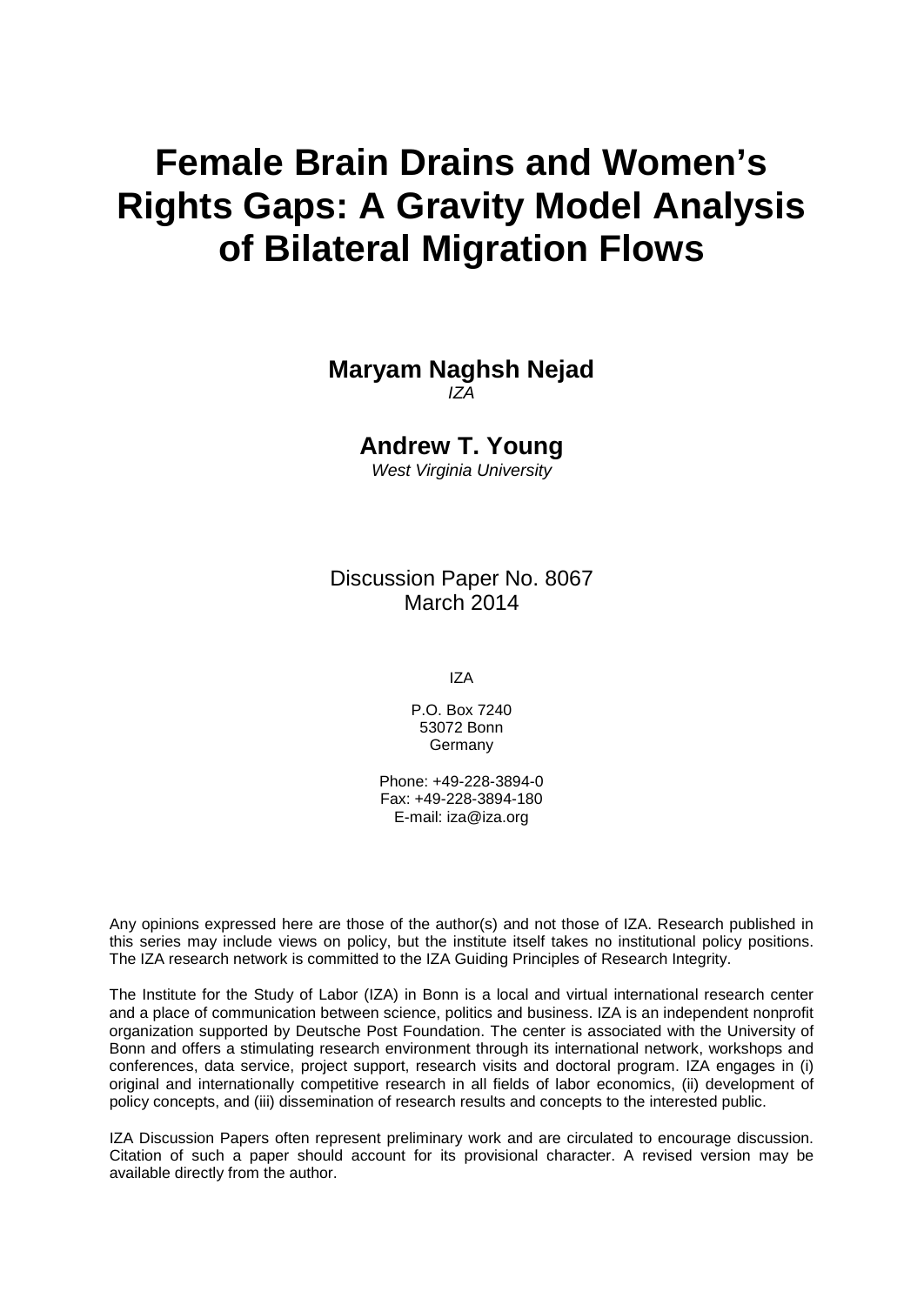IZA Discussion Paper No. 8067 March 2014

# **ABSTRACT**

# **Female Brain Drains and Women's Rights Gaps: A Gravity Model Analysis of Bilateral Migration Flows**

In this paper we model the migration decisions of high-skilled women as a function of the benefits associated with moving from an origin with relatively low women's rights to a destination with a relatively high level of women's rights. However, the costs faced by women are decreasing in the level of women's rights provided. The model predicts a non-linear relationship between the relative levels of women's rights in destination versus origin countries (the *women's rights gap*) and the gender gap in high-skilled migration flows (the *female brain drain ratio*). In particular, starting from large values of the women's rights gap (where women's rights are very low in the origin) decreases in the gap may be associated with *increases* in the female brain drain ratio. However, starting from lower levels of the gap the relationship is positive: a greater gain in women's rights moving from origin to destination is, all else equal, associated with a greater likelihood of migration. Using a cross section of over 3,000 bilateral migration flows across OECD and non-OECD countries and the women's rights indices from the CIRI Human Rights Dataset, we report evidence consistent with the theory. A statistically significant and nonlinear relationship exists between women's rights gaps and female brain drain ratios. The evidence is particularly strong for the case of women's political rights.

JEL Classification: F22, J11, J61, J16, O17, O43

Keywords: female brain drain, high skilled female migration, bilateral migration flows, women's rights, institutional quality, gravity models

Corresponding author:

Maryam Naghsh Nejad IZA P.O. Box 7240 53072 Bonn Germany E-mail: [Naghshnejad@iza.org](mailto:Naghshnejad@iza.org)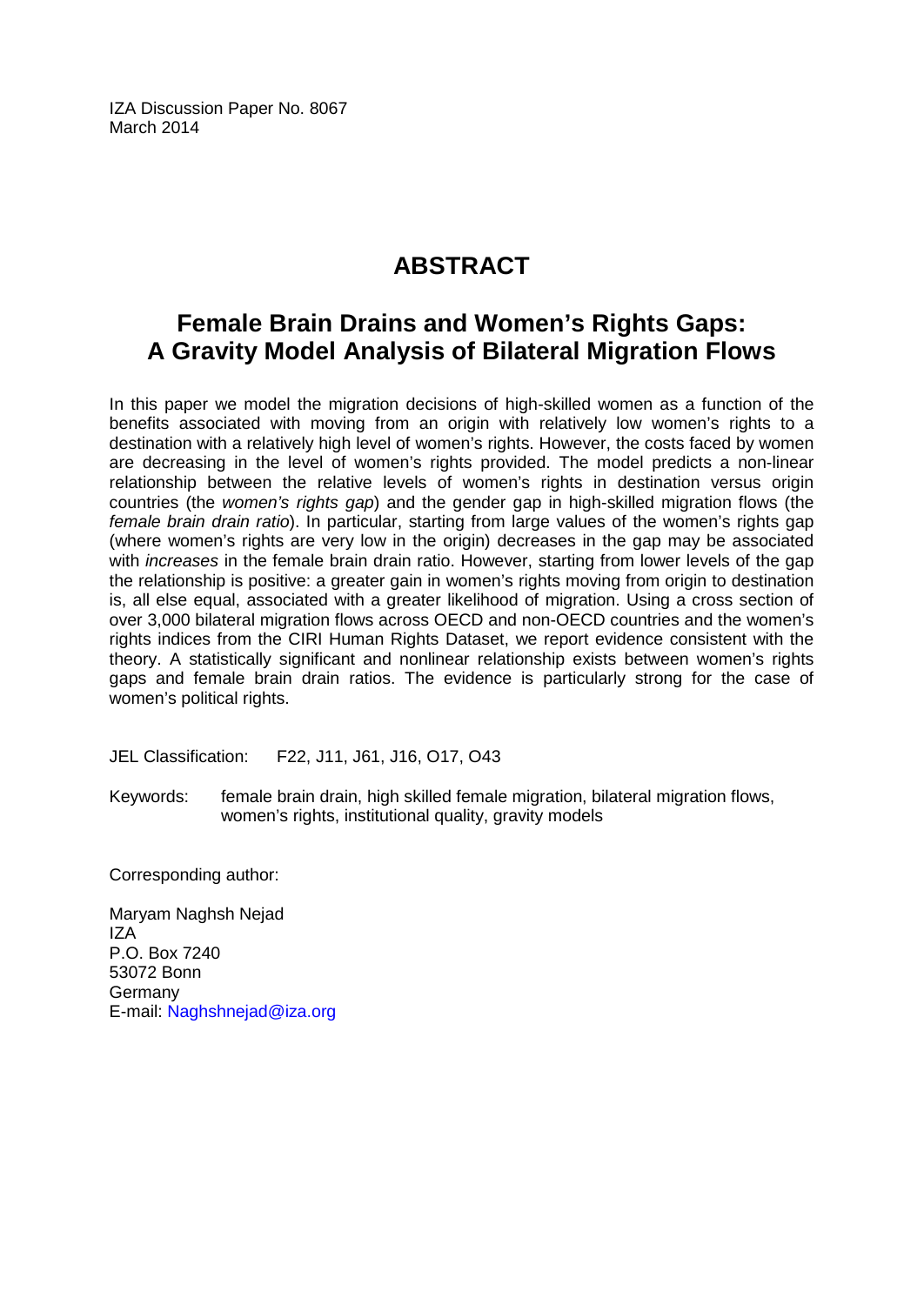#### **1. Introduction**

 $\overline{a}$ 

Female migration rates are higher than those of males in 88% of non-OECD countries. This relative tendency of females to migrate is most pronounced for high-skilled individuals. The migration rates of females with post-secondary education are on average 17% higher than those of males (Docquier, Lowell, and Marfouk, 2009). Furthermore, the migration rate of the highskilled – *brain drain* – is relatively greater for females on each of the inhabited continents. 1 (See **figure 1**).

Why are rates of female brain drain relatively high in developing countries? An outflow of human capital from developing countries is generally troubling. However, losses of female human capital are likely to be particularly costly. Researchers have reported that increased educational attainment by females is associated with them having lower fertility rates and improved health; their infant mortality rates tend to be lower and their children's educational attainment tends to be higher (Schultz (1988), Behrman and Deolalikar (1988), and Subbarao and Raney (1995)). According to Abu-Ghaida and Klasen (2004), the lost "social gains" from gender inequalities in education may amount to between 0.1 and 0.3 points in annual per capita income growth.<sup>2</sup>

In this paper we explore one potential determinant of the rates of female brain drain relative to those of males: women's rights. In many developing countries, not only do women suffer from a lack of political rights and protections from violence. They also lack basic economic rights to productive resources:

Few farming women in developing countries have title and control of land in

 $1$  The data on continents here comes from Mayer and Zignago (2006). Asia, Africa, America, Europe and Pacific are the five possible continents associated with each country. Pacific refers to Australia and Pacific island countries. <sup>2</sup> Knowles, Lorgelly, and Owen (2002) estimate a neoclassical growth model that explicitly includes both female and male human capital. Using cross-country data they find that increases in female education positively affect labor productivity while the effect of male education is often statistically insignificant or even negative.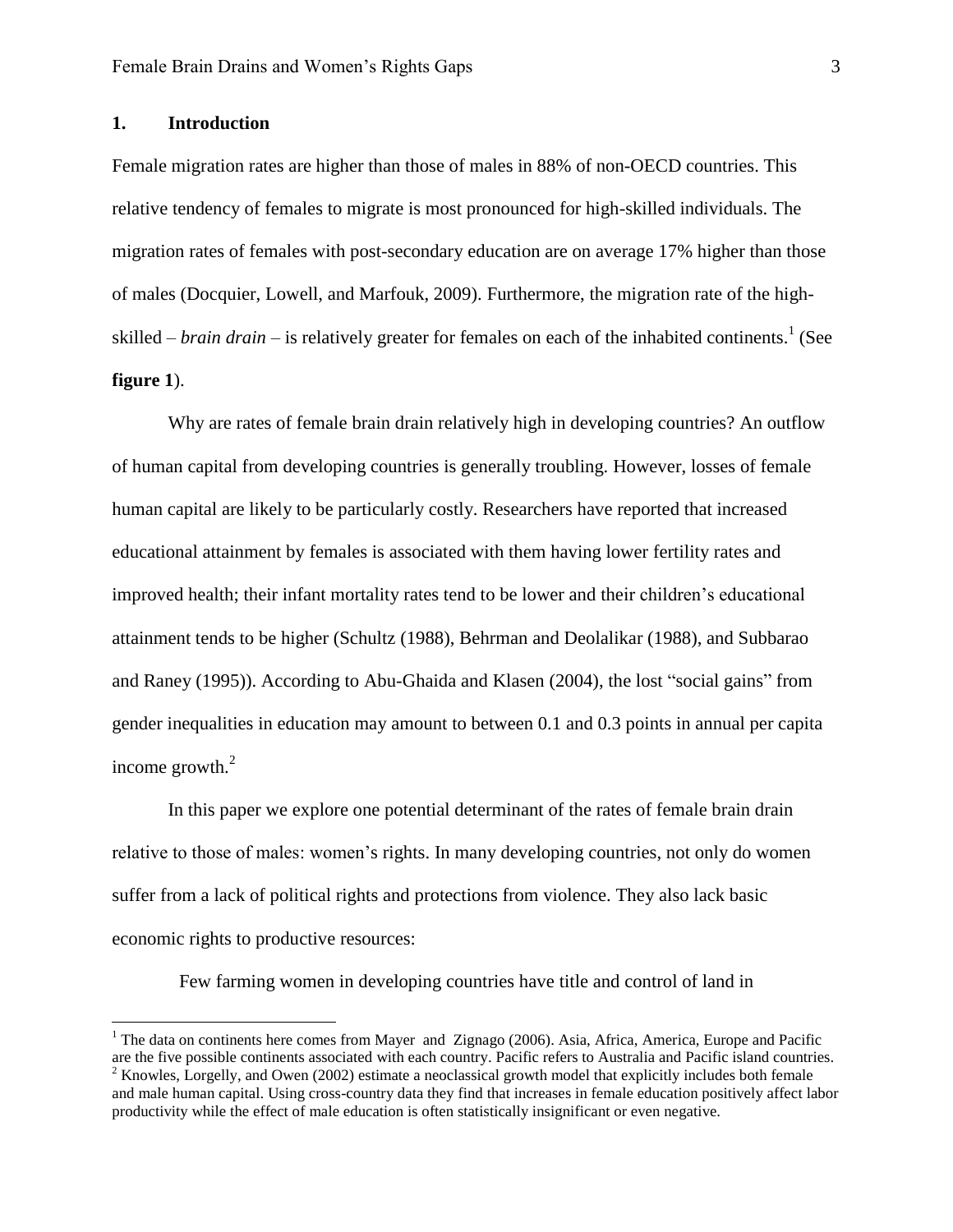their own names. In many areas of sub-Saharan Africa, widows lack even basic rights to inherit marital property [.] In south Asia, women have gained greater legal inheritance rights over time, but inequitable restrictions continue to keep women at a disadvantage, and women's property rights in practice are much less than in the legal code[.] Women may also have less access [to] productive assets such as labor-saving technologies, credit, and extension services

(Mammen and Paxson, 2000, p. 161).

Increases in women's rights can decrease both the costs and benefits to migration. Women's rights may, therefore, have a non-linear relationship to the rate of female brain drain in a country. For example, greater protection from physical coercion decreases the riskiness of trying to migrate but, at the same time, it creates an environment that an individual has less reason to flee.

We study over 3,000 observations of bilateral high-skilled migration rates and employ the women's rights index values from the Cingranelli and Richards (2010) (CIRI) Human Rights Dataset in the origin countries. Within a gravity model framework, female-to-male brain drain ratios are related to the ratio of the women's rights measures in the origin and destination countries (the *women´s rights gap*). We estimate a statistically significant non-linear relationship between the women's rights gap and the migration rate of high-skilled females relative to that of high-skilled males from origin to destination countries (the *female brain drain ratio*). In particular, starting from large values of the women´s rights gap (where women´s rights are very low in the origin) decreases in the gap may be associated with *increases* in the female brain drain ratio. However, starting from lower levels of the gap the relationship is positive: a greater gain in women´s rights moving from origin to destination is, all else equal, associated with a greater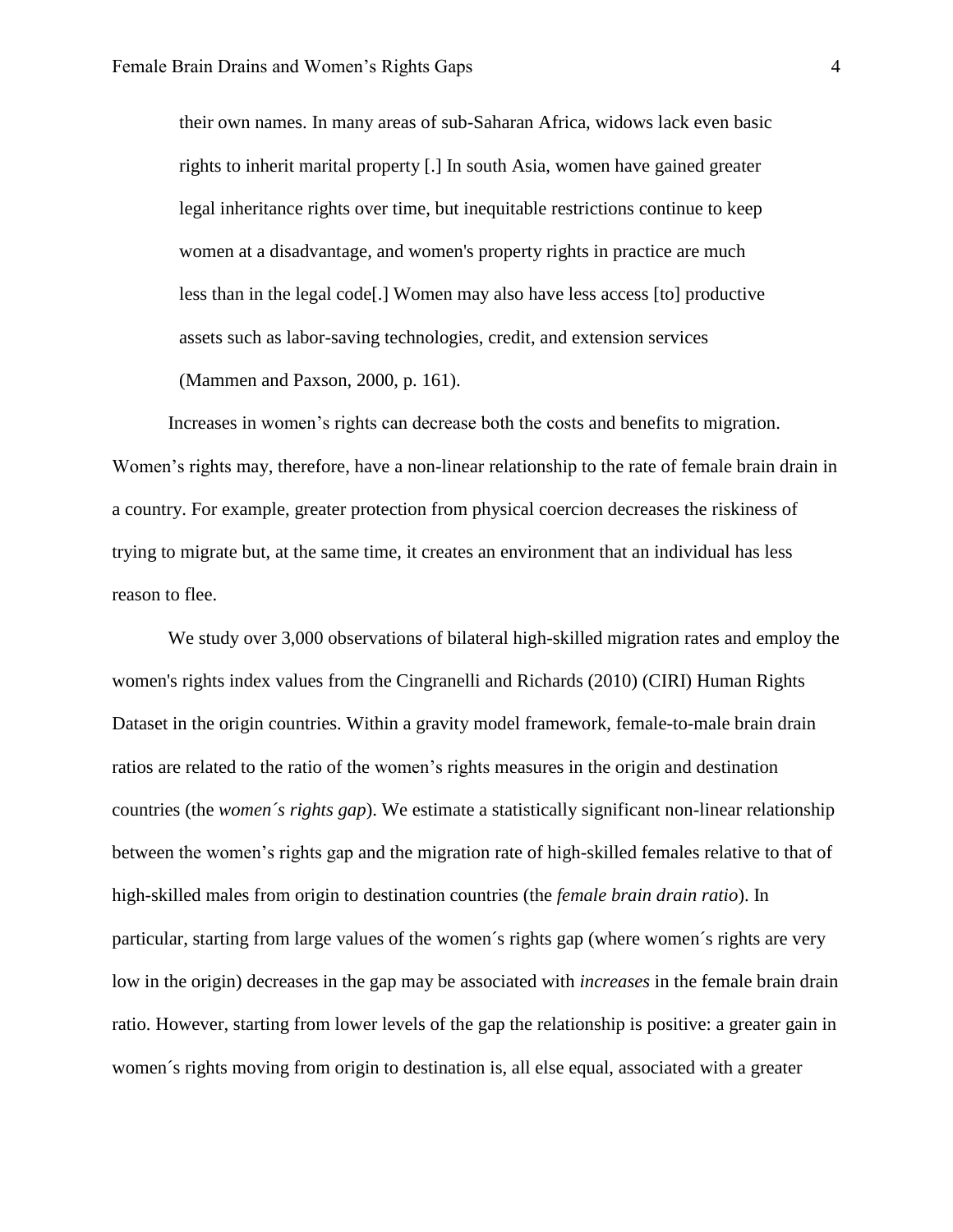likelihood of migration.

In addition to the ordinary least squares (OLS) results, we report that the relationship is robust to employing a Heckman (1970) two-stage regression approach or the Poisson pseudomaximum likelihood estimation suggested by Silva and Tenreyro (2006). Both of these approaches are utilized to deal with bilateral migration observations with a value of zero and ratios of flows that are undefined. These results are also qualitatively robust to controlling for the "multilateral resistance" (i.e., the influence of alternative destinations) that is emphasized by Bertoli and Fernández-Huertas Moraga (2012 & 2013).

This organization of this paper is as follows. Section 2 contains a review of literature relevant to the present research. A theoretical model of migration choice is developed in section 3. This theory motivates the empirical model described in section 4; this section also overviews the data used to estimate that model. Estimation results are reported in section 5. Summary discussion appears in the concluding section 6.

#### **2. Previous Work on Female Migration, Female Brain Drain, and Women´s Rights**

Brain drain is a widely explored topic in the context of development economics. (See Docquier and Rapoport (2012) for a review of the literature.) However, the gender aspect of brain drain has received relatively little attention; and that only recently. Furthermore, while the gender aspect of migration decisions has also received little attention, the role of women´s rights in determining high-skilled female migration decisions has received almost none.

Dumont, Martin and Spievogel (2007) are the first researchers to provide data on genderspecific brain drain using OECD census databases for emigrants from 25 OECD and 79 non-OECD countries. They report that female brain drain rates from African countries tend to be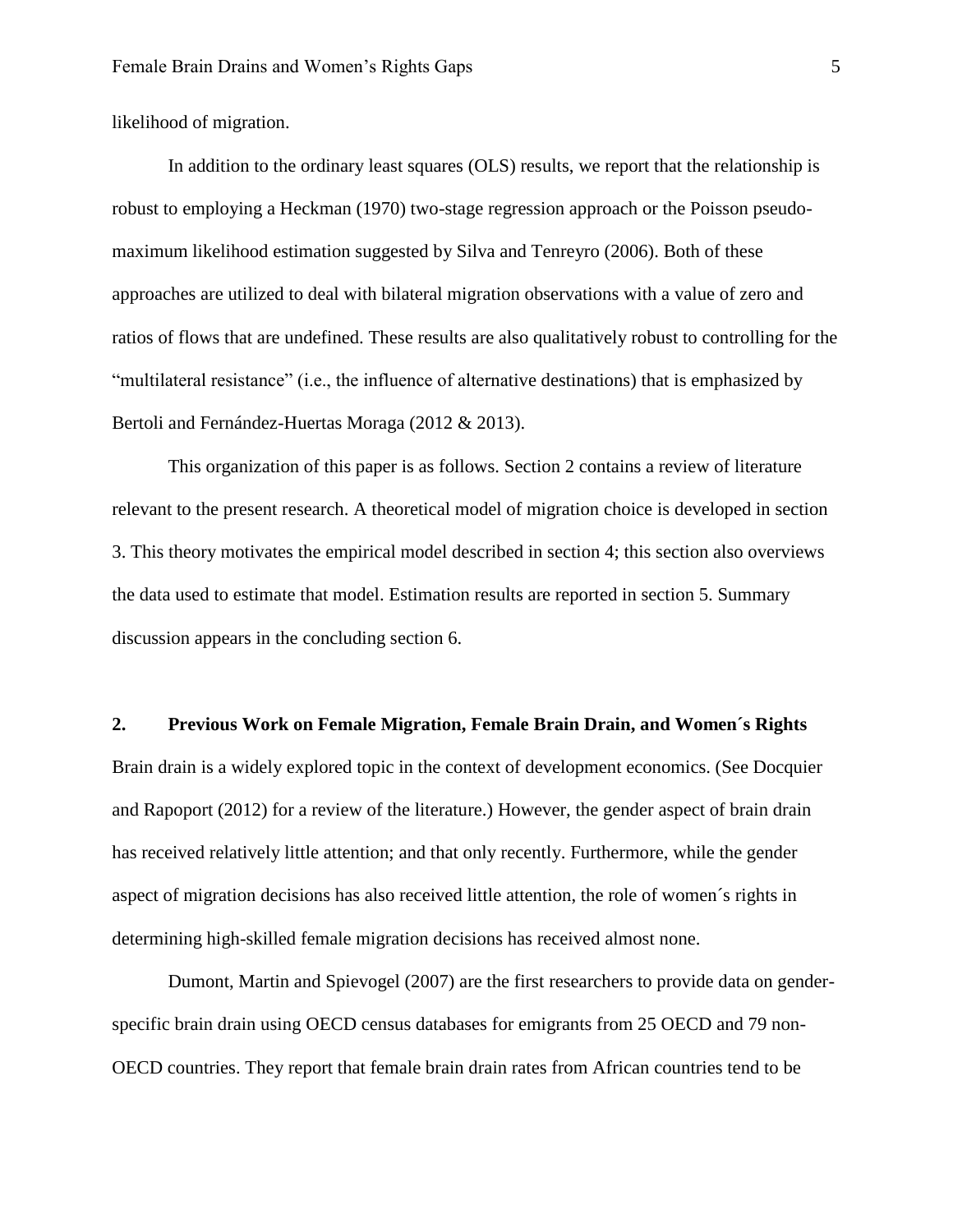notably higher than those of males. Alternatively, there is almost no brain drain gender gap when considering European origin countries. They also estimate the impact of female brain drain on the social and economic development of origin countries. They find that female brain drain ratios are positively and significantly related to infant mortality and under-five mortality; negatively and significantly related to female secondary school enrollment relative to males. They do not find similar harmful effects associated with the emigration of less-educated women. This suggests an important role for educated women in the health and education of children.

Docquier et al. (2009) provide a more extensive dataset for education- and genderspecific migration from 174 origin countries in 1990 and from 195 countries in 2000. Using this data, Docquier, Marfouk, Salomone, and Sekkat (2012) find that women respond differently than men to conventional "push" factors. For example, while male brain drain is negatively associated with an origin country's average human capital level, all else equal, the analogous relationship is positive in the case of women. Also, the distance from an origin country to the OECD area is negatively associated with male brain drain but positively associated with high-skilled female emigration. Relevant to the present research, Docquier et al. (2012) suggest that both of these anomalies may be related to gender discrimination.

Everything being equal, females would tend to migrate more because even with a college degree they may have difficulties to find an adequate job. The hidden discrimination would lead to some kind of positive selection that characterizes female migration. [Also] the positive sign of the coefficient of the distance to the OECD may reflect, especially for migrants originating from the South, the relatively lower discrimination in furthest OECD countries as compared to closer ones (p. 261).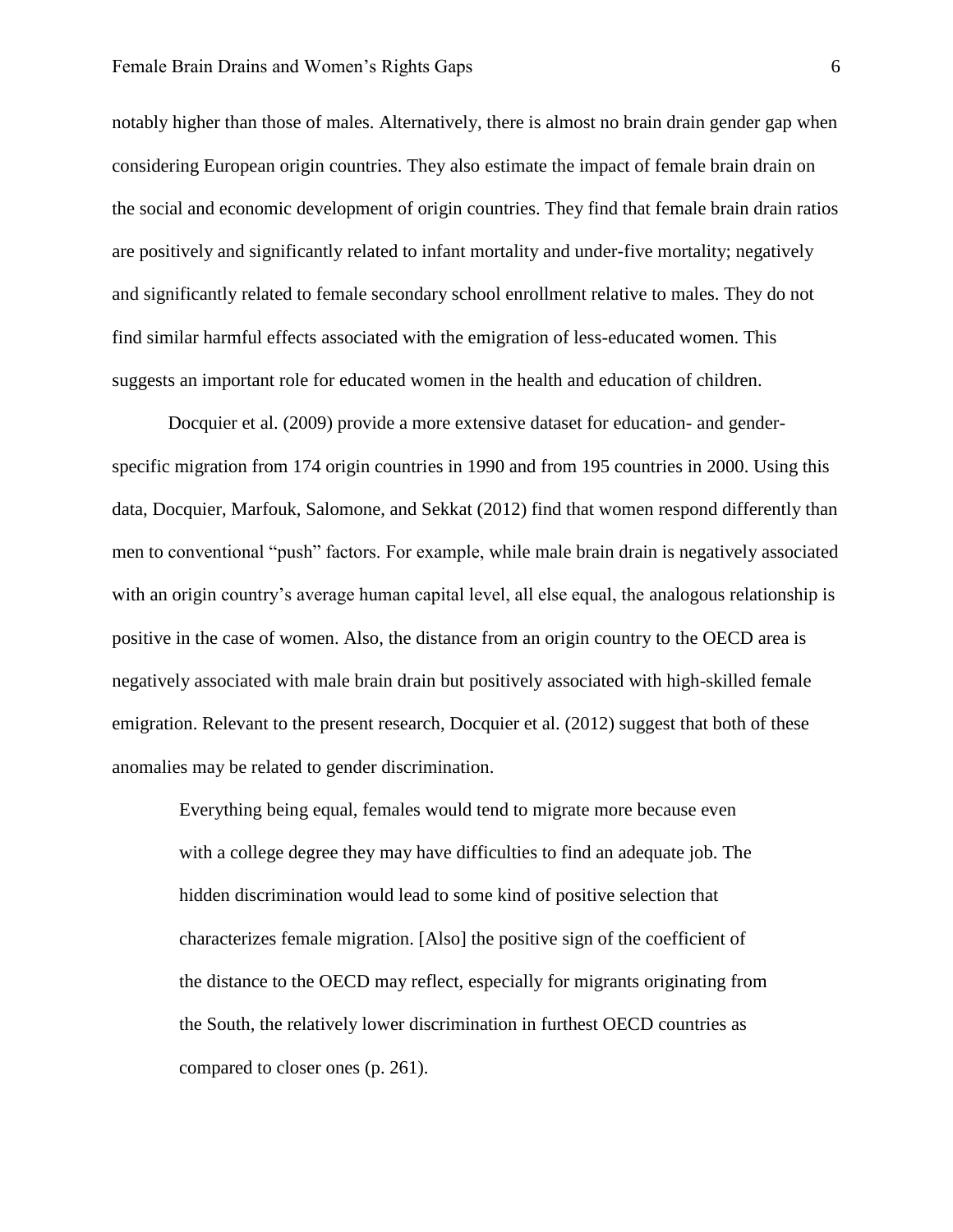This suggests the importance of taking into account variation in women's rights as a determinant of female brain drain rates.

To our knowledge, Bang and Mitra (2011), Baudassé and Baziller (2011), Naghsh Nejad (2013) and Ferrant and Tuccio (2013) are the only other papers to empirically assess the role of women´s rights and/or gender discrimination in determining female migration flows. Bang and Mitra (2011) attempt to proxy for "access to economic opportunities" and "economic outcomes" and report that only "opportunities" are related to female brain drain and the estimated relationship is a negative one. However, their "opportunity" variables include fertility rates and gender gaps in schooling and literacy. These variables might just as easily be interpreted as "outcomes".

Baudassé and Baziller (2011) use a principal components analysis (PCA) to aggregate various variables into indices of gender inequality, but only for 51 countries.<sup>3</sup> They report that decreased gender inequality is associated with higher female migration rates and, in particular, higher rates for high-skilled females. Again, the variables employed in their PCA (e.g., the female employment rate and primary education ratio) can be interpreted as outcomes rather than institutional opportunities. In the present paper we utilize the CIRI women's rights indices. These indices are directly based on the economic rights (e.g., the right to work without a husband's consent), political rights (e.g., the right to vote), and social rights (e.g., the right to initiate a divorce) that women have in a given country. These rights are institutional and more clearly interpreted in terms of opportunities open to women.

Ferrant and Tuccio (2013) employ measures of discriminatory institutions from the OECD Development Centre and are, therefore, more closely related to the present study. They

 $\overline{\phantom{a}}$ 

<sup>3</sup> Baudassé and Baziller also use numbers of migrants rather than migration *rates*. Even though they do control for population on the right-hand-side of their empirical specifications, not using a rate of the dependent variable is inconsistent with the bulk of existing studies.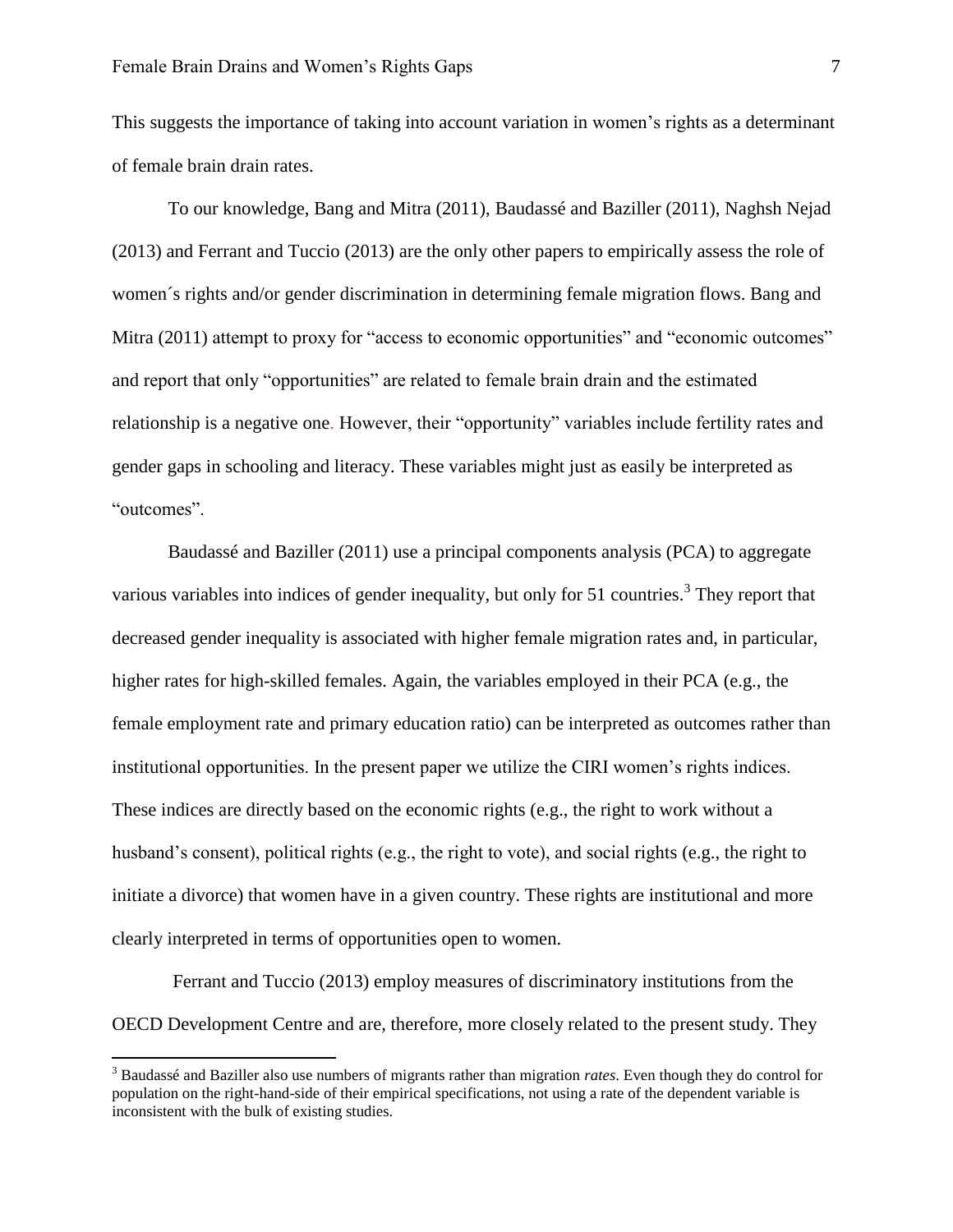$\overline{a}$ 

examine bilateral migration flows, but only between non-OECD countries. They show that variation in their measure of discriminatory institutions is significantly related to female but not male migration. However, Ferrant and Tuccio do not focus on high-skilled migration (female brain drain) as we do in this paper.

Also, neither Ferrant and Tuccio (2013) nor Bang and Mitra (2011) and Baudassé and Baziller (2011) motivate their analyses with a formal model of how women´s rights affect the costs and benefits of female migration decisions relative to those of males. None of these authors, then, derive the sort of non-linear relationship between women´s rights and relative female migration rates that arises from our model in section 3 below.<sup>4</sup> Our analysis, for example, offers a plausible reconciliation between the contradictory findings of Bang and Mitra (2011) and Baudassé and Baziller (2011). This reconciliation is based on acknowledging the fact that the extent of women´s rights determines the relative costs, as well as benefits, to migration.

Naghsh Nejad (2013) does motivate her work with a similar theoretical model. She derives and estimates a nonlinear relationship between the female brain drain ratio and women´s rights. However, she studies only migration flows from 195 non-OECD origins to OECD destinations. Her data set, then, is substantially smaller than that of the present paper: 345 total stocks of migrants in OECD countries versus over 3,000 bilateral migration flows. Importantly, she also cannot exploit the information in the women's rights differentials across OECD countries – nor the differentials involved with migration between non-OECD countries – as we do. Naghsh Nejad (2013) essentially assumes that all OECD countries are a benchmark in terms

<sup>&</sup>lt;sup>4</sup> Baudassé and Baziller (2011) do argue that the effect of discrimination on female brain drain is theoretically ambiguous in terms of sign. Gender discrimination may increase the perceived benefits to migrating. Alternatively it may lead to a selection bias where a society's collective decisions concerning who is permitted to migrate are biased against females. Thus, gender discrimination may be a standard push factor or operate as a barrier to exit. However, Baudassé and Baziller (2011) do not allow in their empirical analysis for the sort of nonlinear relationship that logically follows from their own discussion. The same can be said of Ferrant and Tuccio (2013) who discuss the possible effects of discrimination on both the costs and benefits of migration but do not estimate a non-linear relationship.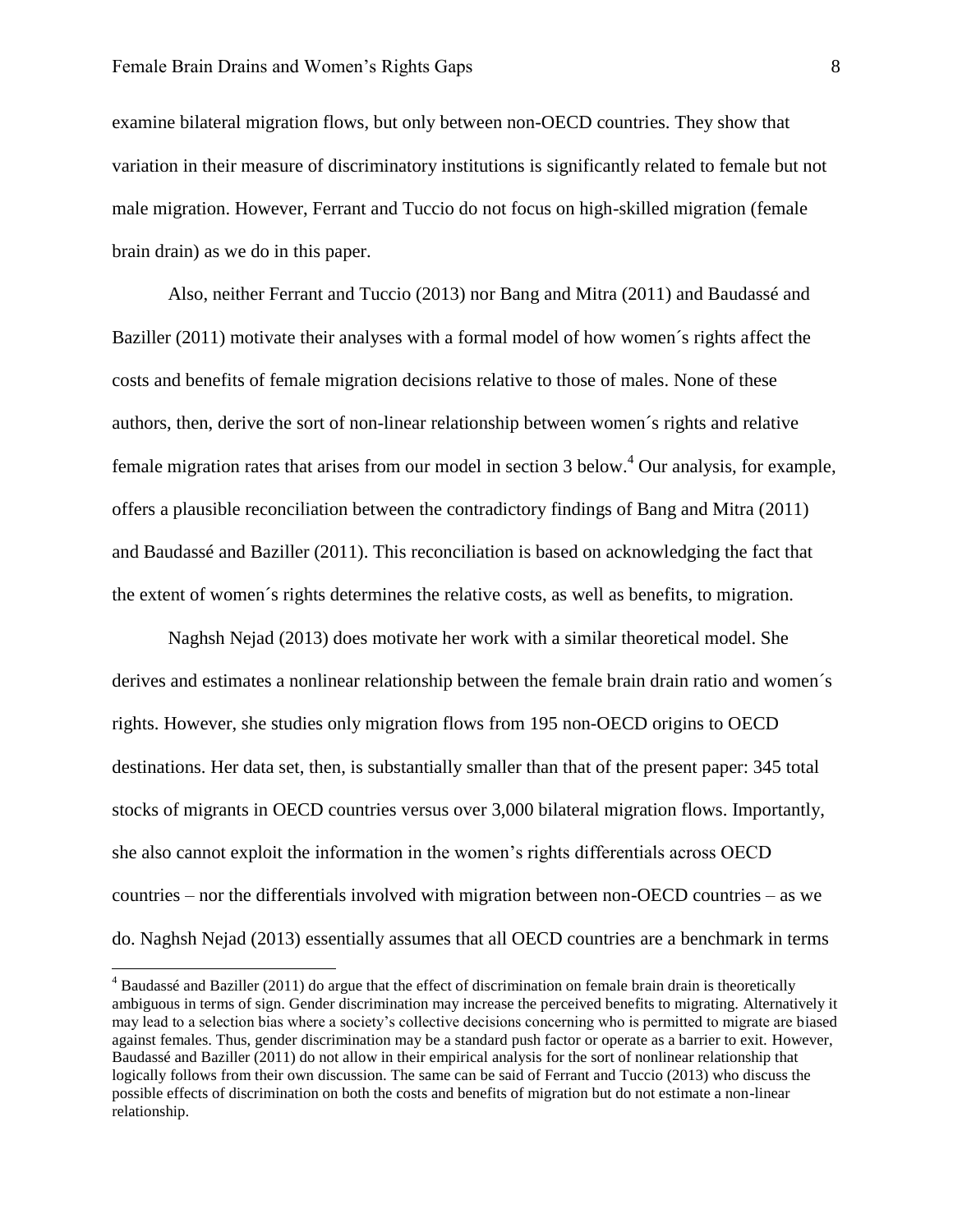of women´s rights. The focus of this paper is, instead, on the attractiveness of women´s rights in particular destinations *relative to* particular origins.

None of the above studies control for the "multilateral resistance" that has been recently emphasized by Bertoli and Fernández-Huertas Moraga (2012 & 2013). These authors argue that not only are the characteristics of a particular destination relative to an origin important for migration decisions, but also the characteristics of alternative destinations. Exploiting the large number of observations in our data, we check the robustness of our results to addressing multilateral resistance by including origin, destination, and *origin-nest* fixed effects in the estimations. The primary result is robust: the women´s rights gap is significantly and nonlinearly related to the female brain drain ratio.

As we have stressed above, to our knowledge we are one of a handful of papers to focus on female brain drain in relation to women´s rights. The relative dearth of research on women's rights in relation to female brain drain is an important shortcoming in the literature. Studies have suggested that, in general, gender inequality is harmful to a country's economic growth (e.g., Dollar and Gatti (1999) and Klasen (2000)). These studies suggest that a higher labor force participation rate of women contributes positively to economic development, a general view that is supported by the specific case studies of India and Sub-Saharan Africa by, respectively, Esteve-Volart (2004) and Blackden, Canagarajah, Klasen, and Lawson (2006). If gender discrimination is also associated with the flight of female human capital, this could another economically important channel through which gender inequality harms development. An important contribution of this paper is empirically asses how the provision of women´s rights may also be indirectly related to economic development through its influence on female brain drain.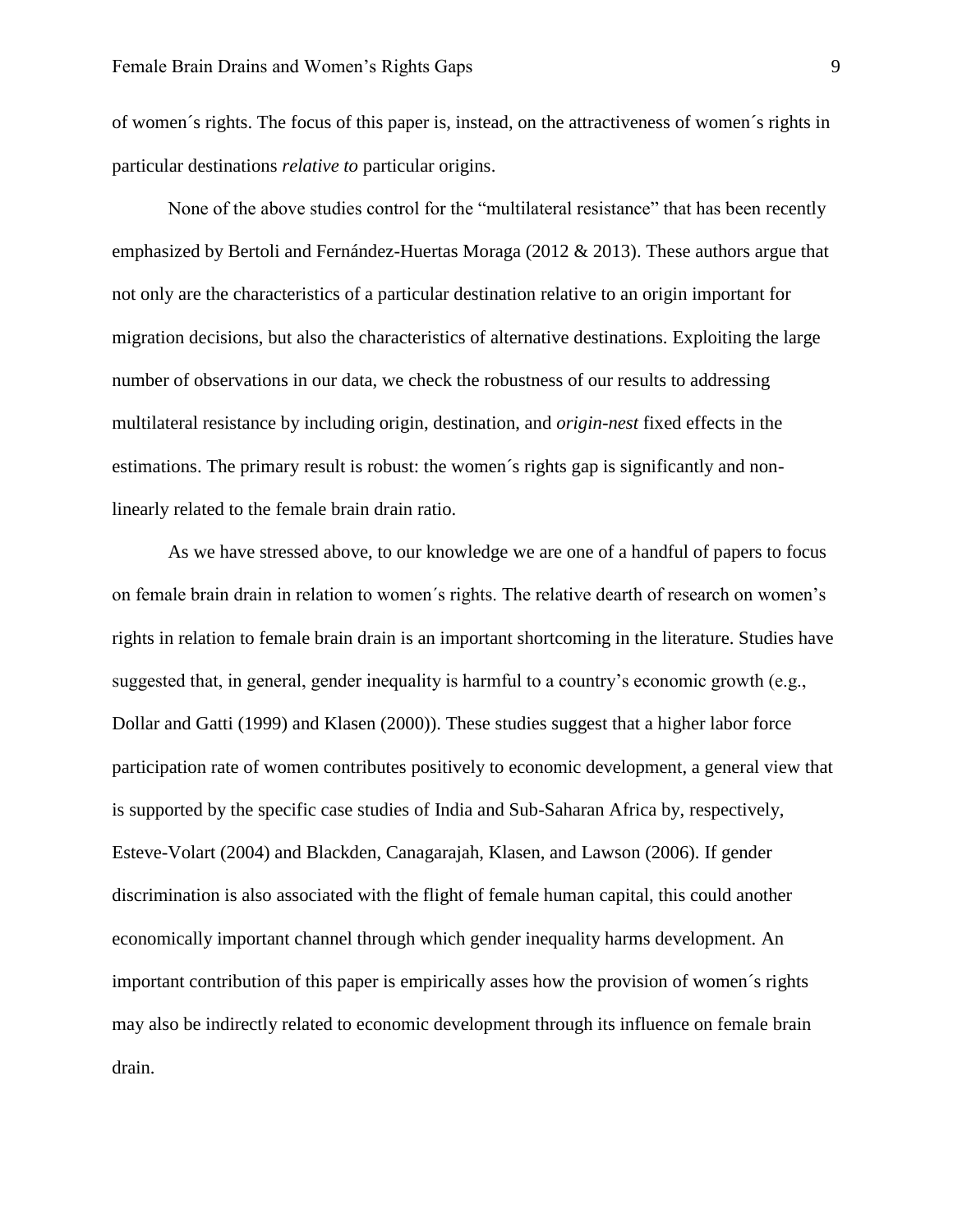#### **3. A Model of Migration Choice Facing Differences in Women's Rights**

We follow the random utility maximization (RUM) and extend the framework developed by Borjas (1987). We assume that individuals view a migration decision as a utility-maximization problem. Each individual makes her or his migration decision by computing the expected net gains associated with each possible location choice including their origin country (i.e., no migration).

However, in the neoclassical theory the role of gender has been largely neglected. This is surprising given the dissimilar migration patterns of men versus women in the data. After reviewing the literature, Pfeiffer, Richter, Fletcher, and Taylor (2007) suggest that "[s]eparate modeling approaches allowing for variables that differently affect migration benefits and costs for the sexes may be needed" (p. 18). This paper takes a step in this direction. Consider a model of migration with a single skill type (high-skilled). A high-skilled individual of gender  $g (= m$  or *f*) living in country *i* decides whether or not to migrate to some other country *j* to maximize her or his utility. The individual's utility function if she or he stays in country *i* is,

### (1)  $u_{ii,g=W_i-D_{i,q}+\epsilon_{ii,q}}$

 $W_i$  is a deterministic component of utility function (that could be modeled as observable variables such as characteristics of the country that are gender-nonspecific). However, we also introduce the variable  $D_{i,q}$  which represents the effects of institutionalized discrimination. Discrimination is inversely proportional to the level of women's rights provided in *i*. By assumption,  $D_{i,g} = 0$  for  $g = m$ ;  $D_{i,g} \ge 0$  for  $g = f$ . Note that, for simplicity but without loss of generality, we assume that *W<sup>i</sup>* is the same for both women and men (i.e., any discrimination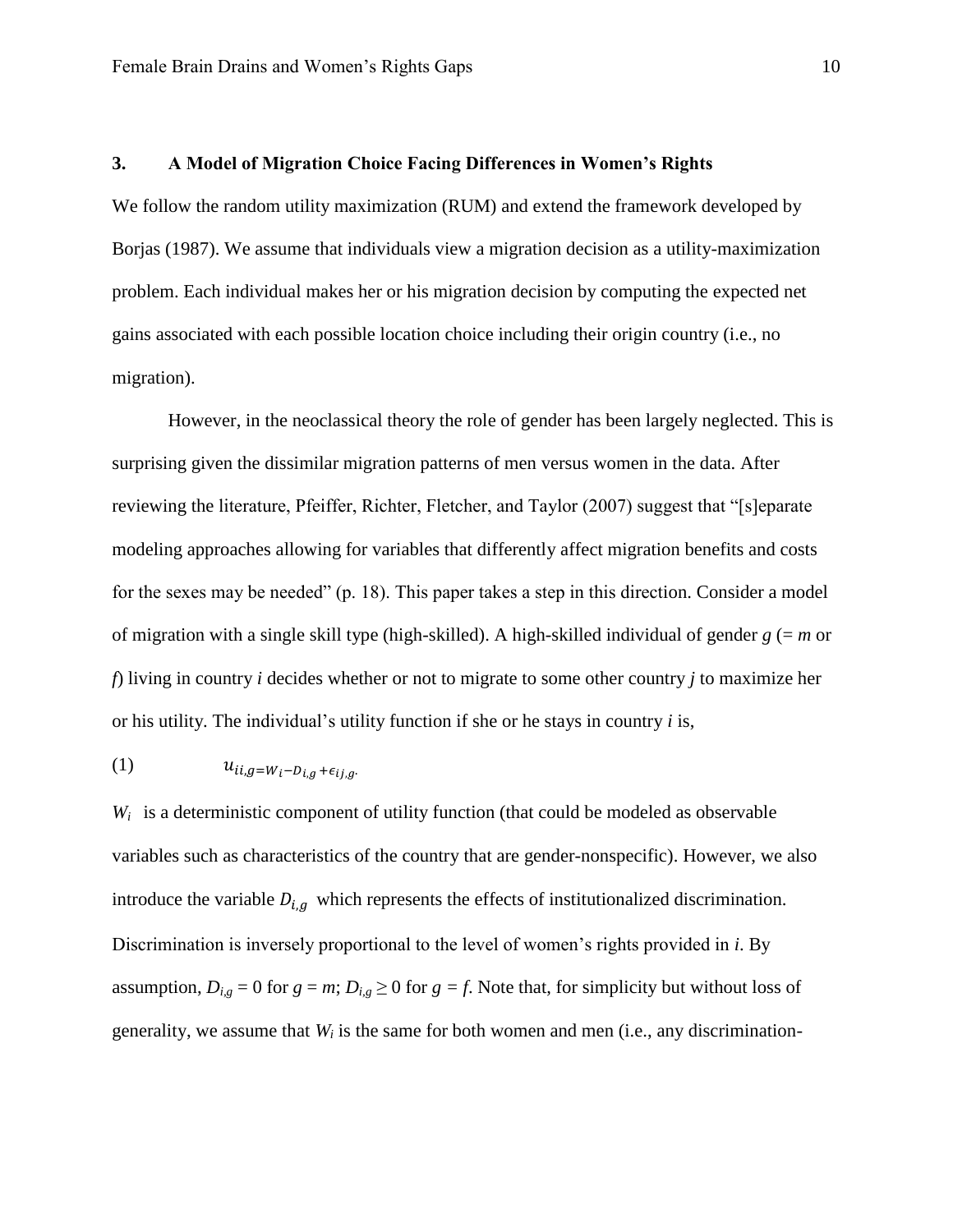based wage differentials are subsumed in  $D_{i,g}$ .) Lastly,  $\varepsilon_{i,j,g}$  is an individual-specific stochastic component of utility function.

The utility function of an individual from *i* who migrates to country *j* is,

(2) 
$$
u_{ij,g=\gamma(W_j - C_{ij,g} - D_{j,g}) + v_{ij,g}}
$$

where  $C_{i,j,q}$  is the cost of migrating from country *i* to *j* and  $v_{i,j,q}$  is a shock similar to that in (1). This costs include the monetary cost of moving, the opportunity cost of moving, the challenges of learning a new language, and the psychological cost of moving.<sup>5</sup> More importantly for our purposes, we will assume below that these costs are, for women, a function of the origin country's level of discrimination.  $D_{i,q}$  is the level of gender discrimination faced by the potential emigrant in *j*. Again by assumption,  $D_{j,g} = 0$  for  $g = m$ ;  $D_{j,g} \ge 0$  for  $g = f$ .

As in Naghsh Nejad (2013) we introduce the assumption that the cost function is a strictly increasing convex function of discrimination in origin and destination countries:

(3) 
$$
C_{ij,g} = C(T_{ij}, D_{i,g}, D_{j,g})
$$

$$
(4) \qquad \qquad \frac{\partial c_{ij,g}}{\partial D_{i,g}} > 0
$$

$$
(5) \qquad \qquad \frac{\partial^2 c_{ij,g}}{\partial D_{i,g}^2} > 0
$$

$$
(6) \qquad \qquad \frac{\partial c_{ij,g}}{\partial D_{j,g}} > 0
$$

$$
(7) \qquad \qquad \frac{\partial^2 c_{ij,g}}{\partial D_{j,g}^2} > 0
$$

 $\overline{\phantom{a}}$ 

(8) 
$$
\frac{\partial^2 C_{ij,g}}{\partial D_{i,g} \partial D_{j,g}} > 0
$$

 $<sup>5</sup>$  Beine and Salomone (2010) argue these costs can affect women and men differently. We here assume that the cost</sup> functions have identical forms for both men and women and, instead, look at how a lack of women's rights imposes different costs on men and women. This is not to argue against Beine and Salomone (2010). Rather we abstract from gender-specific cost functional form differences to focus on our question of interest.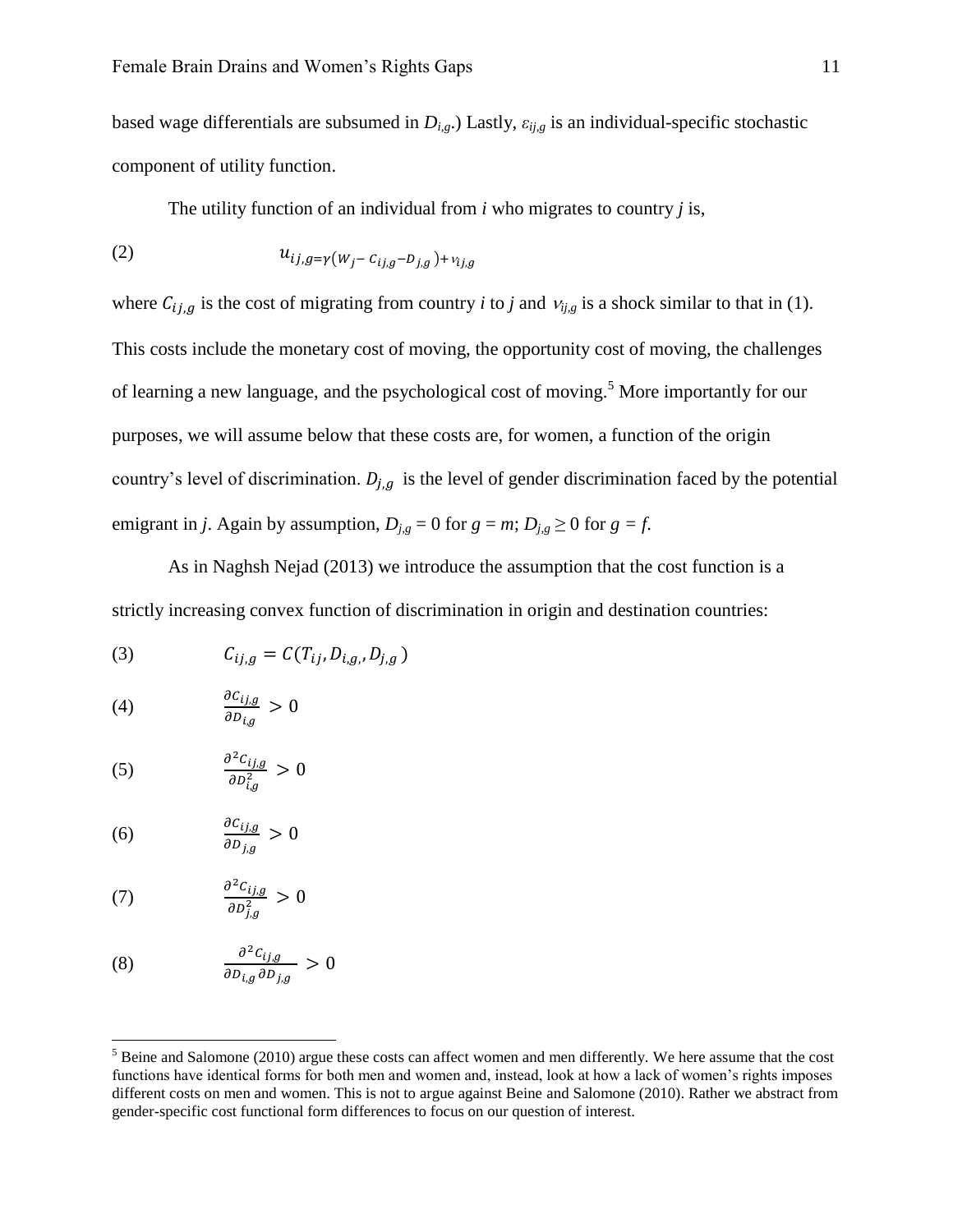$T_{ij}$  represents factors (other than discrimination) that affect ones's migration costs. We assume increasing costs in both origin and destination country gender discrimination. In the case of origin country discrimination, this is plausible if, as discrimination increases (i.e., the level of women's rights decreases) the barriers to migration accumulate from primarily cultural norms (e.g., discouragement from family and friends) to norms and legal restrictions (e.g., difficulties in obtaining a passport) and then eventually to the lack of basic protections from threats of physical violence (e.g., it is legally and socially acceptable for a woman to be physically restrained by her husband). Sequentially each of these barriers seems to present increasingly large costs on the margin. Analogous arguments can be made for destination country discrimination levels. The same elements of a society that represent barriers to potential female emigrants also represent hardships to be borne by females immigrating to that society.

Based on the above assumptions, the net gain from moving from country *i* to *j* is,

(9) 
$$
NG_{ij,g} = \gamma (W_j - W_i) + \gamma (D_{i,g} - D_{j,g}) - \gamma (C_{ij,g}) + \epsilon_{ij,g}.
$$

An individual in *i* will decide to move to a new country if (9) is positive for any *j*. Also, the individual will choose the destination that gives her or him the largest net gain, i.e., the *j* for which (9) is largest. Assuming that  $\epsilon_{ij,g}$  follows an independent and identically distributed extreme value type-1, based on McFadden (1984) the logged odds of migration from *i* to *j* is,

(10) 
$$
\ln \frac{M_{ij}^g}{M_i^g} = \gamma (W_j - W_i) + \gamma (C_{ij,g}) + \gamma (D_{i,g} - D_{j,g})
$$

Where  $\frac{M_{ij}^g}{\mu_g^g}$  $\frac{M_{ij}}{M_i^g}$  is the population share of gender group *g* in *i* that migrates to *j*.  $M_i^g$  is the population share of gender group *g* in *i* that remains in *i* Furthermore, the between female and male odds of migration is,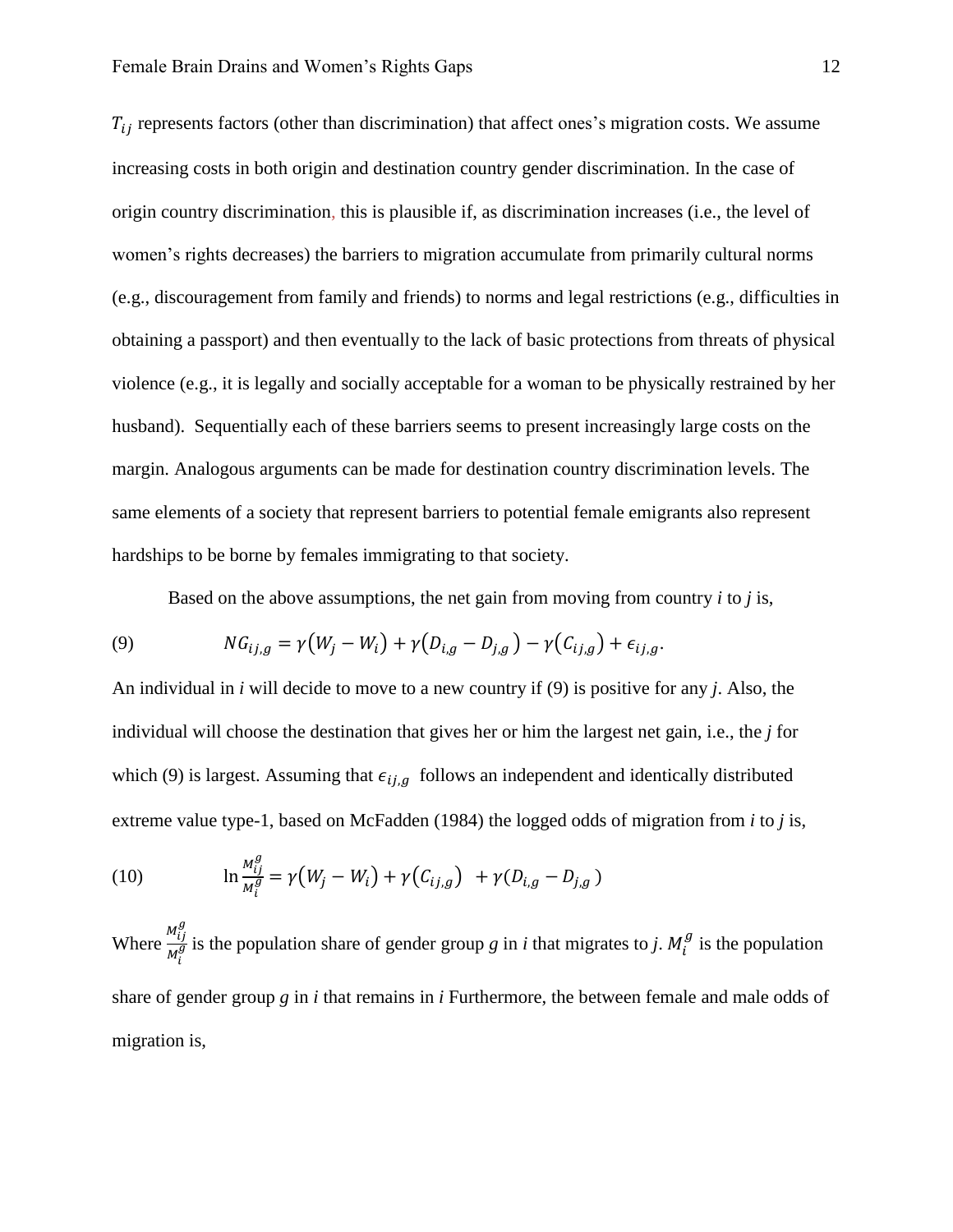Female Brain Drains and Women's Rights Gaps 13

(11) 
$$
\ln \frac{M_{ij}^f}{M_i^f} - \ln \frac{M_{ij}^m}{M_i^m} = -\gamma (C_{ij,f} - C_{ij,m}) + \gamma (D_{i,f} - D_{j,f}).
$$

Inspection of (11) gives us some intuition that motivates the empirical analysis below. There are two terms on the right-hand-side; one is negative and the other is positive. First, the positive term clearly expresses that, all else equal, the relative benefits to women considering migration from *i* to *j* are increasing in the amount of discrimination in *i* relative to *j*. All else equal, the benefits to migration are higher when the move is towards a destination with a higher level of women's rights. On the other hand, the negative right-hand-side term concerns the relative costs of migration. Recalling, (3)-(7) above, the cost to females (relative to males) is increasing and convex in the discrimination in *i* relative to *j*. For a given level of women's rights in *j*, a decrease in *i*'s women's rights implies both increased costs and benefits to migration from *i* to *j*. Because the costs are convex in discrimination, (11) will be a non-linear relationship in  $(D_{i,f} - D_{i,f})$ .

Differentiating (11) separately with respect to discrimination levels in *i* and *j* yields,

(12) 
$$
\frac{\partial}{\partial D_{i,f}} \left( \ln \frac{M_{ij}^f}{M_i^f} - \ln \frac{M_{ij}^m}{M_i^m} \right) = -\gamma \left( \frac{\partial c_{i,j,f}}{\partial D_{i,f}} \right) + \gamma \quad \text{and}
$$

(13) 
$$
\frac{\partial}{\partial D_{j,f}} \left( \ln \frac{M_{ij}^f}{M_i^f} - \ln \frac{M_{ij}^m}{M_i^m} \right) = -\gamma \left( \frac{\partial C_{ij,f}}{\partial D_{j,f}} \right) - \gamma.
$$

 $\overline{\phantom{a}}$ 

Using the partial derivatives,  $(12)$  and  $(13)$ , the total differentiation of  $(11)$  is,

(14) 
$$
d\left(\ln \frac{M_{ij}^f}{M_i^f} - \ln \frac{M_{ij}^m}{M_i^m}\right) = \gamma \left(dD_{i,f} - dD_{j,f}\right) - \gamma \left(\frac{\partial c_{ij,f}}{\partial D_{i,f}} dD_{i,f} + \frac{\partial c_{ij,f}}{\partial D_{j,f}} dD_{j,f}\right).
$$

The first right-hand-side term is based on the expected benefits of migration and, by itself, confirms what might seem to be "common sense". When there is an increase in *i*'s

<sup>&</sup>lt;sup>6</sup> Note that there is no component of (14) including a partial derivative with respect to  $T_{ij}$ . Since, by assumption, a change in  $T_{ij}$  has identical effects on male and female costs, its effect on relative migration rates is nil.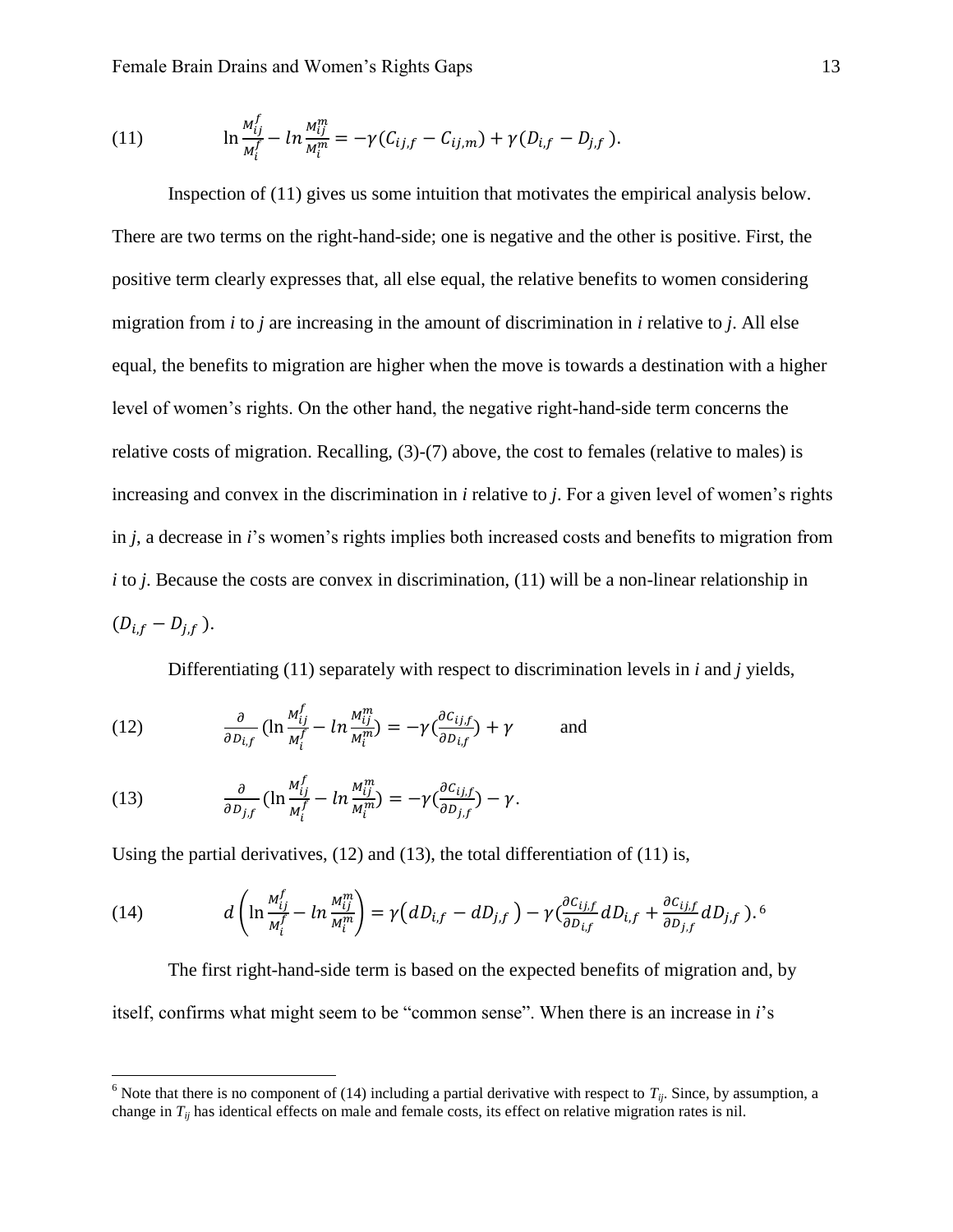discrimination relative to *j*, a woman's expected benefits in considering a move to *j* increase. All else equal, this increases female migration from *i* to *j* relative to that of males. However, the second right-hand-side component of (14) is a cost component. An increase in *i*'s discrimination relative to *j* implies that  $dD_{i,f} > 0$  and/or  $dD_{i,f} < 0$ . Consider the interesting case where, starting from an initial  $D_{i,f} > D_{j,f}$ , both of these inequalities hold and both  $dD_{i,f}$  and  $dD_{j,f}$  are small in absolute value. In other words, consider a migration opportunity from a country with fewer women's rights to one with more, and where the discrimination differential has become marginally more beneficial to women. On the cost side, higher discrimination in *i* makes migration more costly  $(-\gamma \frac{\partial}{\partial \gamma})$  $\frac{\partial c_{ij,t}}{\partial p_{i,t}}$  dD<sub>i,f</sub> < 0) which, all else equal, makes female migration less likely. Alternatively, lower costs due to less discrimination in *j* ( $-\gamma \frac{\partial}{\partial x}$  $\frac{\partial c_{ij,f}}{\partial D_{i,f}}dD_{j,f} > 0$ ) makes female migration more likely. Because costs are convex in both  $D_{i,f}$  and  $D_{i,g}$ , at a relatively a high initial *Di,f* level, a *negative* effect will dominate the cost component and, possibly, (14) itself will be negative.

The nonlinear relationship derived from the model is perhaps more interesting if one considers why the "common sense" view that increasing women's rights may lead to less female brain drain. In a country that begins with a very low level of women's rights, increases in those rights may be associated with *increases* in female brain drain relative to that of males. This is because, on the margin, women's responses to the lower costs of leaving the country dominate the lesser benefits to migration. Our empirical analysis below is, to our knowledge, the one to explicitly incorporate and estimate this sort of nonlinearity.

#### **4. Data and Empirical Model**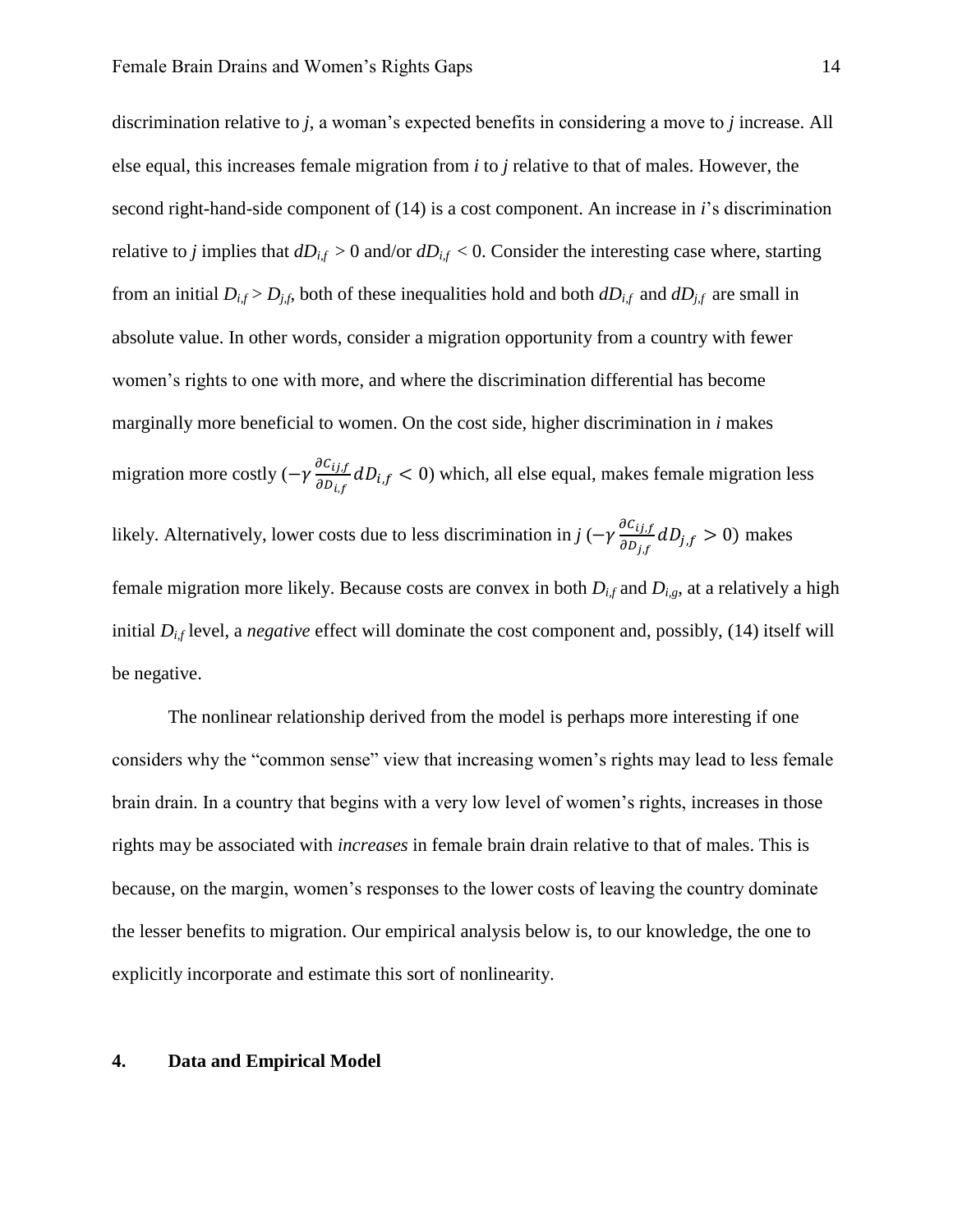Motivated by the theory in section 3, we now introduce the dependent and independent variables of our analysis. We also describe the gravity model and estimation techniques that we employ.

#### *4.1 Dependent Variable*

Our dependent variable is the relative female to male migration flow rates<sup>7</sup> from country  $i$ to country *j* for each origin-destination pair in our sample. This variable is constructed from the Docquier et al.'s (2010) dataset and is constituted by cross-country census and register data. It includes both OECD and non-OECD countries for the years 1990 and 2000.<sup>8</sup>

We record the proportion of migration flows from each origin country (*i*) to each destination country (*j*) as a percent of nationals of the origin country with the same level of education and gender in 1990. As for the number of nationals in each education and gender group we used the data from Docquier et al. (2009). <sup>9</sup> The *female brain drain ratio (FBDR)* is calculated as follows:

(15) 
$$
FBR_{ij} = \frac{female \, brain \, drain \, flow \, rate_{ij}}{male \, brain \, drain \, flow \, rate_{ij}}
$$

where the brain drain flow rates are,

 $\overline{a}$ 

(16) 
$$
brain\,d\,rain\,rate_{ij,g} = \frac{stock\,of\,migrant\,_{ij,g,h,2000}-stock\,of\,migrant\,_{ij,g,h,1990}}{population\,of\,national\,_{i,g,h,1990}}
$$

In (16), *g* and *h* refer to, respectively, gender and education level. The education level, *h*, that we focus on is *high-skilled*, i.e., individuals with post-secondary education.

<sup>&</sup>lt;sup>7</sup> We use female to make flow rates, of migration instead of flows to control for the selection of migrants from origin countries.

<sup>&</sup>lt;sup>8</sup> Docquier et al.'s (2010) focus on the population over the age of 25 in an attempt to exclude students from their data. Using this data one can identify immigrants based on country of birth rather than citizenship status, which is consistent over time.

 $9$  Docquier et al.'s (2009) report the number of all the nationals by summing the population residing in the origin country and the stock of migrants living abroad. They use population data from the CIA fact books and the United Nations.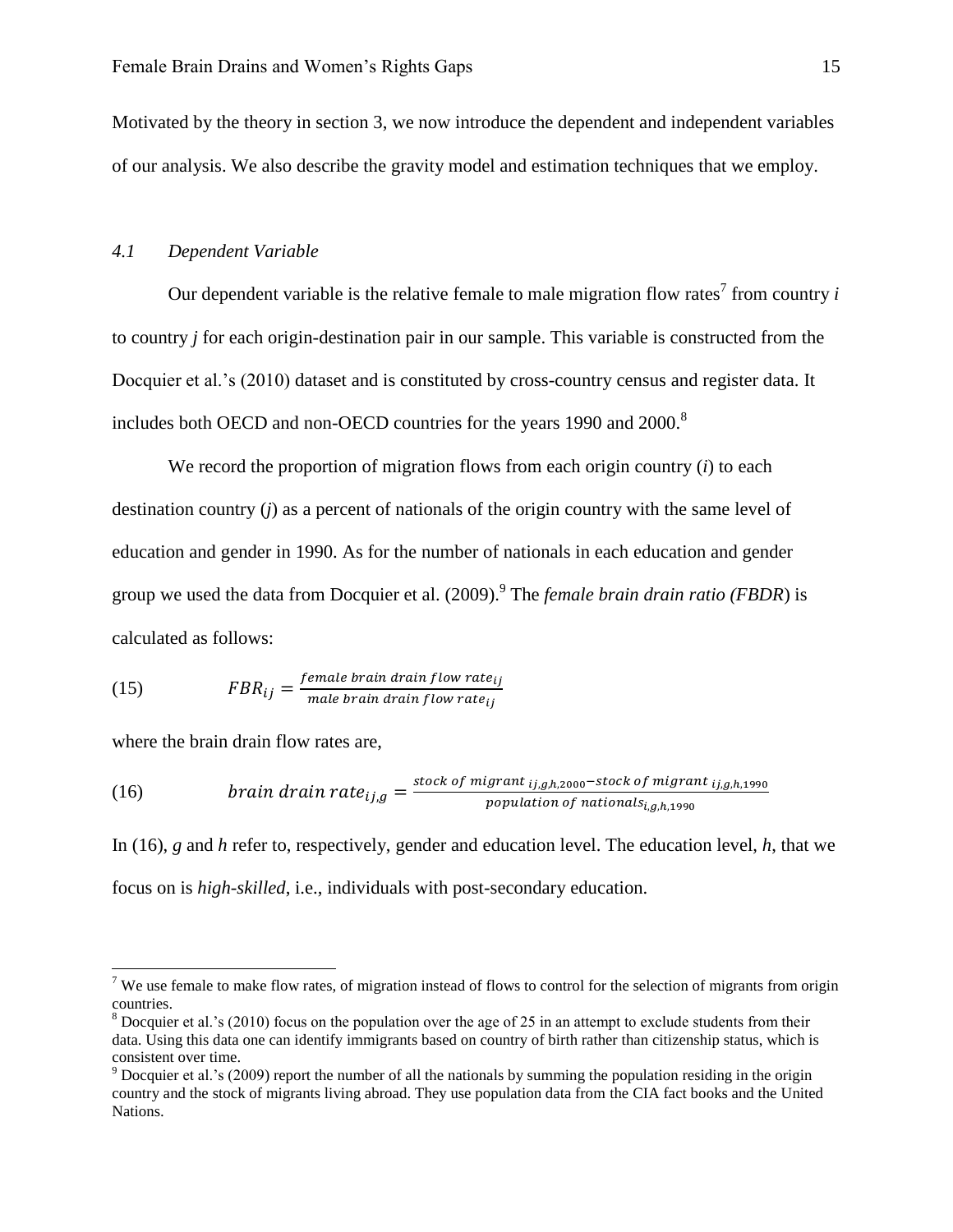#### *4.2 Independent Variables*

 $\overline{\phantom{a}}$ 

Our independent variables of interest are the gap between origin and destination countries women's rights index values from the Cingranelli and Richards (2010) (CIRI) Human Rights Dataset. CIRI publishes three women's rights indices: women's social rights, women's economic rights, and women's political rights. Each of these indexes varies from 0 to 3. A value of 0 implies that women's rights are not recognized at all by culture and law, and the degree of discrimination is high. A value of 3 implies that rights are fully recognized and enforced. For the intermediary values; a score of 1 implies very weak laws and weak enforcement; a score of 2 implies adequate laws but weak enforcement. *Women's economic rights* index take into account (i) the right to get and choose a job without a husband or male relative's consent; (ii) equalities in workplace hiring, pay, promotion, and job securities; (iii) protection from sexual harassment in the workplace; and (iv) the rights to work at night, in dangerous conditions, and in military and police forces. *Women's political rights* include the right to vote and engage in political activities such as running a political office, hold government positions, join political parties, and petition government officials. *Women's social rights* take into account (i) gender inequalities in inheritance, marriage, and divorce; (ii) rights to travel, obtain education, and choose a residence; and (iii) protection from genital mutilation and forced sterilization.

In our analysis we initially calculate a comprehensive women's rights variable by adding the three different indexes from the CIRI dataset. We add one to each component so that each varies between one and four.<sup>10</sup> This prevents denominator (and, for that matter, numerator)

 $10$  Alternatively, we also estimate the results by constructing the women's rights variables in origin and destinations by adding women's social, economic and political rights in their origin form. The only origin country with women's rights levels of zero is Afghanistan which is dropped from the estimation. The results are presented in table A2 in appendix 1.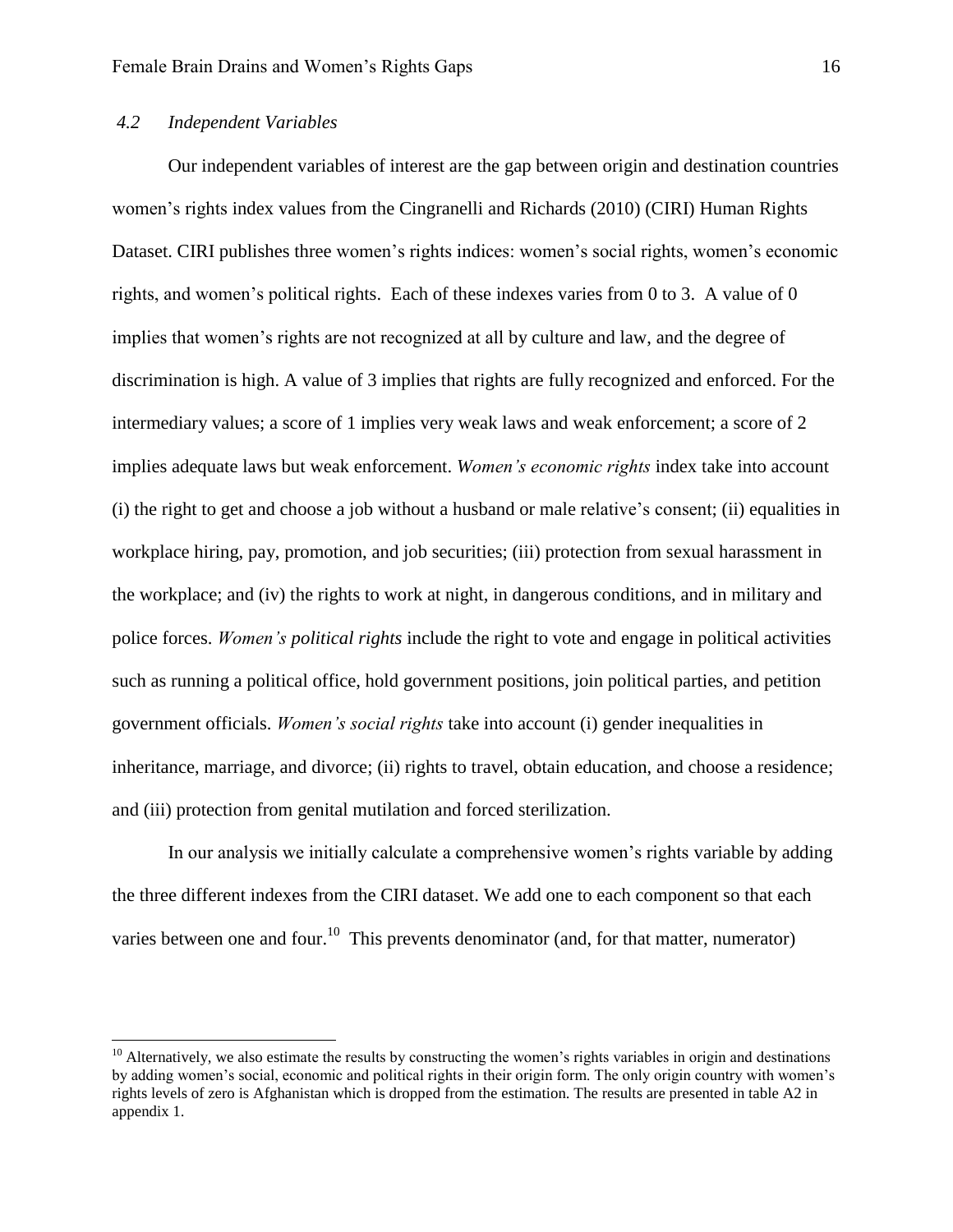values from being zero. The comprehensive *women's rights gap* between an origin country, *i*, and a destination country, *j*, is then calculated at the ratio of the *j* value to the *i* value<sup>11</sup>:

(17)  $\overline{s}$ 

> Women's Economic Rights<sub>j</sub>+Women's Political Rights<sub>j</sub>+Women's Sociall Rights<sub>j</sub>.<br>Wamania Fesasania Bishta Alian ania Belitical Bishta Alian ania Social Bishta. Women's Economic Rights<sub>i</sub>+Women's Political Rights<sub>i</sub>+Women's Social Rights<sub>i</sub>

Both the numerator and denominator of (17) can vary from 3 to 12; the range of the ratio is therefore from 0.25 to 4.00.

The comprehensive women's rights gap, (17), assumes equal weighting of all three dimensions of women's rights – economic, social, and political. This assumption can, of course, be questioned. As well, we would like to know which dimensions of women's rights are most important for determining the female brain drain ratio. Still, including measures of all three dimensions separately introduces collinearity and may inflate standard errors. Faced with this, we proceed by first reporting estimations that include the comprehensive index. Subsequently, we report results using the three constituent components:

(18) *Women's Economic Rights Gap*<sub>ij</sub> = 
$$
\frac{Women's Economic Rights_i}{Women's Economic Rights_i}
$$

(19) *Women's Political Rights Gap*<sub>ij</sub> = 
$$
\frac{Women's Political Rights_i}{Women's Political Rights_i}
$$

(20) *Women's Social Rights Gap*<sub>ij</sub> = 
$$
\frac{Women's Social Rights_j}{Women's Social Rights_i}
$$
.

 $\overline{\phantom{a}}$ 

Again, we are using CIRI index values plus one. This prevents denominators from being zero and implies maximum values for the gaps of 4.00 and minimum values of 0.25.

In addition to our women's rights variables of interest, we control for various other variables including, first, *origin and destination countries' GDP per capita*. GDP per capita is

 $11$  Alternatively, we also estimate the results by constructing the women's rights' gap variable as a subtraction between the women's rights levels in origin from the women's rights levels in destination. The results are presented in Table A1 in appendix 1. The results that we report below are not different qualitatively from those found in Table A1.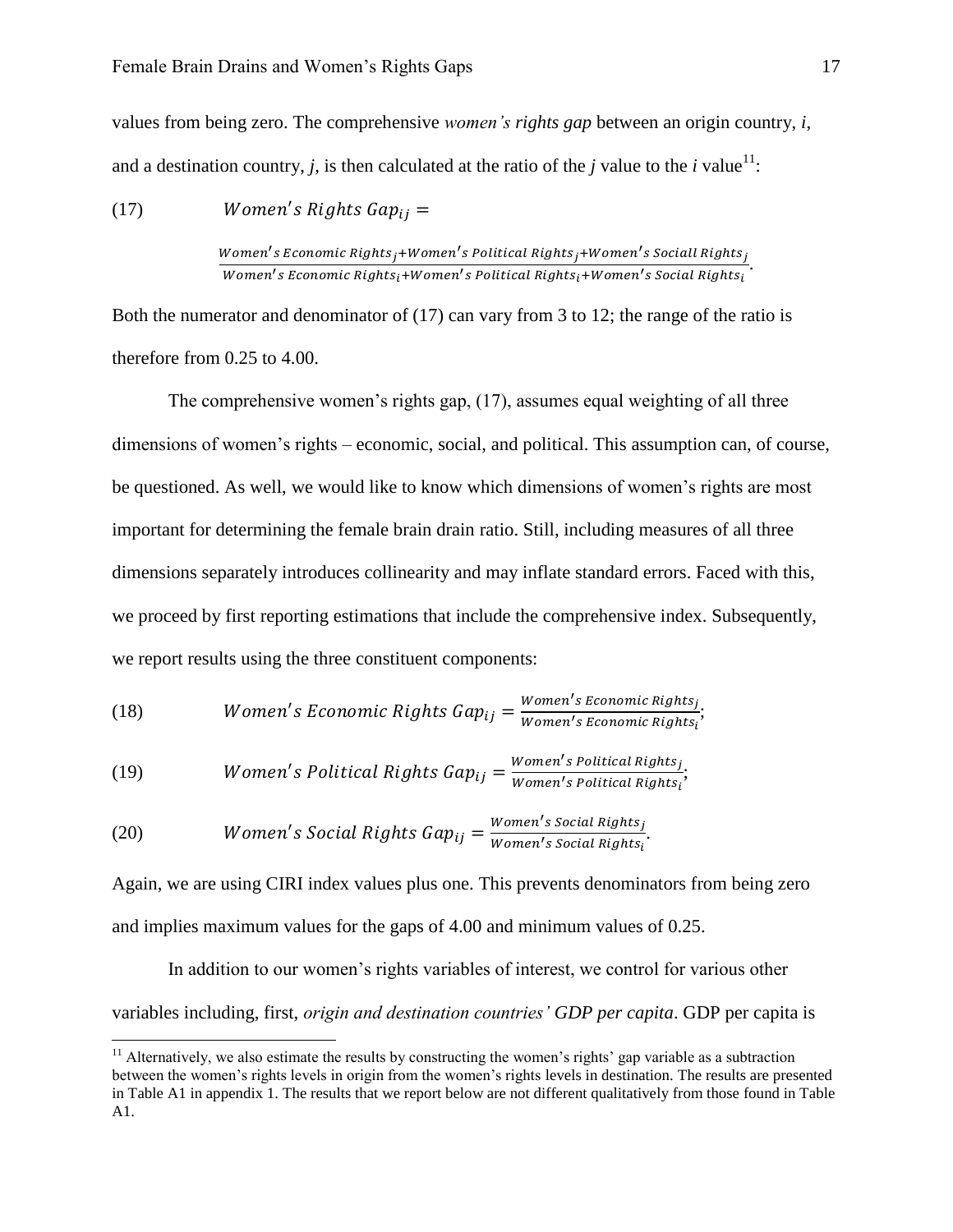from the World Bank.<sup>12</sup> In the neoclassical model of migration higher origin GDP per capita is associated with weaker incentives to migrate. Likewise, higher destination GDP is considered to be an important "pull" factor for migration. Dumont et al. (2007) also report that high-skilled women are more responsive to levels of GDP than are men. For similar reasons we control for both origin and destination *unemployment rates*. Unemployment rate data comes from the World Bank.<sup>13</sup> A high level of origin unemployment in a source country is likely to "push" migrants away; a low destination unemployment rate is then likely to "pull" them towards that destination. Furthermore, we control for an *origin countries' political stability.* This variable is from the World Bank governance indicators and the likelihood that the government loses its power by internal terrorism or other violent means.<sup>14</sup> This score varies between -2.5 and 2.5. A higher score indicates a more stable government.

Several *geographic characteristics of origin and destination countries* are also included in our gravity model estimations. We include a *landlocked dummy* variable from Mayer and Zignango (2011) that takes a value of 1 if a country is landlocked and 0 if it is not. Countries that are "geographically disadvantaged" are isolated and tend to have lower migration flows (Docquier, et al., 2012). Also from Mayer and Zignango (2011) we include a *small island dummy* (1 = small island; 0 otherwise). Small islands tend to have significantly higher rates of emigration. Docquier (2006) reports typically higher brain drain rates from small islands.

Finally, we include several *origin-destination specific cost factors*. Following Mayer and Zignago (2011) we include a *contiguity dummy* to capture the effect of being geographic neighbors. We control for the bilateral *distance* between country pairs (defined as the geodesic

 $\overline{\phantom{a}}$ 

 $12$ <sup>12</sup> This comes from the World Bank national accounts data and OECD national accounts data files: [http://data.worldbank.org.](http://data.worldbank.org/)

<sup>&</sup>lt;sup>13</sup> This comes from the World Bank Key Indicators of the Labour Market database: [http://data.worldbank.org.](http://data.worldbank.org/)  $14$  [http://info.worldbank.org/governance/wgi/sc\\_country.asp](http://info.worldbank.org/governance/wgi/sc_country.asp)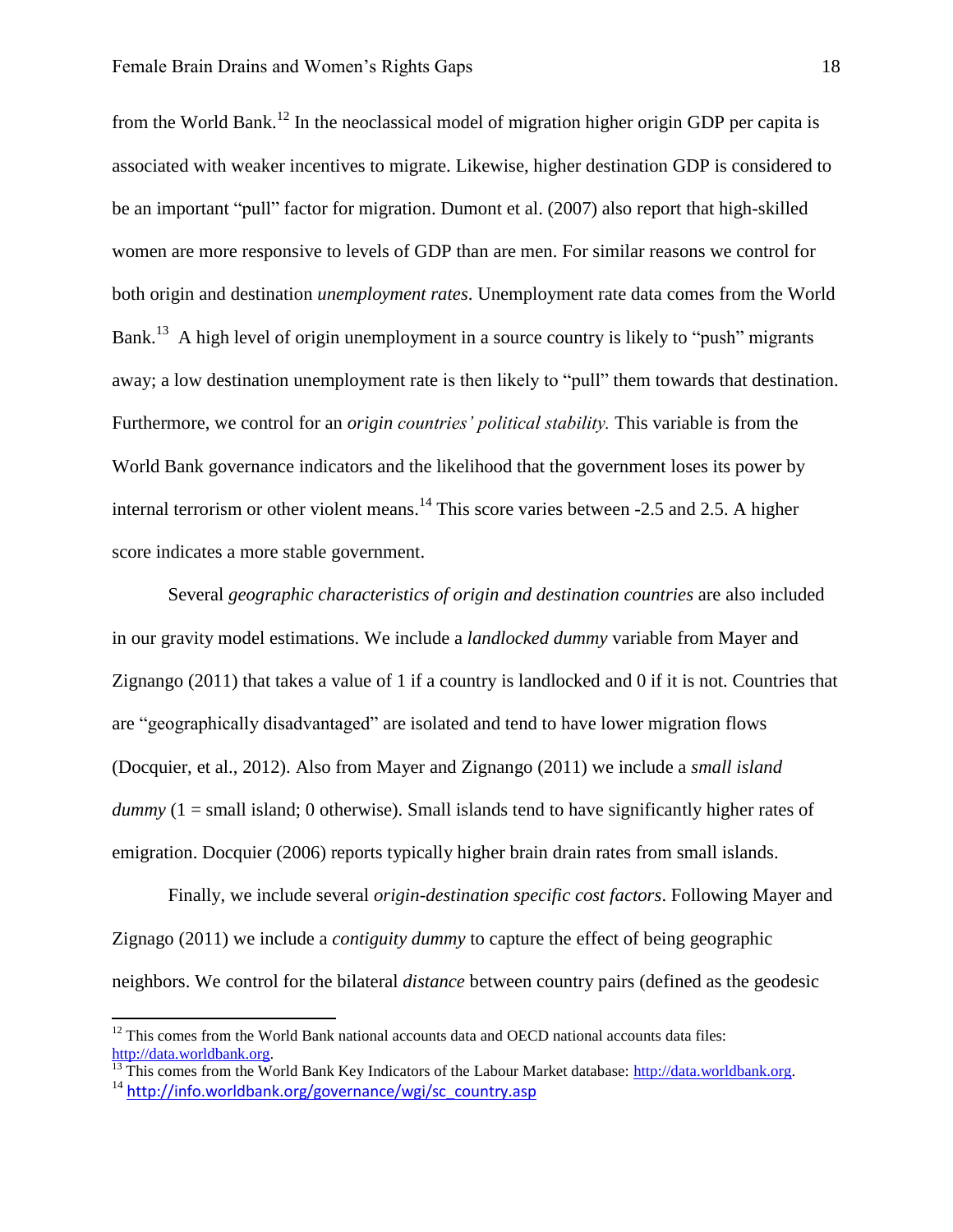distances between the major cities). We also include a *colony dummy* that takes the value of 1 for country pairs that have a past colonial relationship; 0 otherwise. Colonial relationships between country pairs can lower migration costs. First, countries with colonial links are more likely to have similar cultures, religions, education systems, and other institutions. Colonizer countries also tend higher stock of migrants from their former colonies. These similarities lead to lower transition costs for migrants. Moving into a country with a similar education system can make finding a job easier because the likelihood of one's documentation and skill sets being accepted is higher. Cultural similarities also make the transition process easier. Having a network of previous migrants from one's origin can reduce monetary and non-monetary costs of migration. Finally, we include two common language dummy variables. A *common language dummy* takes the value of 1 if 20% or more of the population in the origin and destination countries speak the same language. A *common second language dummy* takes the value of 1 if more than 9 but less than 20% of the populations speak a same language.

We use the average of 1990 and 2000 data for control variables. However, we subsequently check the robustness of our results to using "initial" 1990 values for independent variables. **Table 1** contains summary statistics for all variables included in our analysis.

#### *4.3 Gravity Model and Estimation Techniques*

The gravity models that we estimate are each of one of three forms:

(21) 
$$
\log(FBR_{ij}) = \beta_0 + \beta_1 \left( \text{Women's Rights } Gap_{ij} \right) + \beta_2 \left( \text{Women's Rights }Gap_{ij} \right)^2 + \overline{\beta}_Z Z_{ij} + \varepsilon_{ij}
$$

(22) 
$$
\log\left(FBR_{ij}+1\right)=\beta_0+\beta_1\left(\text{Women's Rights Gap}_{ij}\right)+\beta_2\left(\text{Women's Rights Gap}_{ij}\right)^2,+\overline{\beta}_Z Z_{ij}+\varepsilon_{ij}
$$

,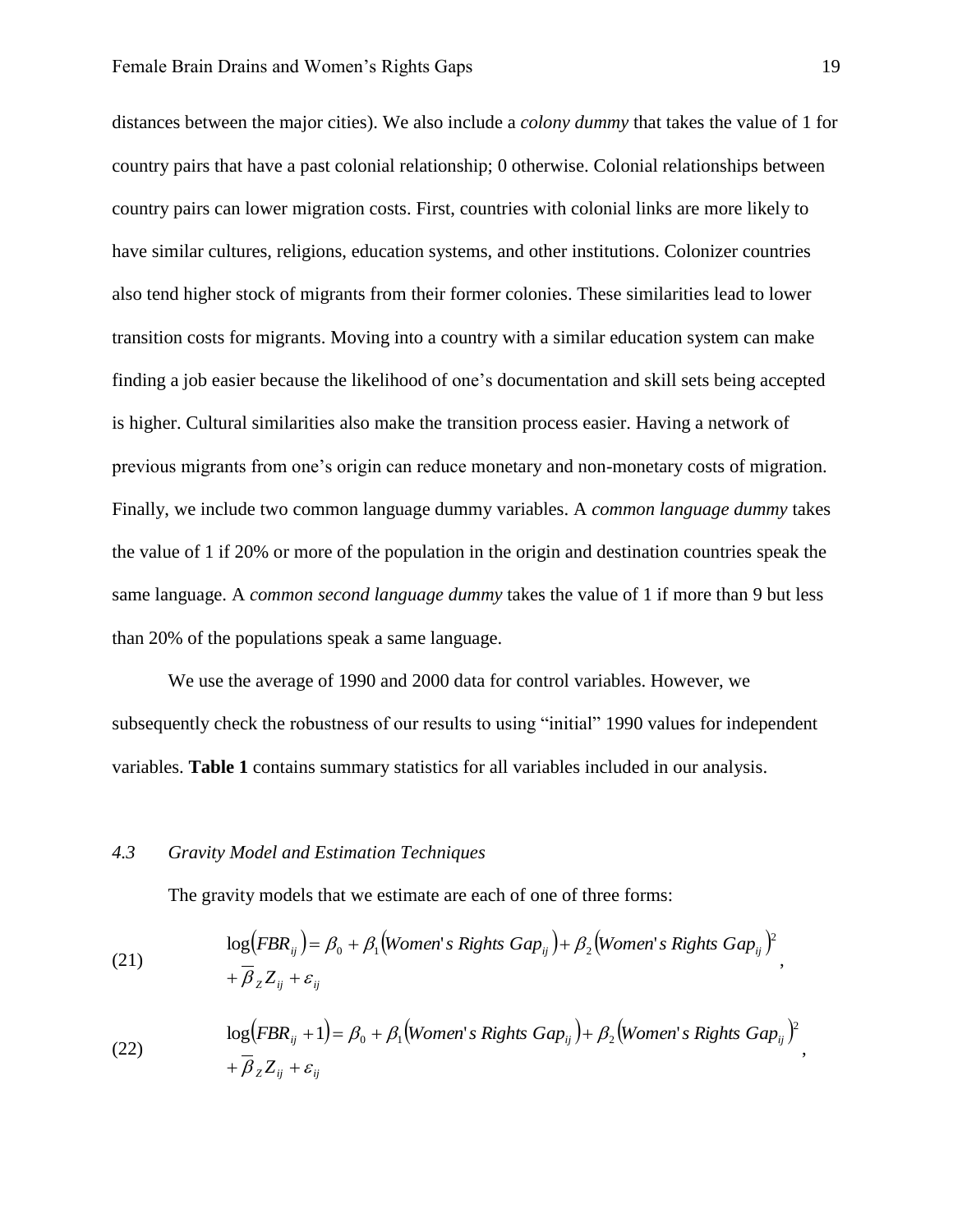or

(23) 
$$
FBR_{ij} = \beta_0 + \beta_1 \left( \text{Women's Rights Gap}_{ij} \right) + \beta_2 \left( \text{Women's Rights Gap}_{ij} \right)^2 + \overline{\beta}_Z Z_{ij} + \varepsilon_{ij}
$$

where *FBR*<sub>*ij*</sub> and the *Women's Rights Gap*<sub>*ij*</sub> are defined according to (15) and (17) above;  $Z_{ij}$ contains our other control variables. We estimate (21) using both OLS and the Heckman (1970) two-stage regression approach. Since multiple observations taking the value of zero is an issue with migration data, we also estimate (22) by OLS. The addition of 1 to the dependent variable allows us to include (logged) observations where *FBRij* is equal to zero. However, observations where *FBR*<sub>*ij*</sub> is undefined (when the male migration flow in the denominator is zero) are still excluded. We also apply the Poisson pseudo-maximum likelihood estimation suggested by Silva and Tenreyro (2006) to (23).

Our approaches to handling the problem of a large number of zero and undefined *FBRij* values deserves some attention here. If zeroes are randomly distributed then dropping them in OLS estimation of (21) is correct. (In that case the zeroes are not informative.) However, the observations may indeed contain useful information and, in that case, discarding them can lead to inconsistent estimates (Silva and Tenreyro, 2006). For example, a zero female migration rate may signal that migration is prohibitively costly due to severe gender discrimination in either the origin or destination country. Alternatively, an undefined female brain drain ratio (e.g., no female or male migration) may indicate generally high migration costs between an origin and destination pair. In either case, discarding both the zero and undefined female brain drain ratios may be discarding useful information.

To overcome this problem, first we follow a traditional approach by simply adding 1 to the dependent variable and then applying OLS to (22). This solution is ad hoc and there is no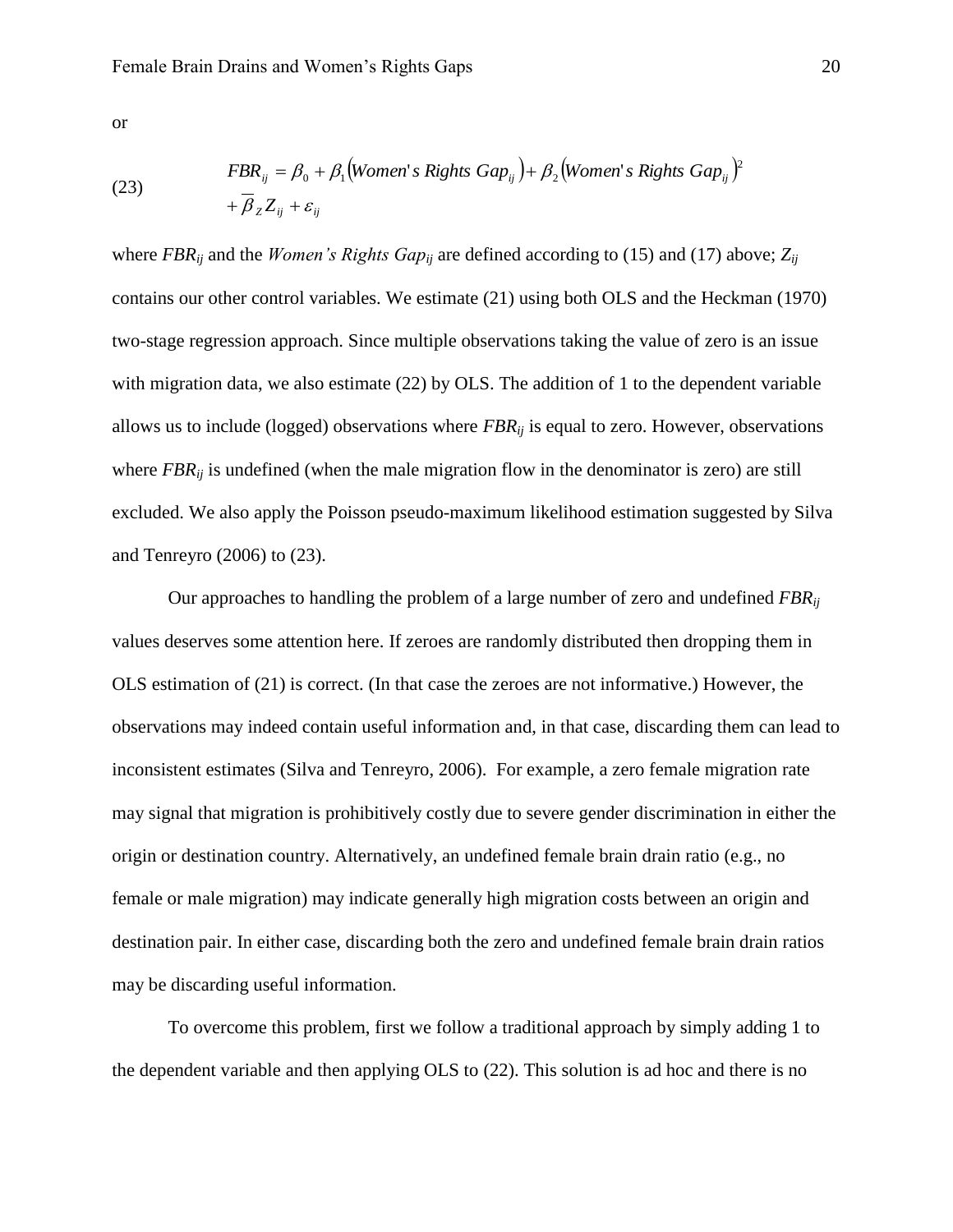guarantee that estimation results based on it reflect the true underlying relationships. Also, since our dependent variable is a *ratio* of migrations flows, in our analysis zero migration flow observations translate into dependent variable observations that may be zero *or* may be undefined. The latter observations will still end up discarded.

Another alternative approach is Heckman's (1970) two-stage estimation of (21). Heckman considers both the missing (for us, undefined) and zero observations as a self-selection issue. It is plausible that the probability of having non-zero migration between two countries is correlated with unobserved characteristics of that country pair. In a Heckman estimation, the first step is the probit estimation of (21) to determine, based on the conditioning variables, the probability of a non-zero, defined dependent variable observation. Then in a second stage OLS regression of (21), the expected values from the first-stage probit estimation are used in place of the undefined and zero dependent variable observations,

Wooldridge (2002) argues that using the same sets of variables in the probit model is acceptable and Beine, Docquier, and Özden (2011) show that their result stays consistent when they use the same set of variables or when they use an instrumental variable to predict the possibility of having a migration flow between countries. Here, we use the same sets of variables for the first stage of Heckman model. Here we assume the probability of observing a positive migration flow or female brain drain ratio is correlated with observing a positive stock of migration from country *i* in country *j* in year 2000. The Heckman estimation creates an inverse Mills Ratio from the first stage estimation (estimated expected error) based on the parameters estimates. Then, it uses the inverse Mills Ratio as an additional regressor in the second stage OLS estimation of (21). In a way the Heckman estimation removes the part of the error term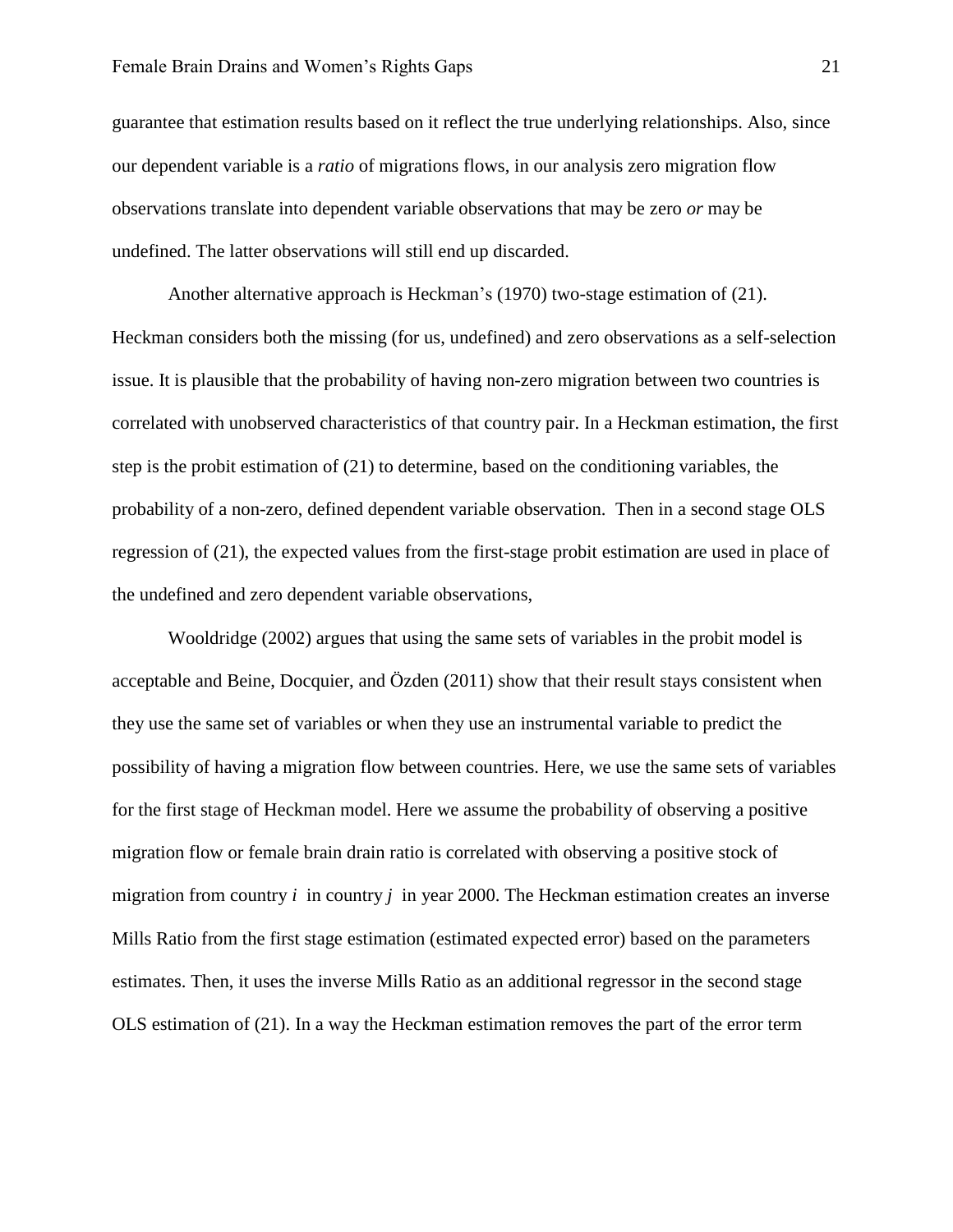correlated with this regressor. The Heckman model is the most comprehensive in terms of taking the maximum number of observations into account.

Yet another approach that we employ is the Poisson pseudo maximum likelihood method suggested by Silva and Tenreyro (2006). PPML estimates directly the nonlinear form of the gravity model, (23), and avoids dropping zero dependent variable observations. In other words, PPLM avoids needing to take the natural log of the dependent variable. Silva and Tenreyro (2011) argue that the Poisson pseudo maximum likelihood estimation is robust to the presence of large number of zeroes in the data. Moreover, they argue that while the traditional gravity model is biased in the presence of heteroskedasticiy and log linearization leads to inconsistent estimates, the Poisson pseudo maximum likelihood estimation is consistent with the assumptions of the underlying RUM model. However, the Poisson pseudo maximum likelihood estimation, like OLS estimation of (22), excludes undefined values of the female brain drain ratio. The Heckman estimation is the only method that treats the zero migration flows as unobserved rather than nonexistent. While both PPML and Heckman have strengths and weaknesses, our main findings turn out to be qualitatively independent of which of the two estimation methods is employed.

#### **5. Results**

**Tables 2** through **7** report our empirical results. Each table reports (I) OLS estimates based on  $log(FBR_{ii})$  as the dependent variable, (II) OLS estimates based on  $log(FBR_{ii} + 1)$  as the dependent variable, (III) Heckman two-stage estimates, (IV) PPML estimates, and (V) PPML estimates based only on values of *FBRij* that are positive. All estimations include a women's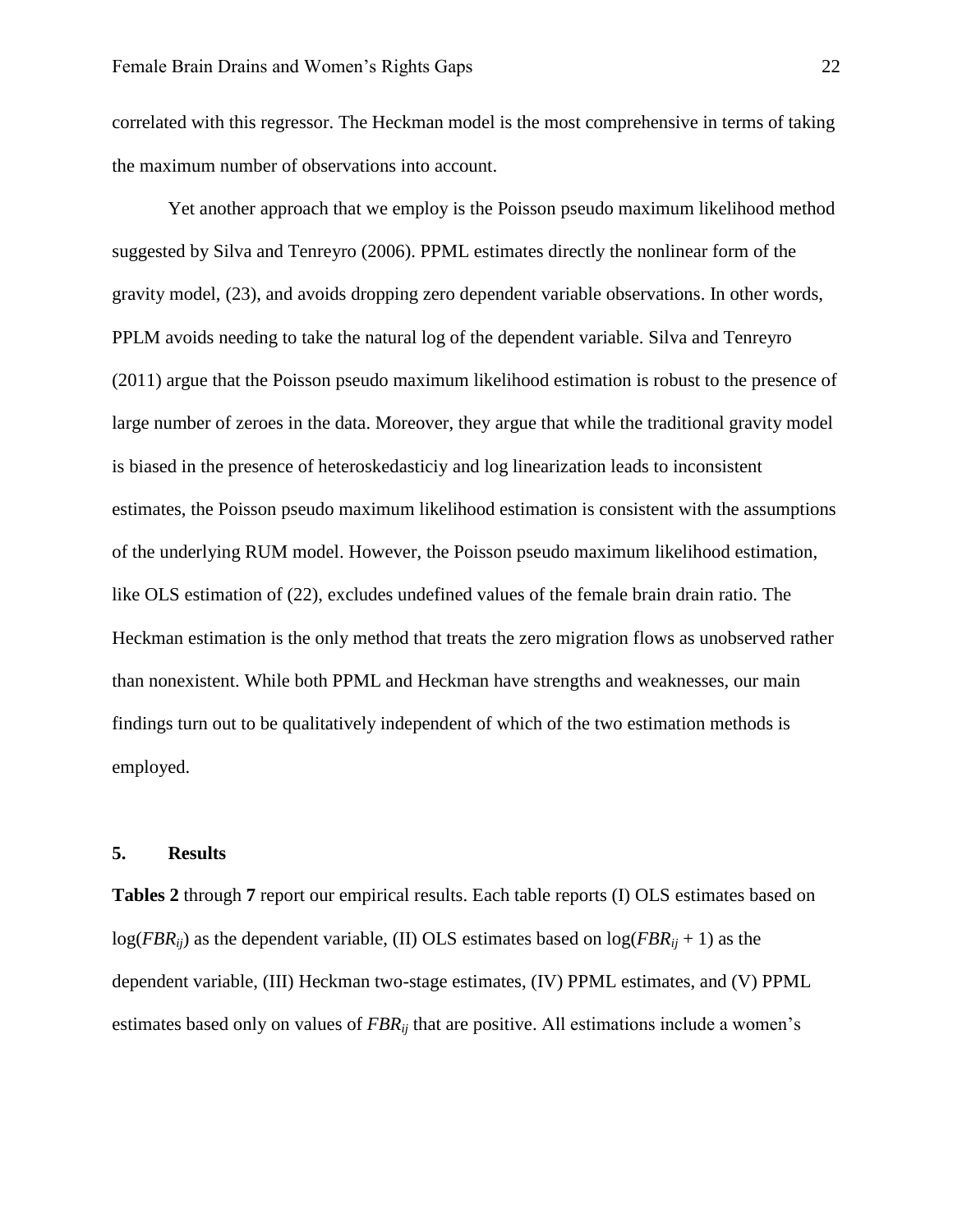rights gap variable and that variable's squared value as regressors. As a way of summarizing, the results reported below in advance.

- A statistically significant, non-linear relationship between the female brain drain ratio and the comprehensive women's rights gap is estimated across all specifications.
- The relationship is robust to using 1990-2000 averages or initial 1990 values of control variables.
- The inverse Mills ratio enters significantly (5% level) in the second stage of the eight different estimations which evidences the existence of sample selection bias.
- Based on estimations including one rights gap measure at a time, a statistically significant non-linear relationship is estimated across all specifications for both political and social women's rights gaps; the non-linear relationship for the economic women's rights gap is statistically significant in all specifications except for PPML.
- Including all three rights gaps measures in single estimations vields a statistically significant nonlinear relationship for the women's political rights gap across specifications; the relationship for the women's economic rights gap is statistically significant in all specifications except for PPML.
- All statistically significant estimated relationships imply that, starting from low levels of the women's rights gap, increases are associated with greater relative female brain drain on the margin; at higher levels of women's rights the relationship becomes positive.
- Despite a large loss in degrees of freedom, the non-linear relationship between the women´s rights gap and the female brain drain ratio is robust to controlling for multilateral resistance (Bertoli and Fernández-Huertas Moraga (2012).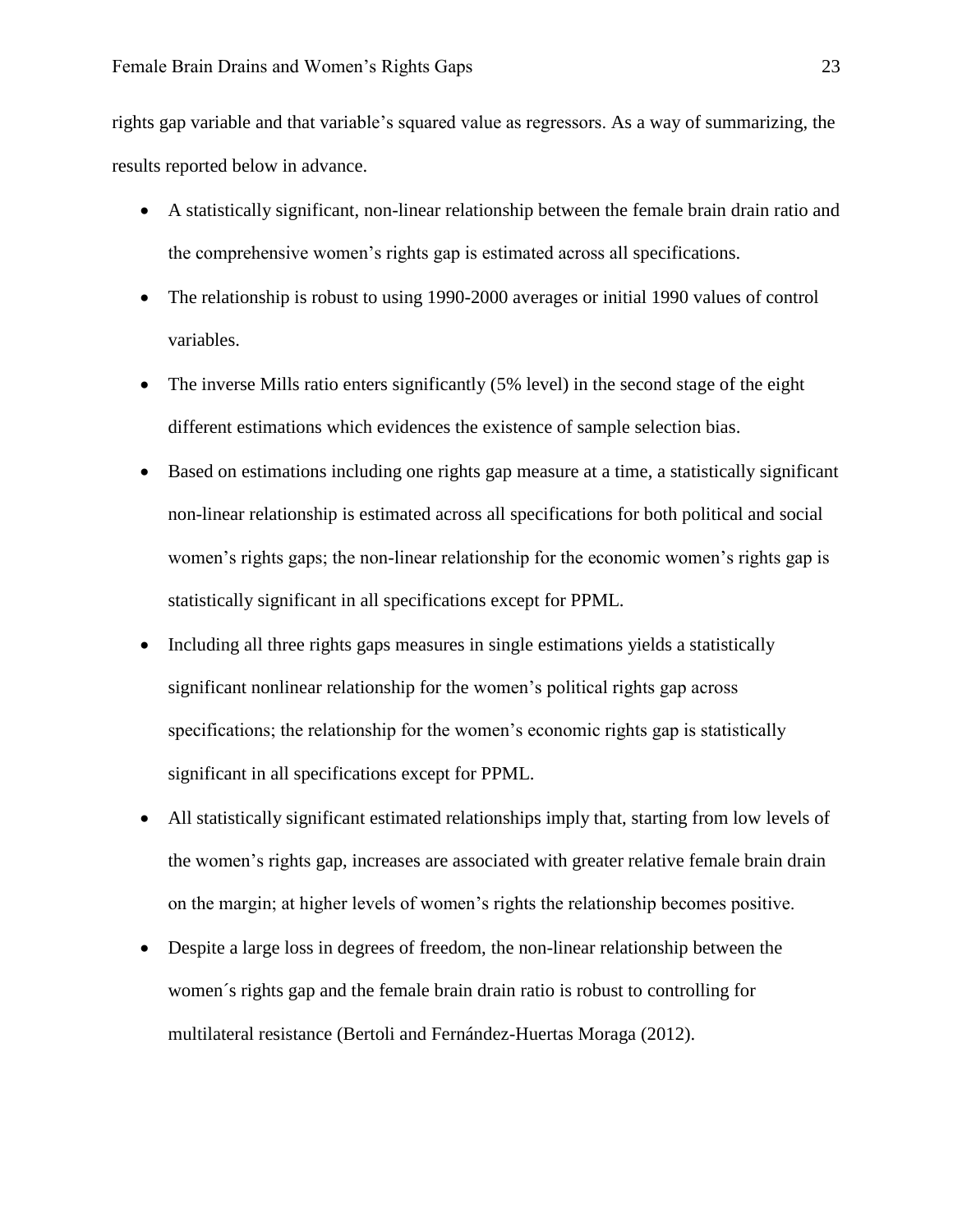As indicated above, we report estimations including one type of women's rights gap (and its squared value) at a time (**tables 4, 5,**  $\&$  **6**) and also estimations including all three types simultaneously (**table 7**). In the case of the former estimations, the excluded women's rights variables may be omitted variables that are correlated with the included variables, biasing the estimates. Alternatively, including all three types of rights at once is likely to introduce collinearity, yielding imprecise estimates. Our compromise is to report on both, having noted the caveats to each.

#### *5.1 Comprehensive Women's Rights Gap*

Column I of **table 2** shows the results of the benchmark OLS estimation. The women's rights gap variable enters positively and significantly at the 1% level; its squared value enters negatively and significantly also at the 1% level. This nonlinear, "hump-shaped" relationship peaks at a women's rights gap value of about 1.796. A value of 1.796 is more than a sample standard deviation greater than the sample mean (1.193). It implies a large gap in women's rights in favor of the destination country. For example, gap values in our sample greater than 1.796 would correspond to Saudi Arabia, Lesotho, and Sudan as origins relative to the US as a destination. As an alternative example, the ratio of the US women's rights index to that of Nigeria 1.636 < 1.796.

Starting from a women's rights gap value of less than 1.796, the OLS estimates suggest that increases in an origin country's women's rights, relative to those of the destination country, will decrease the relative amount of female brain drain. This would apply to most of the origindestination pairs in our sample. We also believe that it is the "common sense" result, i.e., at first consideration one is likely to conjecture that the more relatively desirable the destination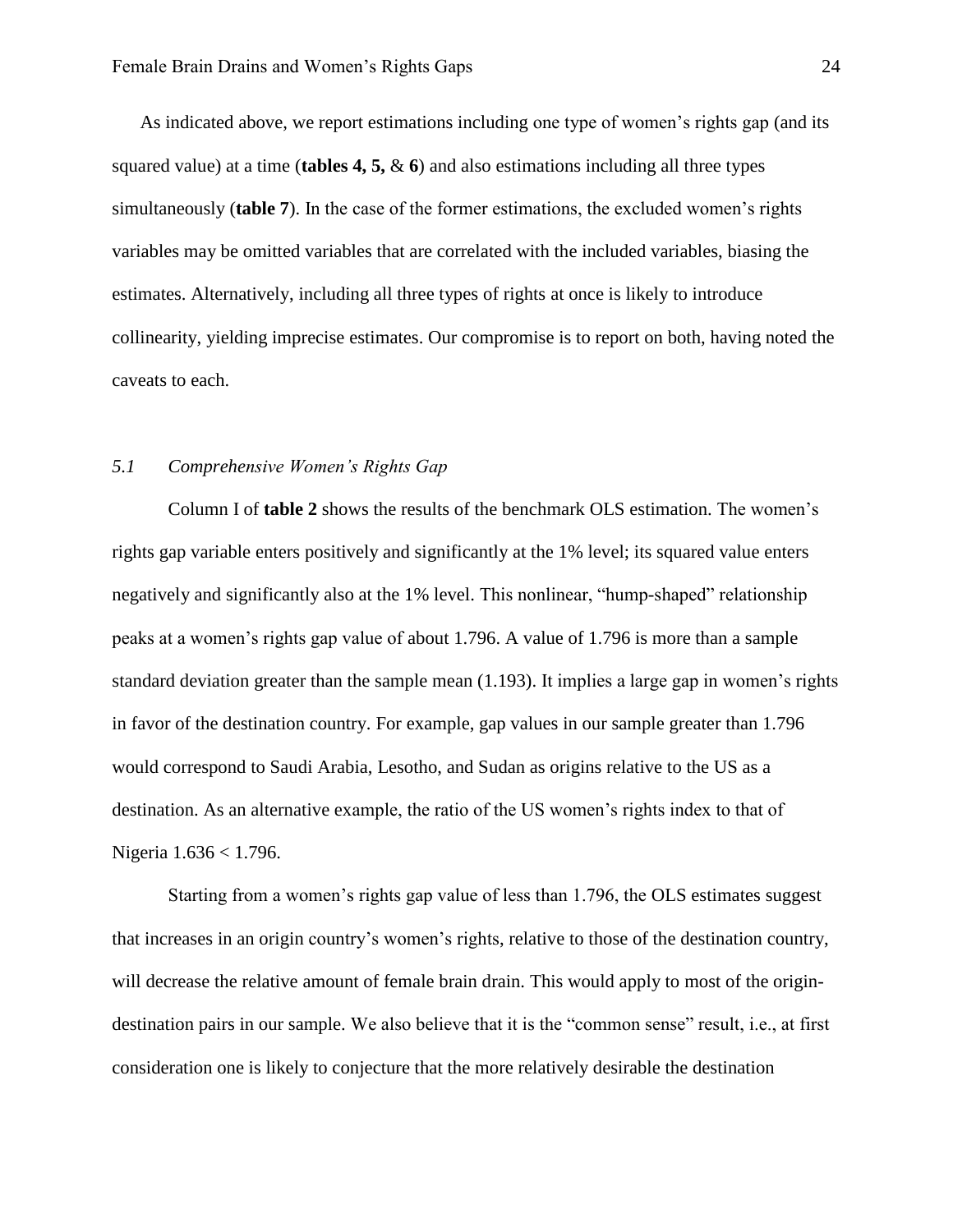country's women's rights, the greater the high-skilled female migration to that destination will be.

However, while "relatively desirable" implies the benefits of the destination relative to the origin, there are also the costs of migration to be taken into account. The OLS estimates suggest that, starting from women's rights gap values greater than 1.796, increases in that gap will be associated with decreases in female brain drain from the origin to the destination. Interpreted in terms of our theoretical model in section 3 above, starting from a high gap value the women's rights in the destination country are very good and/or those in the origin country are exceedingly poor. If the gap widens, in terms of the cost component of equation (14), the costs associated with leaving the origin country increase and/or those associated with entering the destination country decrease. If both the origin and destination costs are convex (partial derivatives (6) and (7)), then it is the former effect that likely dominates the estimated effect. A decrease in origin country's women's rights imposes large marginal increases to the costs associated with a high-skilled female leaving. Therefore, starting from very high women's rights gap values (especially from exceedingly poor origin country women's rights levels) this cost effect dominates.

The OLS results from column I exclude (log) female brain drain ratios observations that are zero because of a zero numerator. Column II reports OLS results that incorporate the latter (an additional 353 observations) by adding one before taking the natural log. The results for the women's rights variables of interest are qualitatively unchanged. Furthermore, while the coefficient estimates on women's rights gap and its squared value are quantitatively different, they imply a threshold value of 1.763, almost identical to that implied by the column I estimates.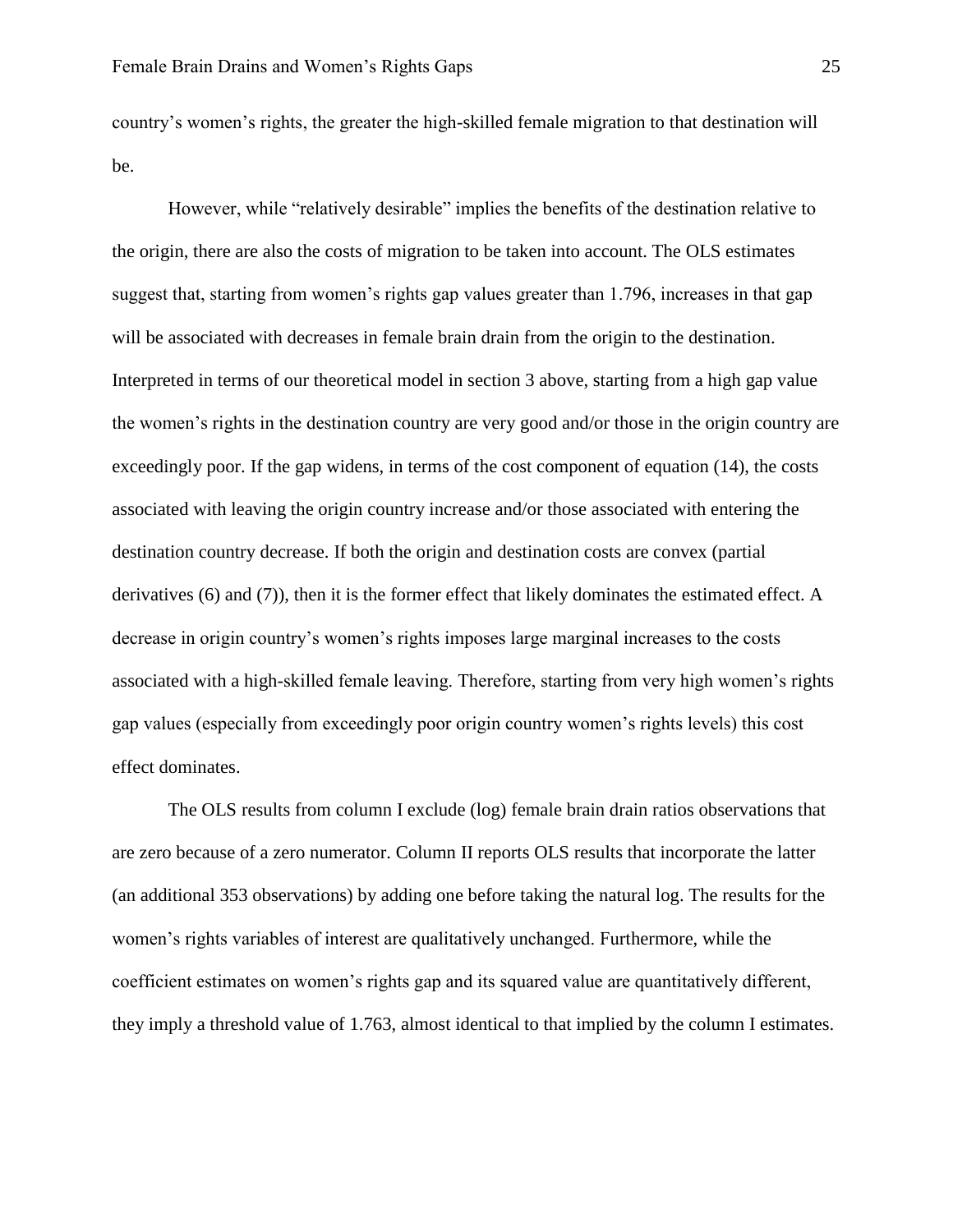Column III contains the results of the Heckman estimation. This approach allows us to incorporate information from another 743 undefined observations where the denominator or both numerator and denominator of the female brain drain ratio are zero. The inverse Mills ratio enters significantly (5% level) in the second state estimation. This is evidence that selection bias is important when the undefined/zero observations are excluded. The Heckman coefficient estimates on the women's rights gap and gap squared are both statistically significant (5% level or better). Furthermore, they are almost indistinguishable from the column I, OLS results; they imply a threshold women's rights gap value of 1.795. Starting from only from very high women's rights gap values, increases in the gap between destination and origin countries are associated with decreases in the female brain drain ratio. Again, the result implies that, for most origin-destination pairs in our sample, increasing (decreasing) women's rights in origin (destination) country decreases the relative number of high-skilled women migrating from the origin to the destination.

To check the robustness of this result, columns IV and V report results from the estimation of (23) using the Poison pseudo maximum likelihood (PPML) method suggested by Silva and Tenreyro (2011). Whether using all values of the female brain drain ratio (column IV) or just the positive value (column V) the results are qualitatively similar to those from the Heckman estimation. All relevant coefficient estimates are statistically significant (10% level or better) but smaller in absolute values compare to the Heckman two stage specification or the OLS estimations. This is consistent with Silva and Tenreyro (2011).The threshold women's rights gap levels are actually slightly higher at 1.934and 1.998 for columns IV and V, respectively. This might arise from the fact that the PPML model cannot take into account the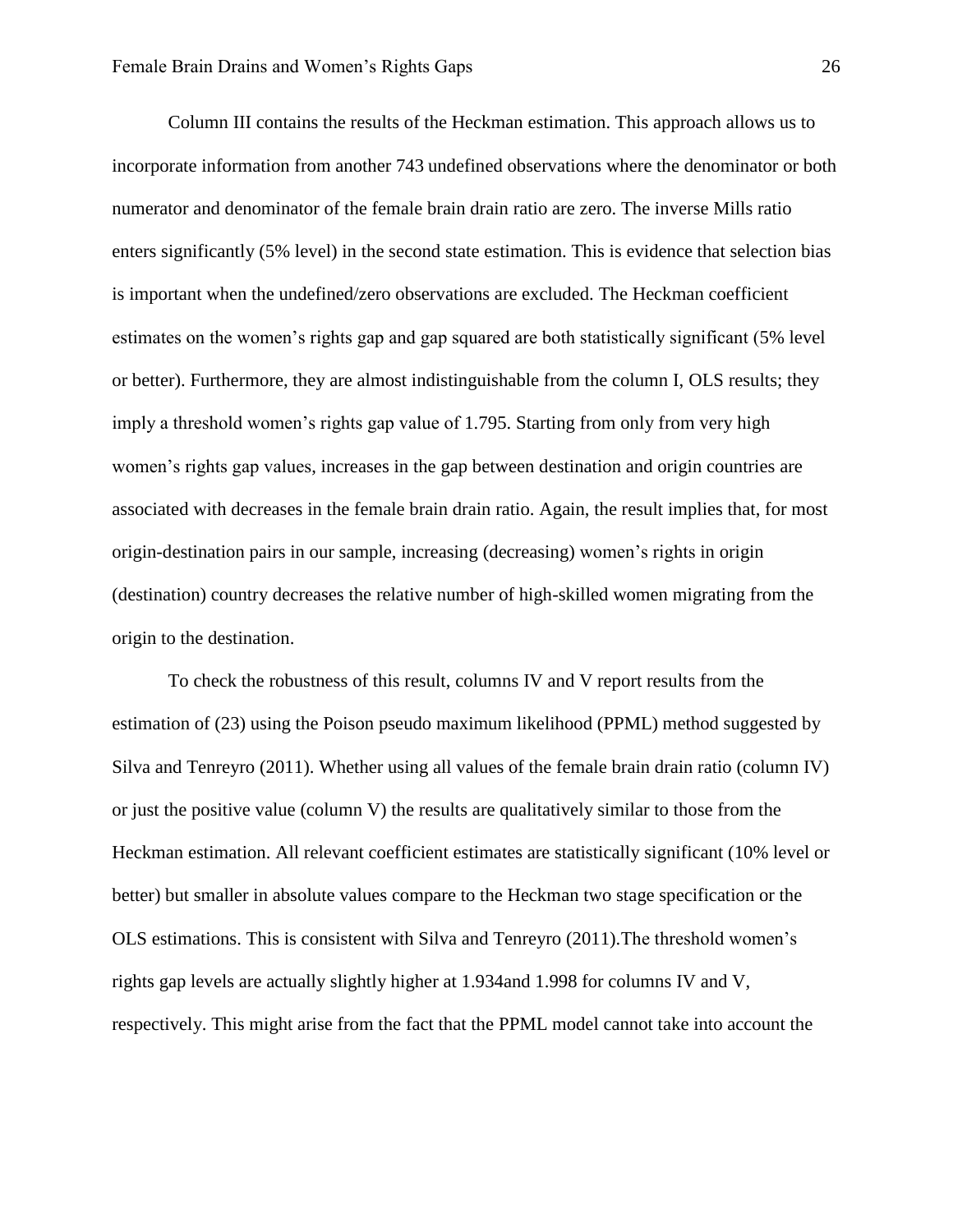presence of undefined values of the dependent variable. Regardless, the thresholds are still quite high relative to the women's rights gap sample mean  $(1.193)$ .

As a robustness check we also used the data from 1990 for explanatory variables rather than the average of 1990 and 2000 data. As it can be seen in **table 3** the results are very similar. Specifically, from our preferred Heckman results (column III) the coefficients on both the women's rights gap and its squared value are statistically significant at the 1% level. As before, the former point estimate is positive and the latter is negative. The implied threshold women's rights gap value is1.943. (The inverse Mills ratio enters significantly in the second stage regression.)

#### *5.2 Economic, Political, and Social Rights Gaps Separately*

Lumping economic, political, and social rights into one comprehensive measure might be inappropriate. Therefore we proceed to allow different (nonlinear) effects to be associated with different rights components. We first consider separate specifications including, respectively, women's economic, political, or social rights gaps. These results are contained in, respectively, **tables 4**, **5**, and **6**. In each case, omitting the other two rights components may lead to omitted variable bias. Alternatively, introducing all three individual rights gaps (and their squared values) in a single specification may lead to inflated standard errors due to collinearity. We will explore whether that is the case in the following section 5.3.

**Tables 4, 5**, and **6** present the results of estimation using, separately and respectively, women's economic, political, and social rights gaps along with their squared values as regressors. The women's economic rights gap and its squared value each remain statistically significant at the 1% level in both of the OLS regressions (**table 4**; columns I & II) and the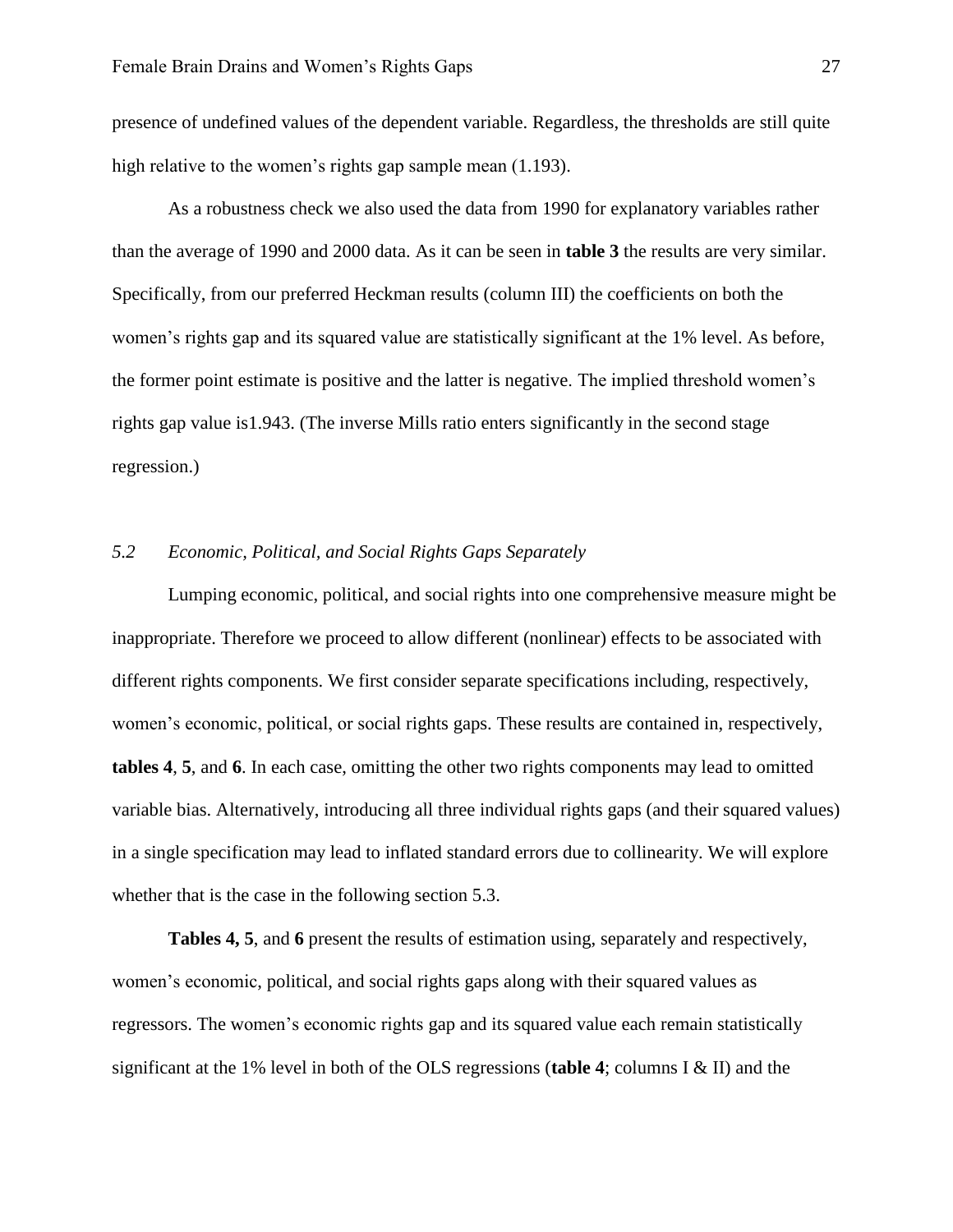Heckman estimation (column III). The point estimate on the gap level is always positive; on its squared value it is always negative. Focusing on our preferred Heckman estimation results, the positive effect of changes in the women's economic rights gap on the female brain drain ratio turns negative at around a gap value of 2.076 while the mean of this variable is 1.213 in our data. However, in both of the PPML estimations (columns IV  $&$  V) neither the women's economic rights gap nor its squared value enters significantly. We must conclude that the **table 4** results based on the women's economic rights gap are not as robust to estimation technique as those reported in **table 2** using the general women's rights index values.

On the other hand, the women's political rights gap and its squared value enter significantly into both of the OLS regressions (**table 5**; columns I & II), the Heckman estimation (column III), and both of the PPML estimations (columns IV  $&$  V). The signs of the point estimates are always positive and negative, respectively. Based on the Heckman results, starting from any women's political rights gap level below 1.935, increases in the gap between the destination and origin countries' rights levels are associated with increases in relative female brain drain towards the destination country. Starting from higher gap levels the estimated effect is negative. This is a robust result across estimation techniques and is consistent with the intuition described in regards to the **table 2** results.

The **table 5** results, concerning women's social rights gaps, are qualitatively the same as those reported in **table 5**. The now-familiar, non-linear "hump-shaped" relationship appears significantly across of estimation techniques. The threshold women's social rights gap value (based on the column III Heckman results) is higher (2.422) than reported for the other types of rights gaps. However, the sample mean of the women's social rights gap is also higher (1.345) than that associated with economic (1.213), political (1.063), or general (1.193) rights.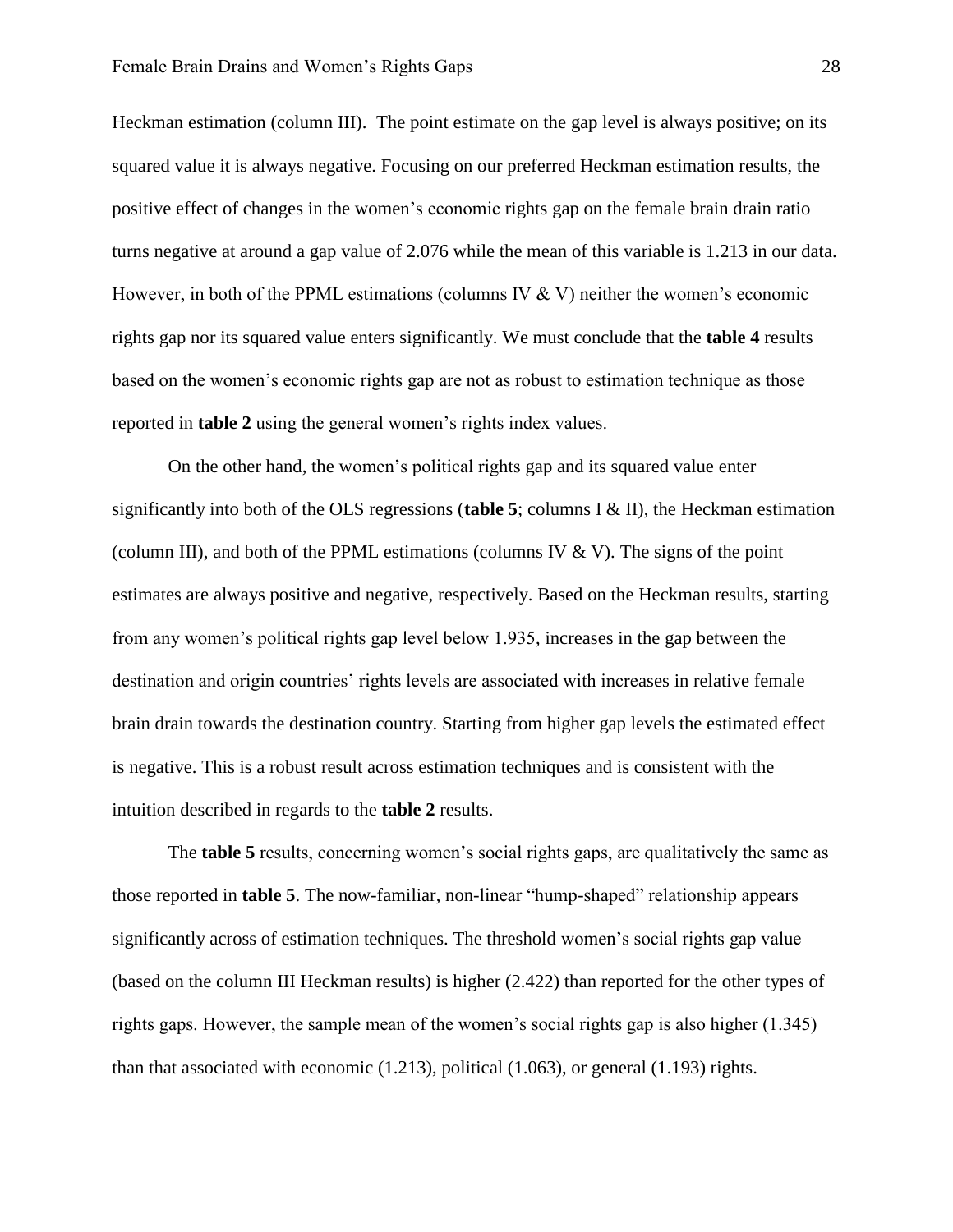The common result across **tables 4**, **5**, and **6** - which is robust for both women's political and social rights – is that, for most origin and destination country pairs in our sample, increasing women's rights in origin country decreases the relative number of high-skilled women migrating away from the origin country and towards the destination. Only starting from exceptionally high women's rights gap values (and, presumably, when the origin country has exceedingly poor definition and enforcement of women's rights) do we find that increases in the gap are associated with decreases in the female brain drain ratio. Intuitively, even though increases in the gap make migration more beneficial, they also make it more costly and this latter effect dominates.

#### *5.3 Economic, Political, and Social Rights Gaps Simultaneously*

**Table 7** reports the results of estimations including women's economic, political, and social rights gaps (along with their squared values) as independent variables simultaneously. The first thing to note is that, across estimation techniques, whenever a gap variable is statistically significant, it carries the sign that we would expect given the results already reported on above; the "hump-shaped" relationship manifests itself.

The political rights gaps and the squared values are statistically significant, always at the 1% level, in both OLS regressions (columns I & II), the Heckman estimation (column III), and both PPML estimations (columns IV and V). Using the preferred Heckman results, the threshold women's political rights gap value is 2.562. This nonlinear effect associated with the women's political rights gap is, overall, the most robust finding that we report. The women's economic rights gap and its squared value are again significant in all but the two PPML estimations. The threshold economic rights gap value implied by the Heckman results is 2.194. Apparently, the women's social rights gap is the weakest candidate in our estimations. When included along with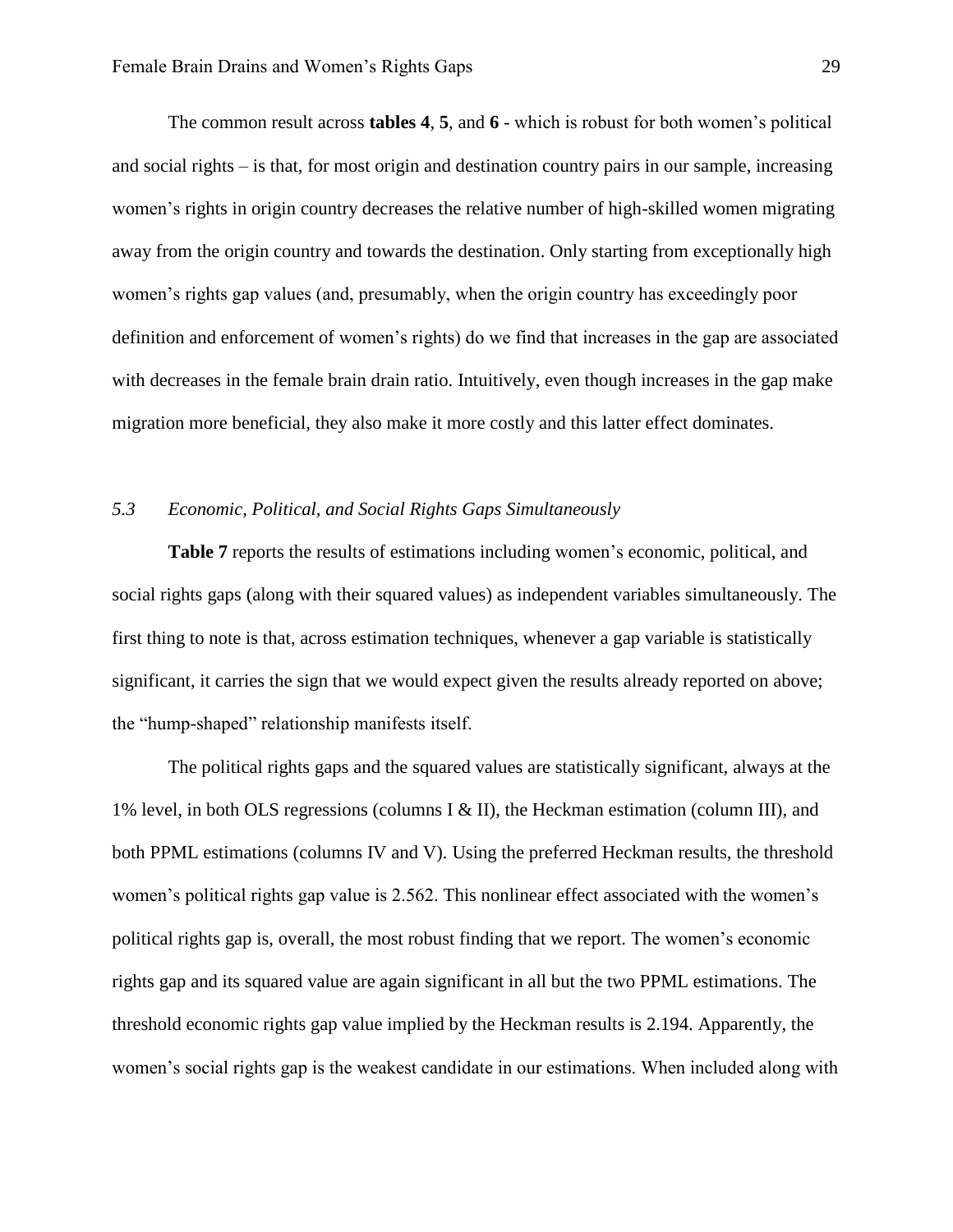the economic and political rights gaps it only enters significantly (5% level) in the PPML estimation using positive female brain drain ratio values only (column V). Even then its squared value enters insignificantly (though the point estimate remains negative).

#### *5.4 Controlling for Multilateral Resistance*

 $\overline{\phantom{a}}$ 

Bertoli and Fernández-Huertas Moraga (2012 & 2013) show that PPML estimation of gravity models results in consistent estimates if there is no cross-observation dependence (what these authors refer to as (*multilateral resistance*). However, if individuals from a certain country of origin have specific preferences for a destination or a group of destinations, then this multilateral resistance can result in biased estimated.

We control for multilateral resistance by following Bertoli and Fernández-Huertas Moraga (2012). These authors suggest including origin and destination fixed effects, as well as *origin-nest* fixed effects. The inclusion of these origin nest dummies satisfies the cross dependence requirement for PPML estimation. Intuitively, when we observe migration from a particular origin to a particular destination, we are controlling for the fact that individuals from that origin may have different preferences across groupings of destinations. For example, individuals from Sub-Saharan African may, all else equal, prefer destinations in a Latin America over destinations in Asia; and they may prefer destinations in the Asia over those in Western Europe. $15$ 

We divide the origin countries to four groups (*nests*): (i) Western democracies and former Soviet Union countries, (ii) Asian, Middle Eastern, and North African countries, (iii) Sub-Saharan African countries, and (iv) Latin American countries. The lists of countries that are

<sup>&</sup>lt;sup>15</sup> This rank ordering is purely fabricated for the purposes of illustration. It is based on no evidence whatsoever and makes not even the remotest claim to plausibility.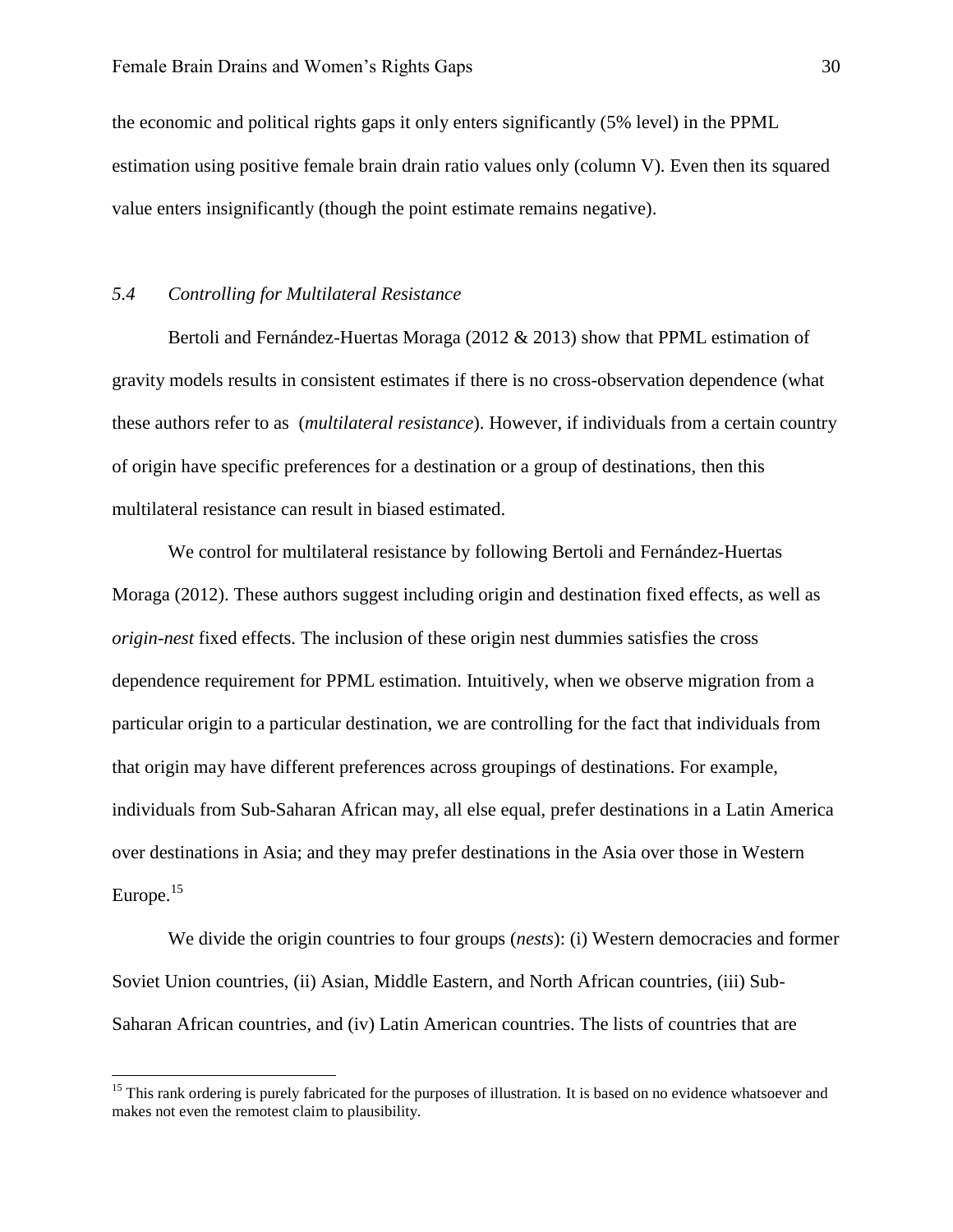included in each nest are given in **table 8**. This is by no means an ideal classification and, all else equal, it would be desirable to break (i) through (iv) up into a greater number of nests. However, a difficulty with employing the Bertoli and Fernández-Huertas Moraga (2012) approach is that many degrees of freedom that are lost by including a very large number of dummy variables (1,030 dummies to be exact). Four nests are the maximum for which we are able achieve some statistically significant results while attempting to control for cross-sectional dependence. Because we account for considerable heterogeneity with these fixed effects we drop all of the other (non-women´s rights gap) control except for the common first language and colony dummies, and the (log) distance variable (as do Bertoli and Fernández-Huertas Moraga, 2012).

In **table 9** we report PPML estimations along these lines. Columns I, II, III, and IV contain results based on, respectively, comprehensive, economic, social, and political women´s rights gaps. For the comprehensive women´s rights gap, both it and its squared value enter significantly (5% and 10% levels, respectively). Quantitatively the effects are not significantly different than those reported in column IV of **table 2**. The estimated effects are similarly statistically significant for the economic rights gap (column II). (Note that the PPML estimated effects from **table 4** column IV were not statistically significant.) The results regarding social and political rights gaps (columns III and IV) are not statistically significant, though they remain qualitatively consistent with the sort of non-linear relationship that has manifested itself throughout the results.

Evaluating the **table 9** results vis-à-vis the results from previous tables is not straightforward. The results are qualitatively significant throughout. Alternatively, the PPML results are always based on excluding observations where ratios are not defined. Furthermore, controlling for multilateral resistance involves the inclusion of 1,030 dummy variables and for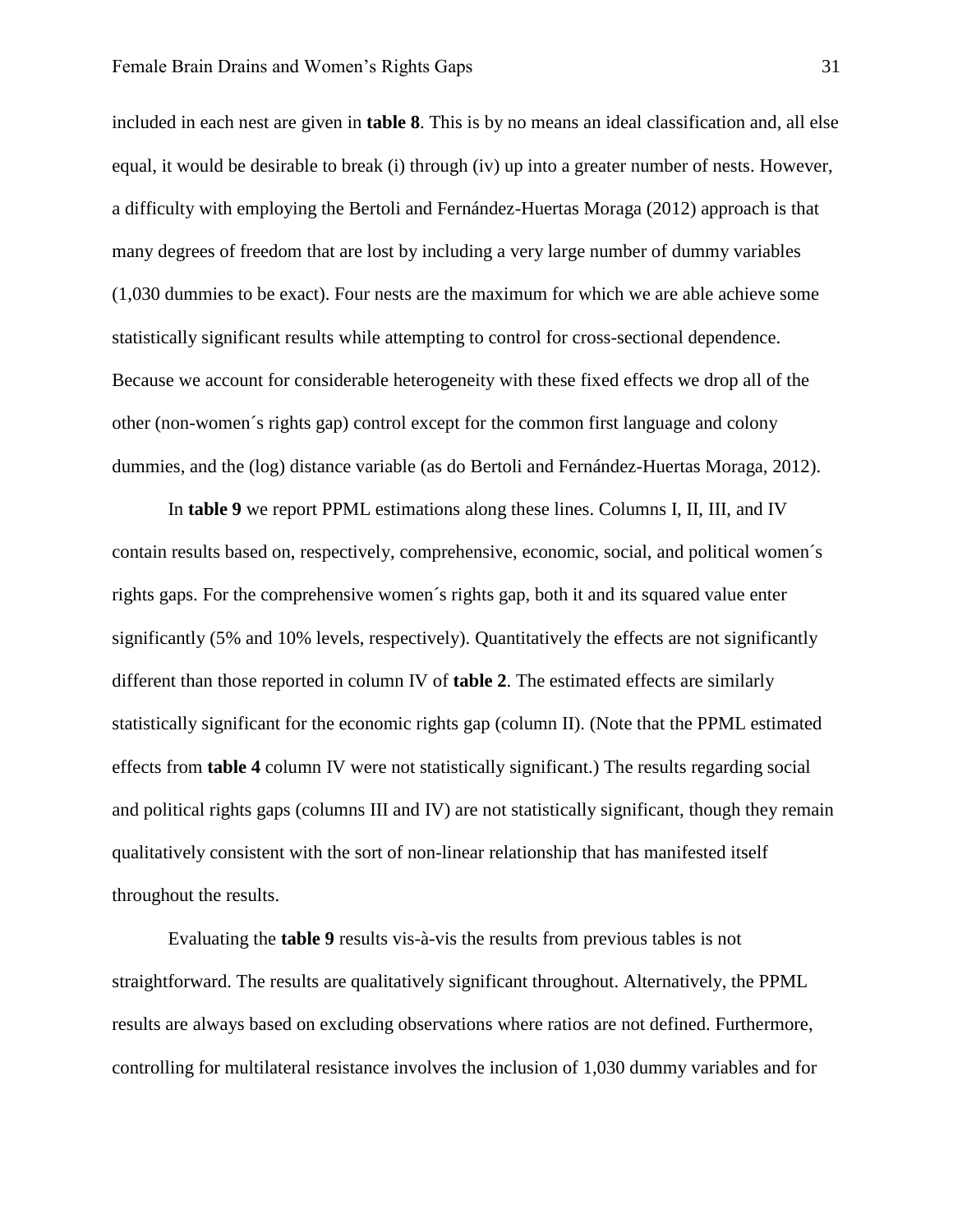estimation based on at most 3,354 observations. We believe that that the takeaway from **table 9** is twofold. First, the non-linear relationship between the female brain drain ratio and the comprehensive women´s right gap is exceptionally robust. Second, the pattern of point estimates on all women´s rights gaps (economic, social, and political) and their squared values is qualitatively unchanged when controlling for multilateral resistance.

#### **6. Conclusion**

We explore women's rights as a determinant of the female brain drain rate relative to that of men (the *female brain drain ratio*). We develop a model of migration where both women's expected costs and benefits of migration are a function of women's rights in the origin country relative to those of the destination (the *women's rights gap*). Since both costs and benefits are a function of the women's rights gap, the relationship between changes in that gap on the female brain drain ratio is nonlinear. In particular, starting from high values of the rights gap, increases in the relative level of rights in the origin country can be associated with *increases* in the female brain drain ratio. However, starting from lower levels of the gap the relationship turns negative. In other words, when women's rights levels are higher in the destination country in comparison with the origin country, high-skilled women are more likely to migrate (compare to men), unless the low levels of women's rights in origin manifests as increased cost of migration for women.

Using a cross section of over 3,000 bilateral migration flows across OECD and non-OECD countries and the women's rights indices from the CIRI Human Rights Dataset, we report evidence consistent with the theory. A statistically significant and nonlinear relationship exists between women's rights gaps and female brain drain ratios. The results are consistent across different estimation techniques and different measures of the women's rights gap variable. They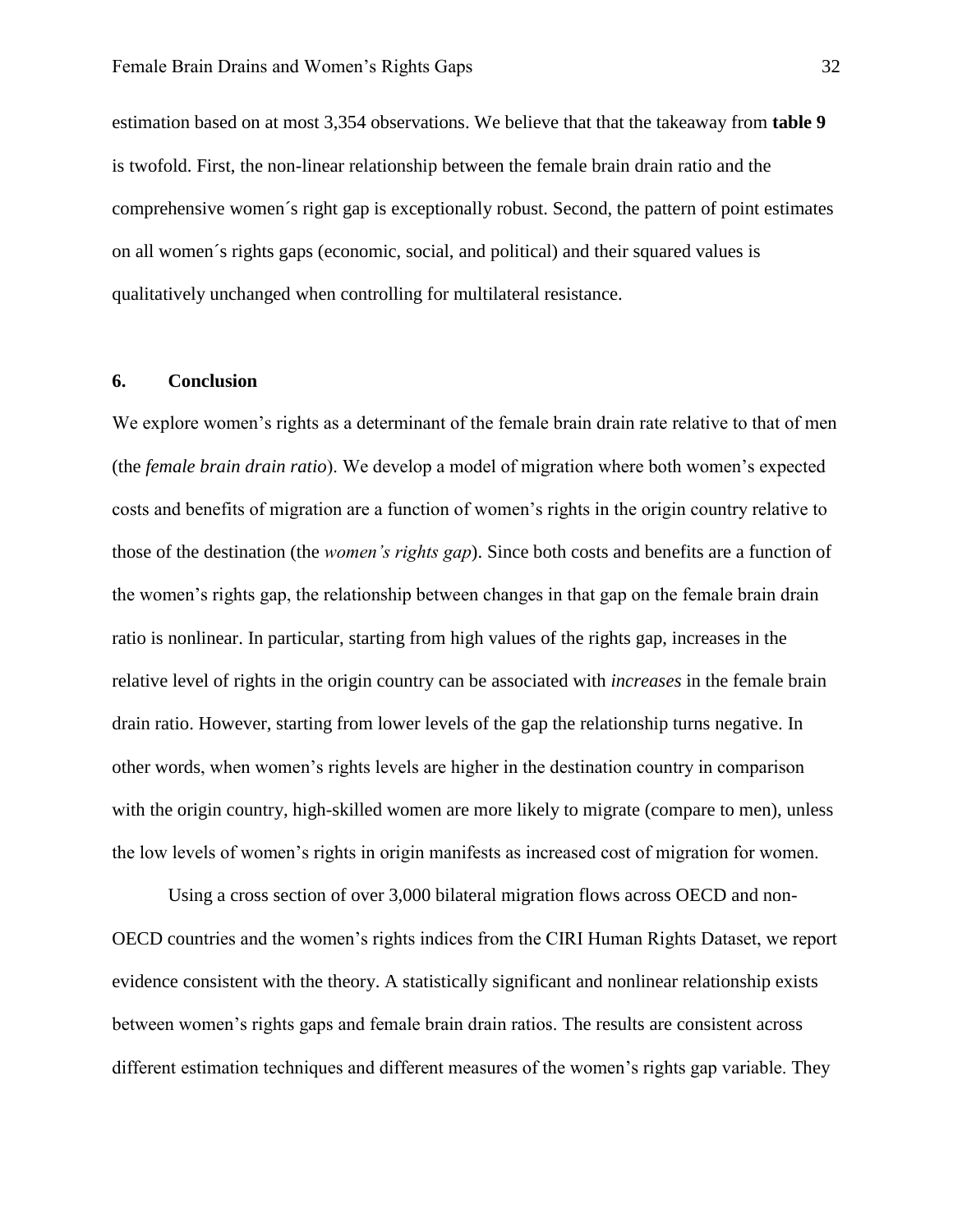are also qualitatively robust to controlling for multilateral resistance. We use the gap in women's economic, political and social rights as well as a comprehensive variable that consist of all the three variables The evidence is particularly strong for the case of women's political rights.

Despite the non-linear relationship that we estimate, we believe that the policy implications are linear: countries can enhance their prospects for economic development by promoting more extensive women´s rights. For a given origin, only from very low initial values of women´s rights relative to potential destinations will increases in women´s rights be associated with more female brain drain. However, as reviewed in the introduction, severe deficiencies in women´s rights are, in and of themselves, associated with large losses in terms of development outcomes (e.g, Abu-Ghaida and Klasen, 2004). To wit: starting from low initial levels of rights, the cure for female brain drain is more costly than the disease. Alternatively, for most countries marginal increases in women´s rights can meaningfully shift incentives towards high-skilled females forgoing migration and contributing to their country´s development.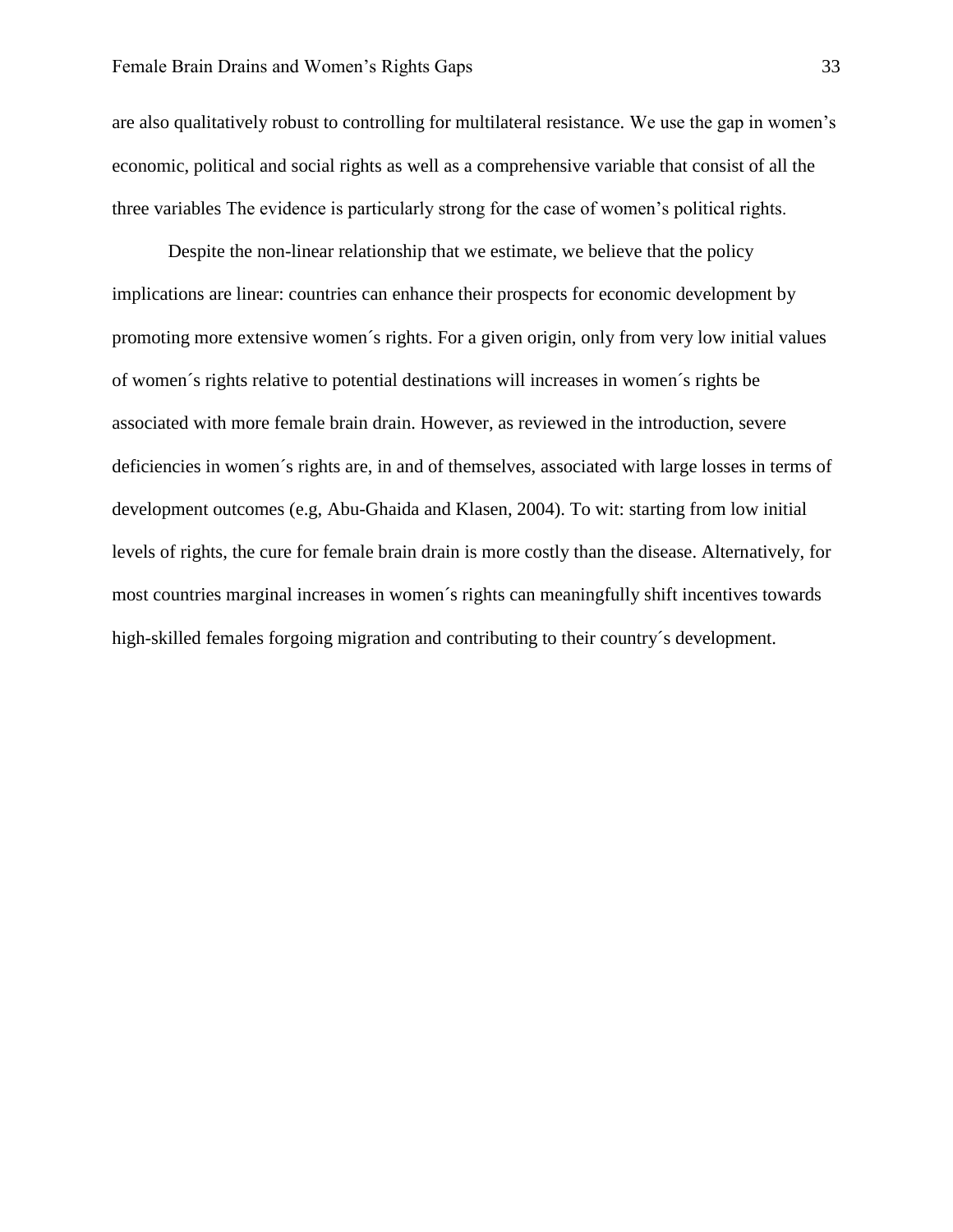#### **References**

- Abu-Ghaida, D., Klasen, S. 2004. The costs of missing the millennium development goal on gender equity. World Development 32, 1075-1107.
- Bang, J.T., Mitra, A. 2011. Gender bias and the female brain drain. Applied Economics Letters 18, 829-833.
- Baudassé, T., Bazilier, R. 2011. Gender discrimination and emigration: push factor or selection process? [http://remi.bazillier.free.fr/baudasse\\_bazillier\\_gender.pdf.](http://remi.bazillier.free.fr/baudasse_bazillier_gender.pdf)
- Behrman, J. R., Deolalikar, A. B. 1988. Health and nutrition. in Chenery and Srinivasan (eds) Handbook of Development Economics, Volume I, North-Holland, Amsterdam.
- Beine, M.A., Docquier, F., Özden, C. 2011. Diasporas. Journal of Development Economics 95, 30–41.
- Beine, M.A., Salomone, S. 2011. Network effects in international migration: education versus gender. Center for Research in Economic Analysis Discussion Paper Series 11-08
- Bertoli, Simone & Fernández-Huertas Moraga, Jesús, 2012. "Visa Policies, Networks and the Cliff at the Border," IZA Discussion Papers 7094, Institute for the Study of Labor (IZA).
- Bertoli, Simone & Fernández-Huertas Moraga, Jesús, 2013. "Multilateral resistance to migration," Journal of Development Economics, Elsevier, vol. 102(C), pages 79-100.
- Blackden, M., Canagarajah, S., Klasen, S., Lawson, D. 2006. Gender and growth in Sub-Saharan Africa: issues and evidence. WIDER Research Paper No. 2006-37.
- Borjas, G.J. 1987. Self-selection and the earnings of immigrants. American Economic Review 77, 531-553.
- Cingranelli, D. L., Richards, D. L. 2010. The Cingranelli-Richards (CIRI) Human Rights Dataset. Version 2010.05.17.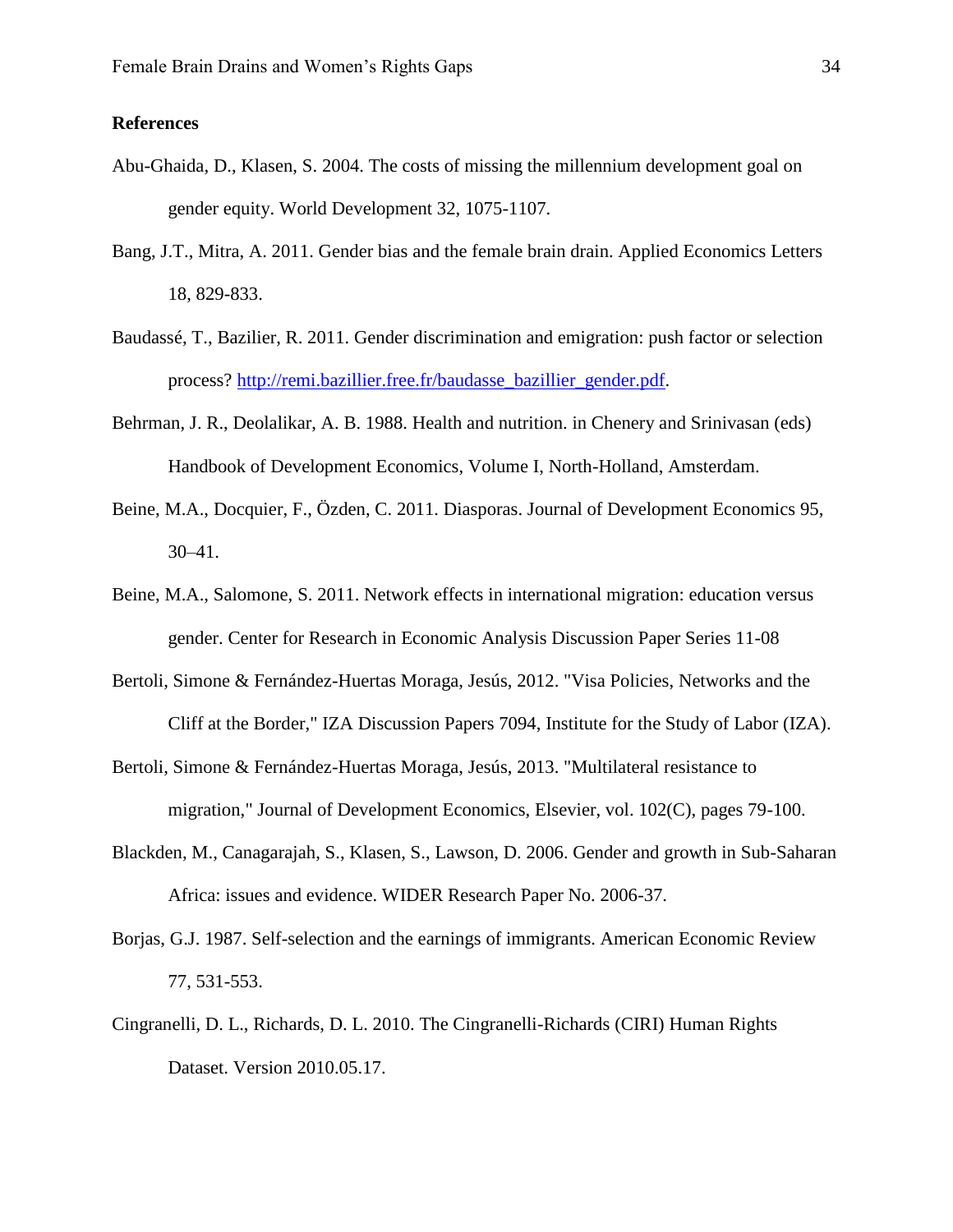Docquier, F. 2006. Brain drain and inequality across nations. IZA Discussion Paper No. 2440.

- Docquier, F., Lowell, B. L., Marfouk, A. 2009. A gendered assessment of the brain drain. Population and Development Review 35, 297-321.
- Docquier, F., Marfouk, A., Salamone, S., Sekkat, K. 2012. Are skilled women more migratory Than skilled men? World Development 40, 251-265.
- Docquier, F., Rapoport, H. 2012. Globalization, brain drain and development. Journal of Economic Literature (forthcoming).
- Dollar, D., Gatti, R. 1999. Gender inequality, income, and growth: are good time good for women? Policy Research Report on Gender and Development, Working Paper Series, No. 1, World Bank.
- Dumont, J.C., Martin, J.P., & Spielvogel, G. 2007. Women on the move: the neglected gender dimension of the brain drain. IZA Discussion Papers No. 2920.
- Esteve-Volart, B. 2004. Gender discrimination and growth: theory and evidence from India. Working Paper, Suntory and Toyota International Centres for Economics and Related Disciplines, London School of Economics.
- Ferrant, G., Tuccio, M. 2013. South-South Emigration and Discriminatory Social Institutions: a Two-Way Relationship. Working Paper.
- Grogger, J., Hanson, G.H. 2011. Income maximization and the selection and sorting of international migrants. Journal of Development Economics 95, 42-57.
- Klassen, S. 2000. Does gender inequality reduce growth and development? evidence from crosscountry regressions. Policy Research Report on Gender and Development, Working Paper Series, No. 7, World Bank.

Knowles, K., Lorgelly, P. K., Owen, P. D. 2002. Are educational gender gaps a break on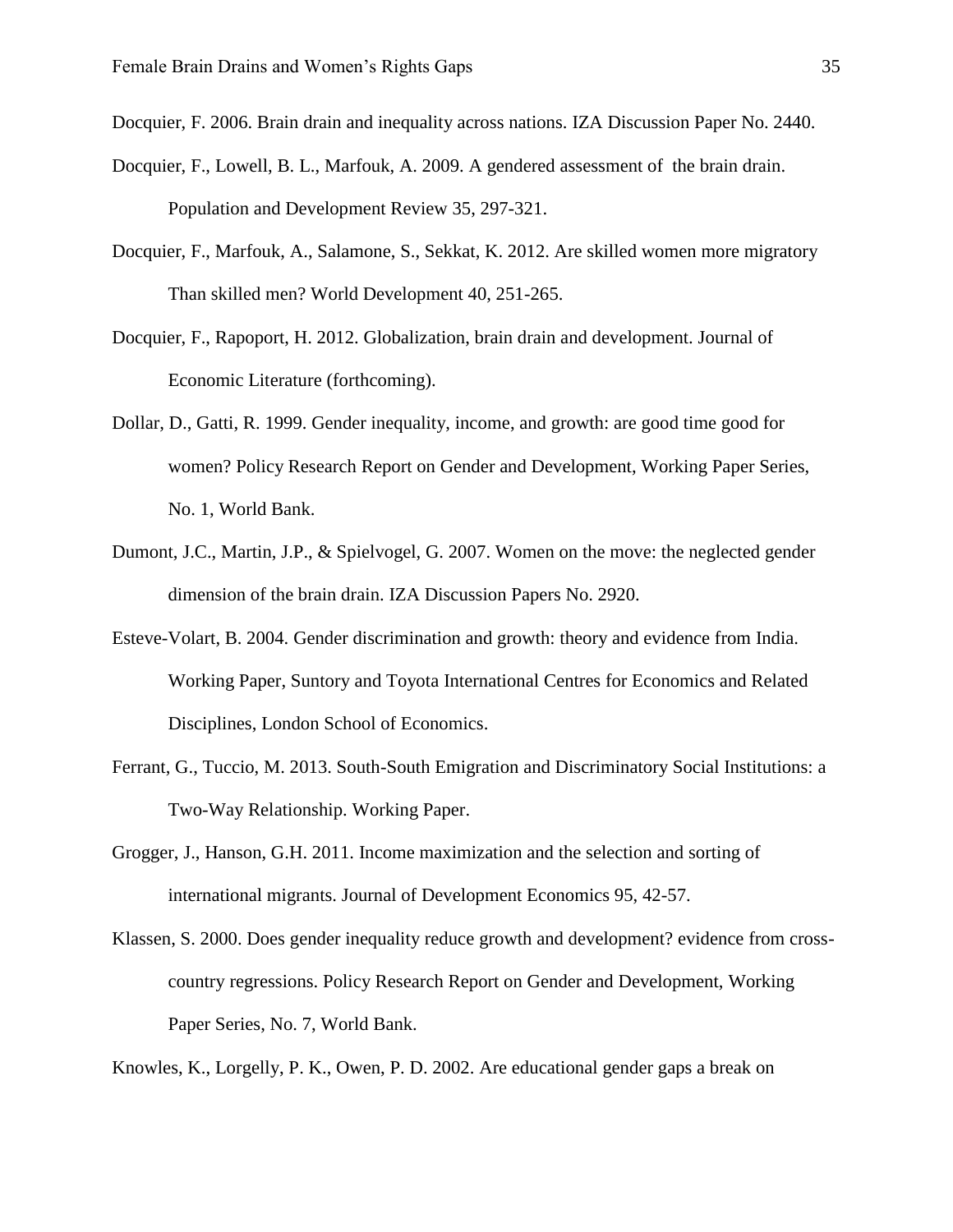economic development? some cross-country empirical evidence. Oxford Economic Papers 54, 118-149.

- Mammen, K., Paxson, C. 2000. Women's work and economic development. Journal of Economic Perspectives 14, 141-164.
- Mayer, T., Zignago, S. 2011. Notes on CEPII's distances measures (GeoDist). CEEPII Working Paper 2011-25 [\(www.cepii.fr/anglaisgraph/bdd/distances.htm\)](http://www.cepii.fr/anglaisgraph/bdd/distances.htm).
- McFadden, D.L. 1984. Econometric analysis of qualitative response models. in Handbook of Econometrics, Elsevier.
- Naghsh Nejad, Maryam, 2013. "Institutionalized Inequality and Brain Drain: An Empirical Study of the Effects of Women's Rights on the Gender Gap in High-Skilled Migration," IZA Discussion Papers 7864, Institute for the Study of Labor (IZA).
- Pfeiffer, L., Richter, S., Fletcher, P., Taylor, J.E. 2007. Gender in economic research on international migration and its impacts: a critical review. in Morrison, Schiff, and Sjöblom (eds) The International Migration of Women, Palgrave McMillan and the World Bank, New York.
- Schultz, T. P. 1988. Education investments and returns. in Chenery and Srinivasan (eds) Handbook of Development Economics, Volume I, North-Holland, Amsterdam.
- Silva, J. M., Santos, C., Tenreyro, S. 2006. The log of gravity. Review of Economics and Statistics 88, 641–658.
- Subbarao, K., Raney, L. 1995. Social gains from female education: a cross-national study. Economic Development and Cultural Change 44, 105-28.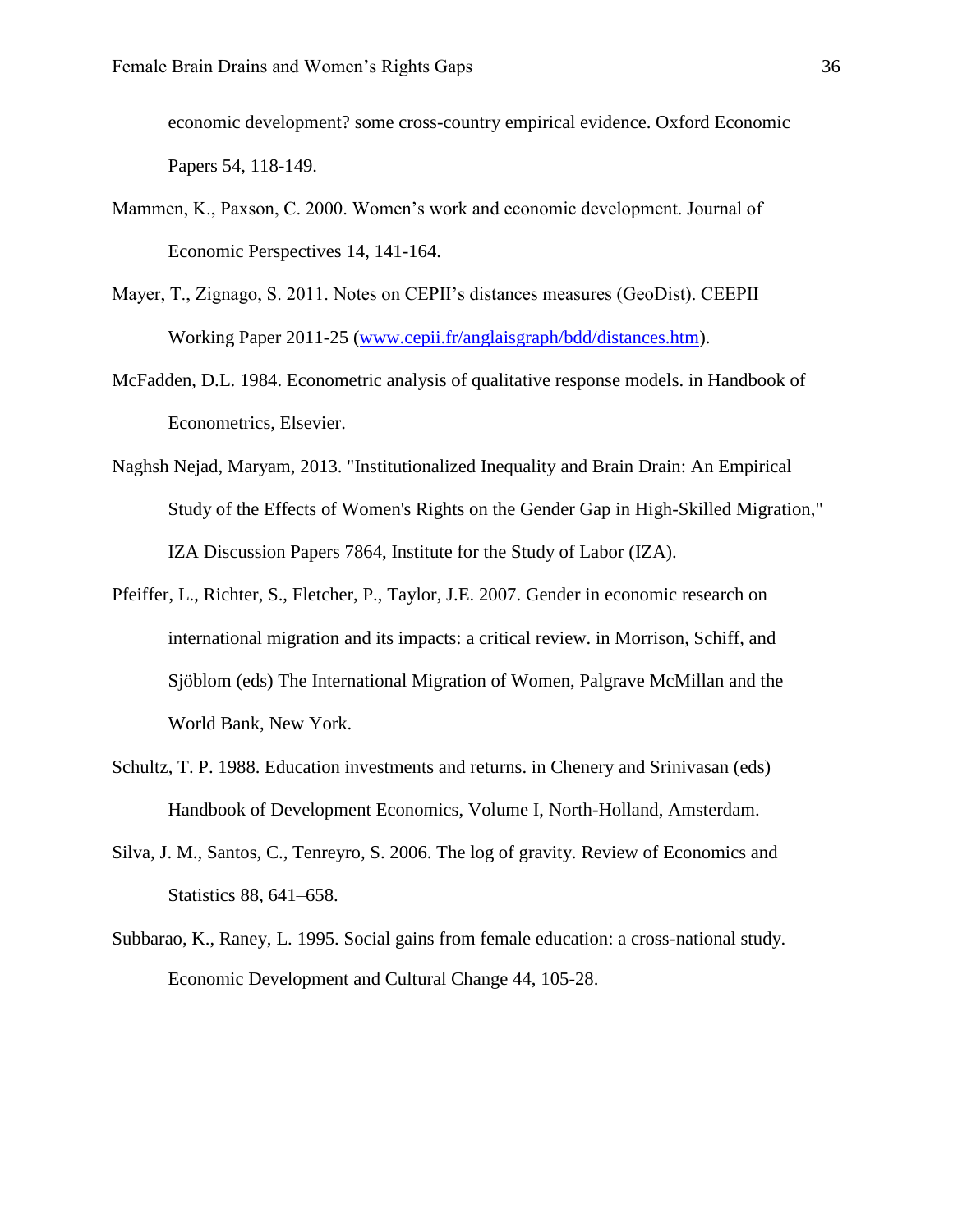

### **Figure 1. Brain drain gender gaps on each major continent.**

*Note*: data are from Docquier et al. (2009).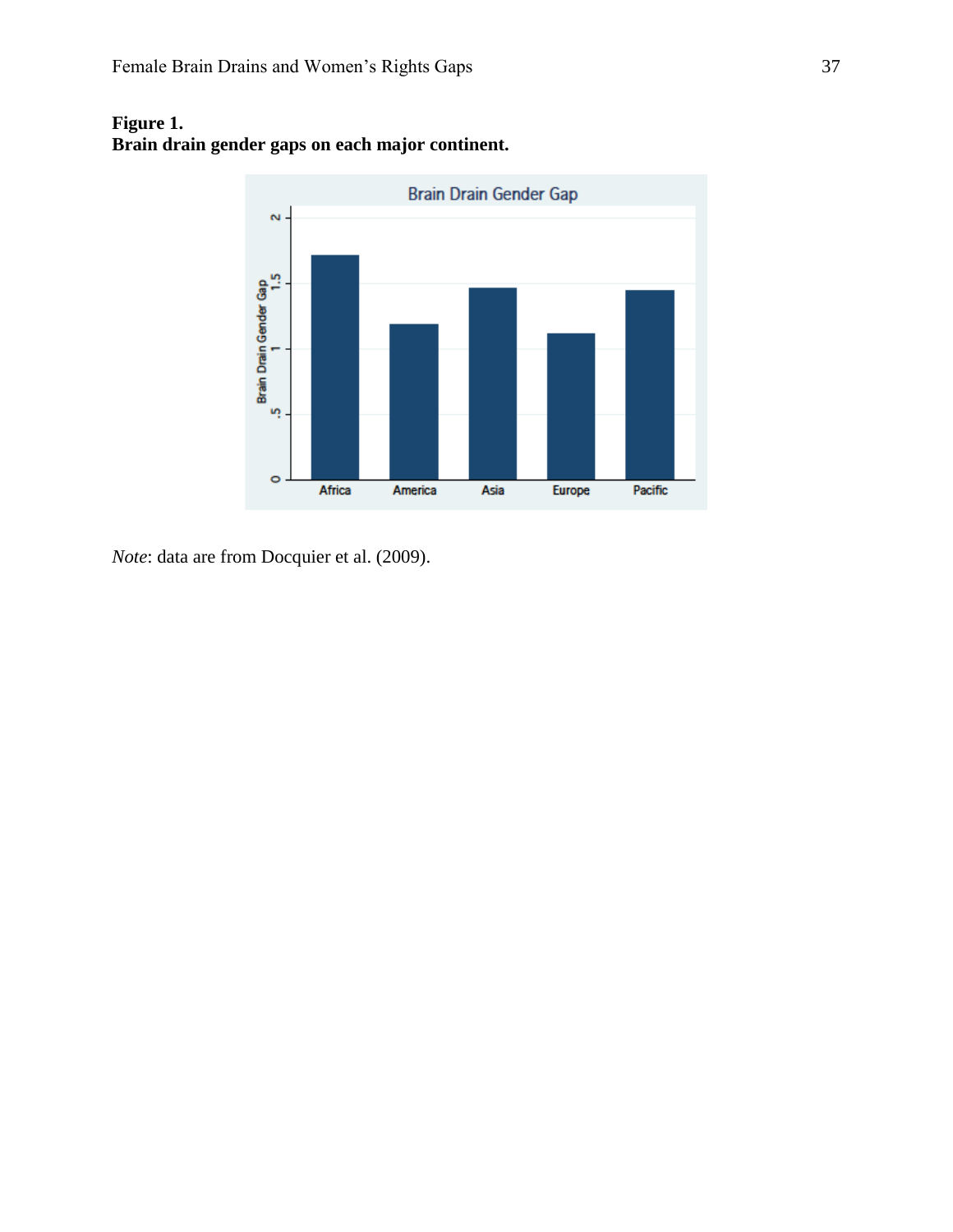|                               | min       | max       | mean     | Standard deviation | Observations |
|-------------------------------|-----------|-----------|----------|--------------------|--------------|
| Landlocked dummy              | 0.000     | 1.000     | 0.198    | 0.399              | 172          |
| Small Island dummy            | 0.000     | 1.000     | 0.348    | 0.348              | 172          |
| Contiguity dummy              | 0.000     | 1.000     | 0.062    | 0.241              | 5001         |
| Common first* language dummy  | 0.000     | 1.000     | 0.184    | 0.387              | 5001         |
| Common second language dummy  | 0.000     | 1.000     | 0.191    | 0.393              | 5001         |
| Colony dummy                  | 0.000     | 1.000     | 0.040    | 0.195              | 5001         |
| <b>Distance</b>               | 35.591    | 19649.830 | 6132.615 | 4627.423           | 5001         |
| Log distance                  | 3.572     | 9.886     | 8.331    | 1.010              | 5001         |
| Unemployment rate             | 0.450     | 43.500    | 9.660    | 7.279              | 149          |
| Government stability          | 0.223     | 0.603     | 0.290    | 0.084              | 149          |
| Polity                        | $-10.000$ | 10.000    | 2.232    | 6.596              | 125          |
| Female brain drain flow rates | 0.000     | 23.333    | 0.025    | 0.353              | 6605         |
| Male brain drain flow rates   | 0.000     | 4.533     | 0.010    | 0.113              | 6605         |
| Female Brain Drain Ratio      | 0.00      | 49.971    | 2.194    | 3.111              | 5,268        |
| Log(Female Brain Drain Ratio) | $-5.728$  | 3.911     | 0.497    | 0.893              | 4,671        |
| Log GDP                       | 5.040     | 10.592    | 7.563    | 1.490              | 171          |
| Women's social rights         | 1.000     | 4.000     | 2.201    | 0.715              | 144          |
| Women's political rights      | 1.000     | 4.000     | 2.752    | 0.581              | 141          |
| Women's economic rights       | 1.000     | 3.500     | 2.295    | 0.520              | 144          |
| Women's rights                | 3.000     | 11.500    | 7.227    | 1.600              | 139          |
| Women's rights gap            | 0.304     | 3.833     | 1.193    | 0.421              | 5520         |
| Women's social rights gap     | 0.250     | 4.000     | 1.345    | 0.665              | 5889         |
| Women's economic rights gap   | 0.400     | 3.500     | 1.213    | 0.412              | 5882         |
| Women's political rights gap  | 0.400     | 2.500     | 1.063    | 0.269              | 5588         |

**Table 1.** Summary statistics of variables included in estimations.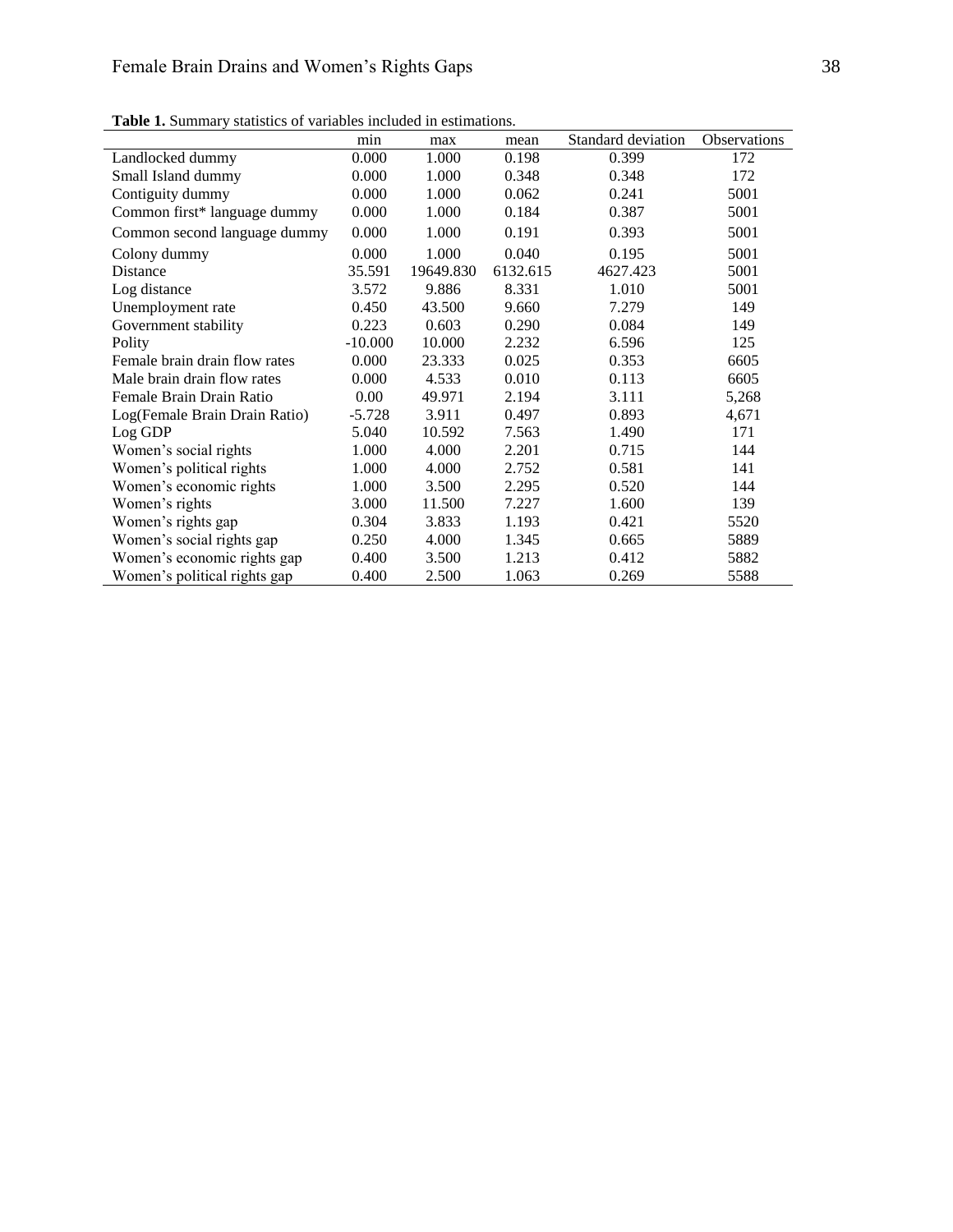|                                   | (I)                  | (II)        | (III)                | (IV)                    | (V)                     |
|-----------------------------------|----------------------|-------------|----------------------|-------------------------|-------------------------|
| <b>Estimation Method</b>          | <b>OLS</b>           | <b>OLS</b>  | Heckman              | <b>PPML</b>             | <b>PPML</b>             |
| Dependent Variable                | Log(FBR)             | $Log(FBR+$  | Log(FBR)             | <b>FBR</b>              | FBR > 0                 |
|                                   |                      | 1)          |                      |                         |                         |
| Women's Rights Gap                | $1.749$ <sup>*</sup> | 0.984       | $1.748$ <sup>*</sup> | $1.438$ <sup>*</sup>    | 1.275                   |
|                                   | (0.191)              | (0.109)     | (0.182)              | (0.455)                 | (0.428)                 |
| (Women's Rights Gap) <sup>2</sup> | $-0.487***$          | $-0.279***$ | $-0.487***$          | $-0.371$ **             | $-0.319*$               |
|                                   | (0.061)              | (0.037)     | (0.059)              | (0.179)                 | (0.168)                 |
| Origin-landlocked dummy           | $0.122***$           | $0.057$ *   | $0.119***$           | 0.104                   | 0.102                   |
|                                   | (0.046)              | (0.032)     | (0.049)              | (0.074)                 | (0.070)                 |
| Origin Small Island Dummy         | $0.221$ **           | $0.159***$  | $0.216***$           | $0.365***$              | $0.345***$              |
|                                   | (0.090)              | (0.062)     | (0.091)              | (0.149)                 | (0.147)                 |
| Origin-loggdp                     | $-0.090***$          | $-0.035***$ | $-0.090***$          | $-0.106***$             | $-0.130***$             |
|                                   | (0.015)              | (0.009)     | (0.014)              | (0.023)                 | (0.022)                 |
| Origin-unemployment               | $-0.023***$          | $-0.013***$ | $-0.023***$          | $-0.028$ <sup>***</sup> | $-0.028$ <sup>***</sup> |
|                                   | (0.003)              | (0.002)     | (0.003)              | (0.005)                 | (0.005)                 |
| Destination-loggdp                | 0.020                | $0.059***$  | 0.028                | 0.011                   | $-0.059**$              |
|                                   | (0.017)              | (0.010)     | (0.023)              | (0.029)                 | (0.027)                 |
| Destination - unemployment        | 0.003                | 0.000       | 0.003                | $-0.014$ **             | $-0.015***$             |
|                                   | (0.004)              | (0.003)     | (0.004)              | (0.007)                 | (0.006)                 |
| <b>Contiguity Dummy</b>           | 0.019                | $-0.014$    | 0.015                | $-0.036$                | $-0.017$                |
|                                   | (0.081)              | (0.051)     | (0.084)              | (0.132)                 | (0.124)                 |
| Common Language Dummy             | $-0.188***$          | $-0.115***$ | $-0.184***$          | $-0.256$ **             | $-0.251$ **             |
|                                   | (0.071)              | (0.052)     | (0.091)              | (0.107)                 | (0.110)                 |
| Common Second Language Dummy      | $0.217***$           | $0.192***$  | $0.221$ **           | $0.295***$              | $0.196*$                |
|                                   | (0.069)              | (0.051)     | (0.089)              | (0.104)                 | (0.107)                 |
| <b>Colony Dummy</b>               | $-0.041$             | $-0.012$    | $-0.039$             | $-0.009$                | $-0.019$                |
|                                   | (0.070)              | (0.044)     | (0.083)              | (0.129)                 | (0.127)                 |
| Log distance                      | 0.005                | $-0.017$    | 0.002                | 0.004                   | 0.034                   |
|                                   | (0.019)              | (0.012)     | (0.020)              | (0.031)                 | (0.030)                 |
| Origin government instability     | 0.199                | $-0.773**$  | 0.127                | $-1.103*$               | $-0.263$                |
|                                   | (0.445)              | (0.328)     | (0.493)              | (0.670)                 | (0.620)                 |
| Mills Test                        |                      |             | $1.516^{**}$         |                         |                         |
|                                   |                      |             | (0.621)              |                         |                         |
| Constant                          | $-0.295$             | 0.337       | $-0.345$             | 0.853                   | $1.462***$              |
|                                   | (0.332)              | (0.211)     | (0.341)              | (0.576)                 | (0.543)                 |
| Observations                      | 2617                 | 2970        | 3713                 | 2970                    | 2617                    |
| F-stat                            | 27.547               | 24.069      |                      |                         |                         |

**Table 2.** Effects of women's rights gaps on female brain drain ratios using 1990-2000 averages for conditioning variables.

Note: Standard errors in parentheses.  $p < 0.10$ ,  $\binom{n}{p} < 0.05$ ,  $\binom{n}{p} < 0.01$ 

Women's rights gap here is defined as ratio of women's rights levels in destination to women's rights levels in origin.

 $R^2$  0.132 0.096 0.048 0.063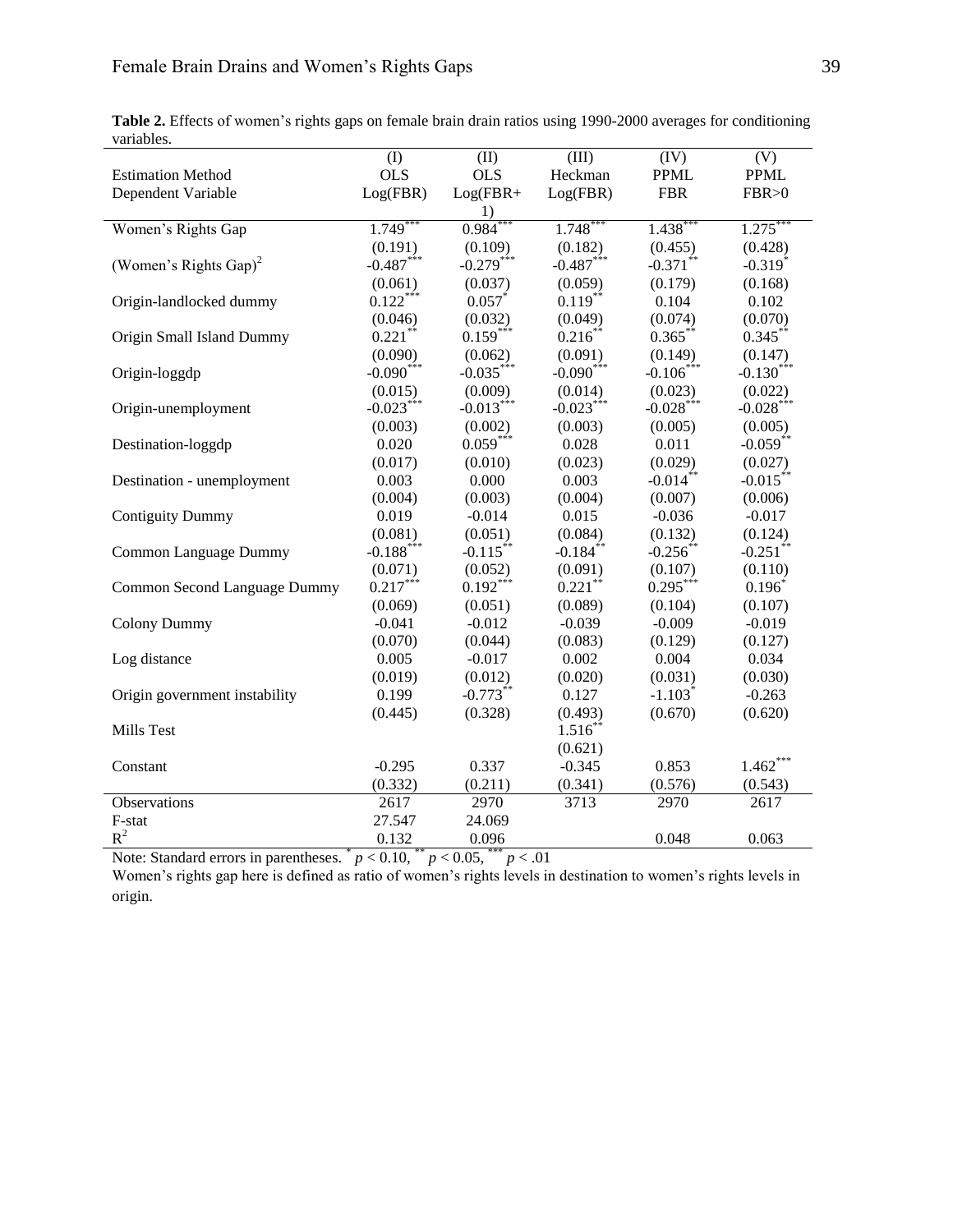|                                   | (I)         | (II)                    | (III)                   | (IV)        | (V)          |
|-----------------------------------|-------------|-------------------------|-------------------------|-------------|--------------|
| <b>Estimation Method</b>          | <b>OLS</b>  | <b>OLS</b>              | Heckman                 | <b>PPML</b> | <b>PPML</b>  |
| Dependent Variable                | Log(FBR)    | $Log(FBR +$             | Log(FBR)                | <b>FBR</b>  | FBR > 0      |
|                                   |             | 1)                      |                         |             |              |
| Women's Rights Gap                | 1.398*      | $0.764$ <sup>*</sup>    | $1.399***$              | $1.186*$    | 1.109        |
|                                   | (0.153)     | (0.088)                 | (0.145)                 | (0.364)     | (0.346)      |
| (Women's Rights Gap) <sup>2</sup> | $-0.359***$ | $-0.200$ <sup>***</sup> | $-0.360$ <sup>***</sup> | $-0.285***$ | $-0.260*$    |
|                                   | (0.046)     | (0.027)                 | (0.044)                 | (0.139)     | (0.130)      |
| Origin-landlocked dummy           | $0.120***$  | $0.056*$                | $0.116***$              | 0.098       | 0.099        |
|                                   | (0.045)     | (0.032)                 | (0.048)                 | (0.070)     | (0.066)      |
| Origin Small Island Dummy         | $0.201***$  | $0.156***$              | $0.195***$              | $0.340**$   | $0.307**$    |
|                                   | (0.090)     | (0.061)                 | (0.091)                 | (0.147)     | (0.145)      |
| Origin-loggdp                     | $-0.091***$ | $-0.037***$             | $-0.090$ <sup>***</sup> | $-0.109***$ | $-0.128$ *** |
|                                   | (0.015)     | (0.009)                 | (0.014)                 | (0.021)     | (0.020)      |
| Origin-unemployment               | $-0.022***$ | $-0.012***$             | $-0.022***$             | $-0.026***$ | $-0.025***$  |
|                                   | (0.003)     | (0.002)                 | (0.003)                 | (0.005)     | (0.004)      |
| Destination-loggdp                | 0.020       | $0.057***$              | 0.028                   | 0.008       | $-0.058$ **  |
|                                   | (0.016)     | (0.010)                 | (0.022)                 | (0.027)     | (0.025)      |
| Destination - unemployment        | 0.001       | $-0.001$                | 0.001                   | $-0.016**$  | $-0.017***$  |
|                                   | (0.004)     | (0.003)                 | (0.004)                 | (0.006)     | (0.006)      |
| <b>Contiguity Dummy</b>           | 0.006       | $-0.024$                | 0.001                   | $-0.055$    | $-0.031$     |
|                                   | (0.081)     | (0.052)                 | (0.083)                 | (0.129)     | (0.122)      |
| Common Language Dummy             | $-0.193***$ | $-0.121$ <sup>**</sup>  | $-0.189$ **             | $-0.267**$  | $-0.258$ **  |
|                                   | (0.071)     | (0.053)                 | (0.091)                 | (0.106)     | (0.109)      |
| Common Second Language Dummy      | $0.205***$  | $0.193***$              | $0.211***$              | $0.285***$  | $0.179*$     |
|                                   | (0.069)     | (0.052)                 | (0.089)                 | (0.103)     | (0.106)      |
| <b>Colony Dummy</b>               | $-0.032$    | $-0.009$                | $-0.029$                | 0.007       | $-0.003$     |
|                                   | (0.070)     | (0.044)                 | (0.082)                 | (0.126)     | (0.124)      |
| Log distance                      | 0.002       | $-0.018$                | $-0.001$                | $-0.000$    | 0.029        |
|                                   | (0.019)     | (0.012)                 | (0.020)                 | (0.031)     | (0.030)      |
| Origin government instability     | 0.599       | $-0.618$ <sup>*</sup>   | 0.518                   | $-0.729$    | 0.188        |
|                                   | (0.429)     | (0.321)                 | (0.475)                 | (0.615)     | (0.562)      |
| Mills Test                        |             |                         | $1.694***$              |             |              |
|                                   |             |                         | (0.596)                 |             |              |
| Constant                          | $-0.137$    | $0.501***$              | $-0.194$                | $1.011*$    | $1.461***$   |
|                                   | (0.311)     | (0.200)                 | (0.321)                 | (0.516)     | (0.480)      |
| Observations                      | 2644        | 3003                    | 3752                    | 3003        | 2644         |
| F-stat                            | 28.378      | 23.160                  |                         |             |              |
| $R^2$                             | 0.133       | 0.093                   |                         | 0.048       | 0.066        |

**Table 3.** Effects of women's rights gaps on female brain drain ratios using 1990 values for conditioning variables.

Standard errors in parentheses<br>  $\binom{*}{p} < 0.10$ ,  $\binom{*}{p} < 0.05$ ,  $\binom{*}{p} < 0.01$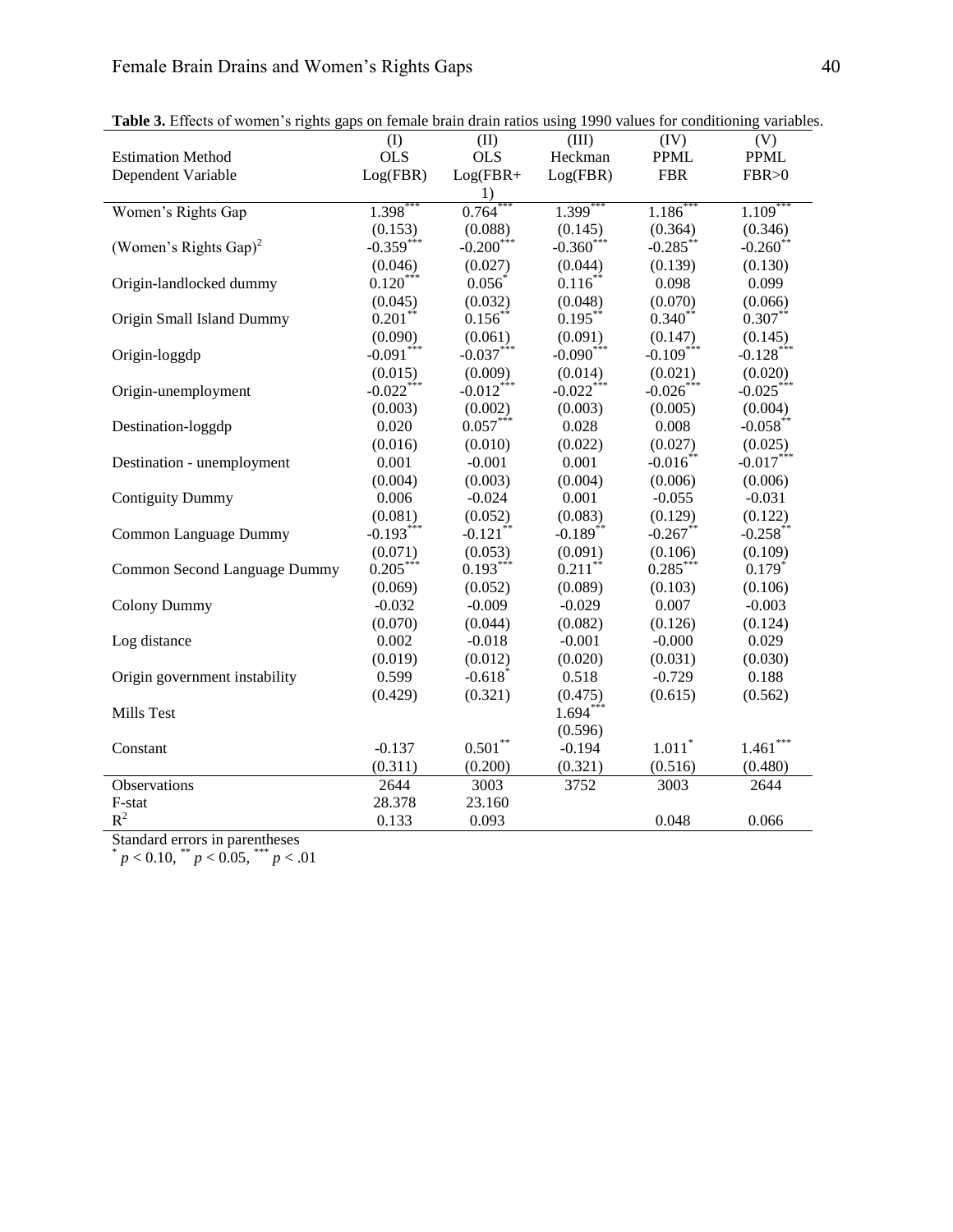|                         | Table 4. Effects of women's economic rights gaps on female brain drain ratios using 1990-2000 averages for |  |  |  |
|-------------------------|------------------------------------------------------------------------------------------------------------|--|--|--|
| conditioning variables. |                                                                                                            |  |  |  |

| conditioning variables.                    |                         |                         |                         |              |              |
|--------------------------------------------|-------------------------|-------------------------|-------------------------|--------------|--------------|
|                                            | (I)                     | (II)                    | (III)                   | (IV)         | (V)          |
| <b>Estimation Method</b>                   | <b>OLS</b>              | <b>OLS</b>              | Heckman                 | <b>PPML</b>  | <b>PPML</b>  |
| Dependent Variable                         | Log(FBR)                | $Log(FBR+$              | Log(FBR)                | <b>FBR</b>   | FBR > 0      |
|                                            |                         | 1)                      |                         |              |              |
| Women's economic Rights Gap                | $1.422$ <sup>*</sup>    | 0.762                   | 1.424                   | 0.444        | 0.230        |
|                                            | (0.219)                 | (0.132)                 | (0.193)                 | (0.461)      | (0.453)      |
| (Women's economic Rights Gap) <sup>2</sup> | $-0.342***$             | $-0.173***$             | $-0.343***$             | $-0.039$     | 0.008        |
|                                            | (0.068)                 | (0.043)                 | (0.061)                 | (0.165)      | (0.162)      |
| Origin-landlocked dummy                    | $0.181***$              | $0.091***$              | $0.177***$              | $0.179***$   | $0.177***$   |
|                                            | (0.046)                 | (0.033)                 | (0.048)                 | (0.070)      | (0.066)      |
| Origin Small Island Dummy                  | $0.309***$              | $0.203***$              | $0.303***$              | $0.387**$    | $0.350**$    |
|                                            | (0.091)                 | (0.062)                 | (0.092)                 | (0.150)      | (0.148)      |
| Origin-loggdp                              | $-0.080***$             | $-0.025***$             | $-0.080***$             | $-0.104***$  | $-0.135***$  |
|                                            | (0.016)                 | (0.010)                 | (0.015)                 | (0.022)      | (0.021)      |
| Origin-unemployment                        | $-0.021$ <sup>***</sup> | $-0.011$ <sup>***</sup> | $-0.021$ <sup>***</sup> | $-0.022$ *** | $-0.022***$  |
|                                            | (0.003)                 | (0.002)                 | (0.003)                 | (0.005)      | (0.005)      |
| Destination-loggdp                         | 0.004                   | $0.049***$              | 0.013                   | 0.017        | $-0.047$ *   |
|                                            | (0.017)                 | (0.011)                 | (0.023)                 | (0.028)      | (0.026)      |
| Destination - unemployment                 | $0.013***$              | $0.006***$              | $0.013***$              | $-0.002$     | $-0.004$     |
|                                            | (0.004)                 | (0.002)                 | (0.004)                 | (0.006)      | (0.006)      |
| <b>Contiguity Dummy</b>                    | 0.013                   | $-0.002$                | 0.009                   | $-0.019$     | $-0.013$     |
|                                            | (0.078)                 | (0.049)                 | (0.082)                 | (0.127)      | (0.120)      |
| Common Language Dummy                      | $-0.221$ ***            | $-0.131$ **             | $-0.216$ **             | $-0.326***$  | $-0.339***$  |
|                                            | (0.070)                 | (0.051)                 | (0.089)                 | (0.104)      | (0.106)      |
| Common Second Language Dummy               | $0.212***$              | $0.196***$              | $0.217***$              | $0.320***$   | $0.230^{**}$ |
|                                            | (0.068)                 | (0.050)                 | (0.087)                 | (0.100)      | (0.102)      |
| <b>Colony Dummy</b>                        | $-0.039$                | $-0.014$                | $-0.037$                | $-0.024$     | $-0.036$     |
|                                            | (0.067)                 | (0.042)                 | (0.082)                 | (0.126)      | (0.124)      |
| Log distance                               | 0.003                   | $-0.015$                | 0.000                   | 0.018        | 0.049        |
|                                            | (0.019)                 | (0.011)                 | (0.019)                 | (0.031)      | (0.030)      |
| Origin government instability              | 0.480                   | $-0.451$                | 0.406                   | $-0.162$     | 0.583        |
|                                            | (0.460)                 | (0.328)                 | (0.471)                 | (0.660)      | (0.617)      |
| Mills Test                                 |                         |                         | $1.732***$              |              |              |
|                                            |                         |                         | (0.574)                 |              |              |
| Constant                                   | $-0.238$                | 0.278                   | $-0.305$                | $0.944*$     | $1.668***$   |
|                                            | (0.329)                 | (0.210)                 | (0.341)                 | (0.529)      | (0.502)      |
| Observations                               | 2772                    | 3165                    | 4005                    | 3165         | 2772         |
| F-stat                                     | 26.016                  | 20.260                  |                         |              |              |
| $R^2$                                      | 0.118                   | 0.084                   |                         | 0.039        | 0.056        |
|                                            |                         |                         |                         |              |              |

Standard errors in parentheses<br>  $p < 0.10$ ,  $\binom{**}{p} < 0.05$ ,  $\binom{***}{p} < 0.01$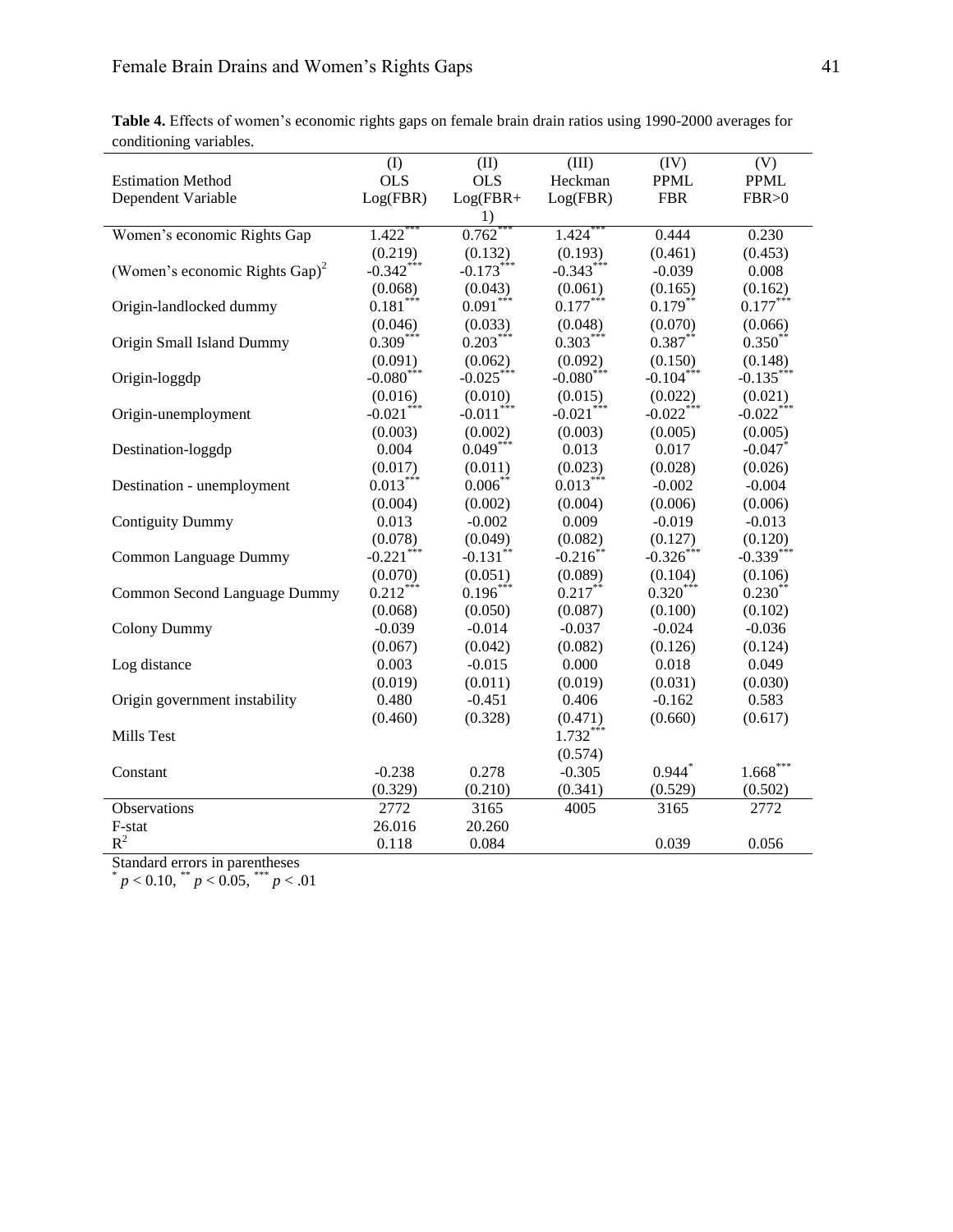|                         |  |  |  |  |  | Table 5. Effects of women's political rights gaps on female brain drain ratios using 1990-2000 averages for |  |
|-------------------------|--|--|--|--|--|-------------------------------------------------------------------------------------------------------------|--|
| conditioning variables. |  |  |  |  |  |                                                                                                             |  |

| conditioning variables.                     | (I)                     | (II)         | (III)       | (IV)                    | (V)                  |
|---------------------------------------------|-------------------------|--------------|-------------|-------------------------|----------------------|
| <b>Estimation Method</b>                    | <b>OLS</b>              | <b>OLS</b>   | Heckman     | <b>PPML</b>             | <b>PPML</b>          |
| Dependent Variable                          | Log(FBR)                | $Log(FBR +$  | Log(FBR)    | <b>FBR</b>              | FBR > 0              |
|                                             |                         | 1)           |             |                         |                      |
| Women's Political Rights Gap                | 1.058                   | 0.617        | 1.068       | $1.299$ <sup>*</sup>    | 1.208                |
|                                             | (0.127)                 | (0.073)      | (0.125)     | (0.187)                 | (0.182)              |
| (Women's Political Rights Gap) <sup>2</sup> | $-0.273***$             | $-0.167***$  | $-0.276***$ | $-0.365$ ***            | $-0.330***$          |
|                                             | (0.033)                 | (0.020)      | (0.036)     | (0.050)                 | (0.047)              |
| Origin-landlocked dummy                     | $0.146***$              | $0.075***$   | $0.141***$  | $0.145***$              | $0.143***$           |
|                                             | (0.046)                 | (0.033)      | (0.049)     | (0.071)                 | (0.067)              |
| Origin Small Island Dummy                   | 0.167                   | $0.123***$   | $0.160^{*}$ | $0.258$ <sup>*</sup>    | 0.240                |
|                                             | (0.091)                 | (0.062)      | (0.092)     | (0.151)                 | (0.149)              |
| Origin-loggdp                               | $-0.120***$             | $-0.050$ *** | $-0.119***$ | $-0.115***$             | $-0.136***$          |
|                                             | (0.014)                 | (0.009)      | (0.014)     | (0.022)                 | (0.022)              |
| Origin-unemployment                         | $-0.022$ <sup>***</sup> | $-0.013***$  | $-0.023***$ | $-0.026$ <sup>***</sup> | $-0.025***$          |
|                                             | (0.003)                 | (0.002)      | (0.003)     | (0.005)                 | (0.005)              |
| Destination-loggdp                          | $0.061***$              | $0.080***$   | $0.071***$  | 0.041                   | $-0.030$             |
|                                             | (0.015)                 | (0.010)      | (0.021)     | (0.027)                 | (0.026)              |
| Destination - unemployment                  | 0.002                   | $-0.000$     | 0.002       | $-0.015***$             | $-0.016$ **          |
|                                             | (0.004)                 | (0.003)      | (0.004)     | (0.007)                 | (0.007)              |
| <b>Contiguity Dummy</b>                     | 0.028                   | $-0.008$     | 0.022       | $-0.040$                | $-0.021$             |
|                                             | (0.082)                 | (0.052)      | (0.084)     | (0.130)                 | (0.123)              |
| Common Language Dummy                       | $-0.222$ ***            | $-0.145***$  | $-0.218**$  | $-0.342$ ***            | $-0.327***$          |
|                                             | (0.073)                 | (0.053)      | (0.092)     | (0.107)                 | (0.111)              |
| Common Second Language Dummy                | $0.243***$              | $0.215***$   | $0.249***$  | $0.346***$              | $0.238***$           |
|                                             | (0.070)                 | (0.052)      | (0.090)     | (0.103)                 | (0.106)              |
| <b>Colony Dummy</b>                         | $-0.044$                | $-0.015$     | $-0.040$    | $-0.015$                | $-0.027$             |
|                                             | (0.070)                 | (0.044)      | (0.083)     | (0.127)                 | (0.126)              |
| Log distance                                | 0.016                   | $-0.011$     | 0.012       | 0.021                   | $0.052$ <sup>*</sup> |
|                                             | (0.019)                 | (0.012)      | (0.020)     | (0.031)                 | (0.029)              |
| Origin government instability               | $0.778*$                | $-0.364$     | 0.685       | 0.040                   | 0.815                |
|                                             | (0.463)                 | (0.345)      | (0.488)     | (0.664)                 | (0.622)              |
| Mills Test                                  |                         |              | $2.101***$  |                         |                      |
|                                             |                         |              | (0.613)     |                         |                      |
| Constant                                    | $-0.143$                | $0.408*$     | $-0.215$    | 0.433                   | $0.976**$            |
|                                             | (0.325)                 | (0.209)      | (0.334)     | (0.467)                 | (0.446)              |
| Observations                                | 2647                    | 3003         | 3763        | 3003                    | 2647                 |
| F-stat                                      | 27.000                  | 21.752       |             |                         |                      |
| $R^2$                                       | 0.127                   | 0.089        |             | 0.048                   | 0.067                |

Standard errors in parentheses<br>  $p < 0.10$ ,  $\binom{**}{p} < 0.05$ ,  $\binom{***}{p} < 0.01$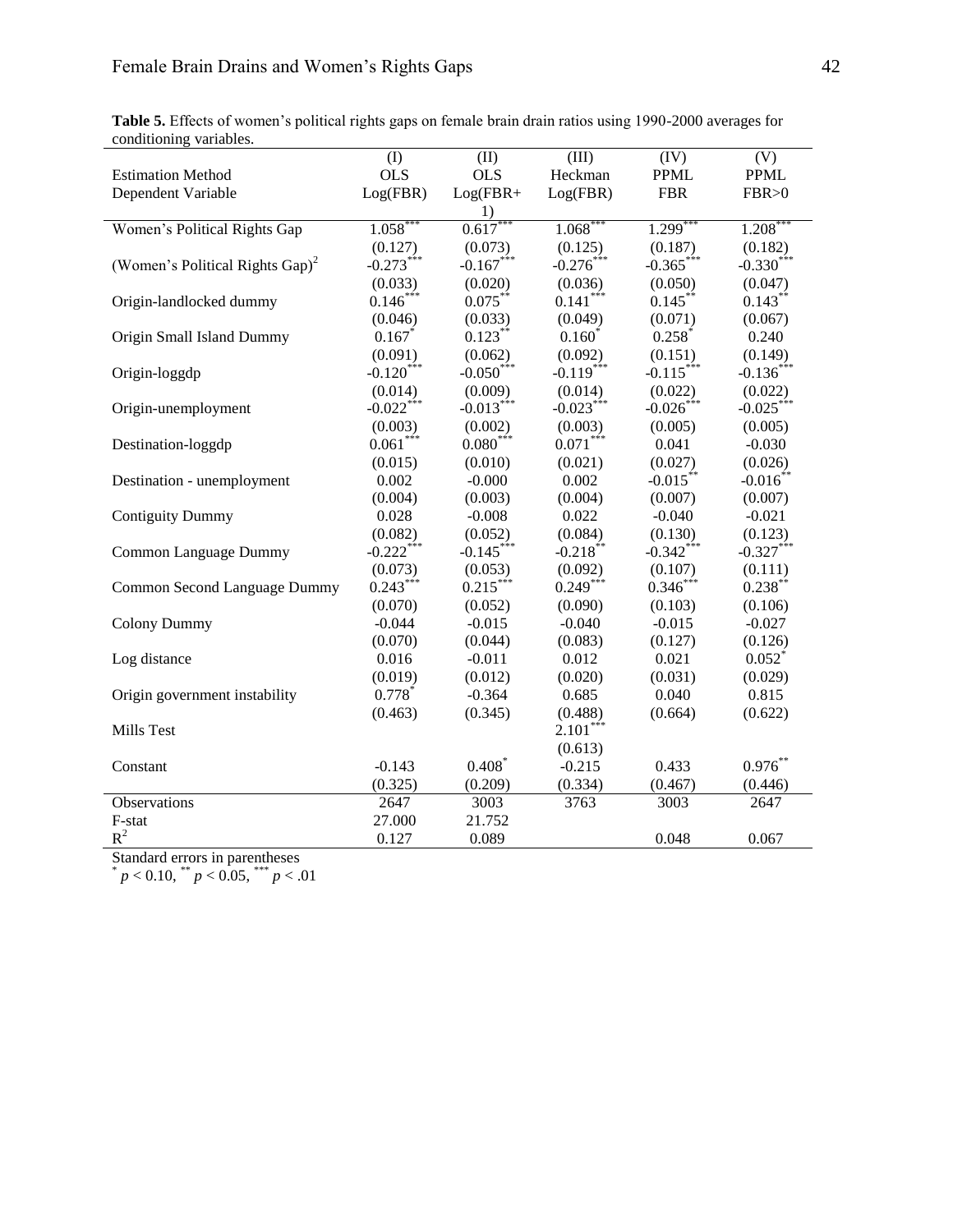| Table 6. Effects of women's social rights gaps on female brain drain ratios using 1990-2000 averages for |  |  |
|----------------------------------------------------------------------------------------------------------|--|--|
| conditioning variables.                                                                                  |  |  |

| conditioning variables.                  |                         |                         |              |                         |              |
|------------------------------------------|-------------------------|-------------------------|--------------|-------------------------|--------------|
|                                          | (I)                     | (II)                    | (III)        | (IV)                    | (V)          |
| <b>Estimation Method</b>                 | <b>OLS</b>              | <b>OLS</b>              | Heckman      | <b>PPML</b>             | <b>PPML</b>  |
| Dependent Variable                       | Log(FBR)                | $Log(FBR+1)$            | Log(FBR)     | <b>FBR</b>              | FBR > 0      |
| Women's Social Rights Gap                | $0.811*$                | $0.426*$                | $0.804$ **   | $0.677***$              | 0.661        |
|                                          | (0.097)                 | (0.058)                 | (0.095)      | (0.154)                 | (0.146)      |
| (Women's Social Rights Gap) <sup>2</sup> | $-0.168$ <sup>***</sup> | $-0.090$ <sup>***</sup> | $-0.166$ *** | $-0.126$ ***            | $-0.120$ *** |
|                                          | (0.023)                 | (0.014)                 | (0.023)      | (0.049)                 | (0.046)      |
| Origin-landlocked dummy                  | $0.166***$              | $0.077***$              | $0.162***$   | $0.136***$              | $0.142***$   |
|                                          | (0.045)                 | (0.032)                 | (0.048)      | (0.069)                 | (0.065)      |
| Origin Small Island Dummy                | $0.229***$              | $0.159***$              | $0.224***$   | $0.367**$               | $0.349**$    |
|                                          | (0.090)                 | (0.062)                 | (0.091)      | (0.149)                 | (0.146)      |
| Origin-loggdp                            | $-0.091***$             | $-0.035***$             | $-0.091***$  | $-0.100$ <sup>***</sup> | $-0.122***$  |
|                                          | (0.015)                 | (0.009)                 | (0.014)      | (0.022)                 | (0.021)      |
| Origin-unemployment                      | $-0.021***$             | $-0.011$ <sup>***</sup> | $-0.021$ *** | $-0.024***$             | $-0.025***$  |
|                                          | (0.003)                 | (0.002)                 | (0.003)      | (0.005)                 | (0.004)      |
| Destination-loggdp                       | 0.013                   | $0.059***$              | 0.020        | 0.005                   | $-0.071***$  |
|                                          | (0.017)                 | (0.010)                 | (0.024)      | (0.028)                 | (0.026)      |
| Destination - unemployment               | 0.006                   | 0.001                   | 0.006        | $-0.012$ <sup>*</sup>   | $-0.013***$  |
|                                          | (0.004)                 | (0.003)                 | (0.004)      | (0.006)                 | (0.006)      |
| <b>Contiguity Dummy</b>                  | 0.004                   | 0.004                   | 0.001        | $-0.023$                | $-0.038$     |
|                                          | (0.079)                 | (0.050)                 | (0.081)      | (0.125)                 | (0.118)      |
| Common Language Dummy                    | $-0.203***$             | $-0.112**$              | $-0.199**$   | $-0.288$ ***            | $-0.305***$  |
|                                          | (0.069)                 | (0.050)                 | (0.088)      | (0.101)                 | (0.102)      |
| Common Second Language Dummy             | $0.230***$              | $0.198***$              | $0.234***$   | $0.331***$              | $0.241$ **   |
|                                          | (0.067)                 | (0.049)                 | (0.086)      | (0.099)                 | (0.099)      |
| <b>Colony Dummy</b>                      | $-0.050$                | $-0.019$                | $-0.048$     | $-0.036$                | $-0.048$     |
|                                          | (0.068)                 | (0.042)                 | (0.081)      | (0.123)                 | (0.122)      |
| Log distance                             | $-0.002$                | $-0.017$                | $-0.005$     | $-0.003$                | 0.023        |
|                                          | (0.019)                 | (0.011)                 | (0.019)      | (0.031)                 | (0.029)      |
| Origin government instability            | 0.072                   | $-0.696$ **             | 0.010        | $-0.932$                | $-0.222$     |
|                                          | (0.438)                 | (0.320)                 | (0.472)      | (0.662)                 | (0.608)      |
| Mills Test                               |                         |                         | $1.287***$   |                         |              |
|                                          |                         |                         | (0.569)      |                         |              |
| Constant                                 | 0.424                   | $0.653***$              | 0.373        | $1.319***$              | $1.940***$   |
|                                          | (0.311)                 | (0.204)                 | (0.323)      | (0.507)                 | (0.478)      |
| Observations                             | 2779                    | 3172                    | 4006         | 3172                    | 2779         |
| F-stat                                   | 27.341                  | 21.082                  |              |                         |              |
| $\mathbb{R}^2$                           | 0.119                   | 0.082                   |              | 0.044                   | 0.063        |

Standard errors in parentheses<br>  $\binom{*}{p} < 0.10$ ,  $\binom{*}{p} < 0.05$ ,  $\binom{*}{p} < 0.01$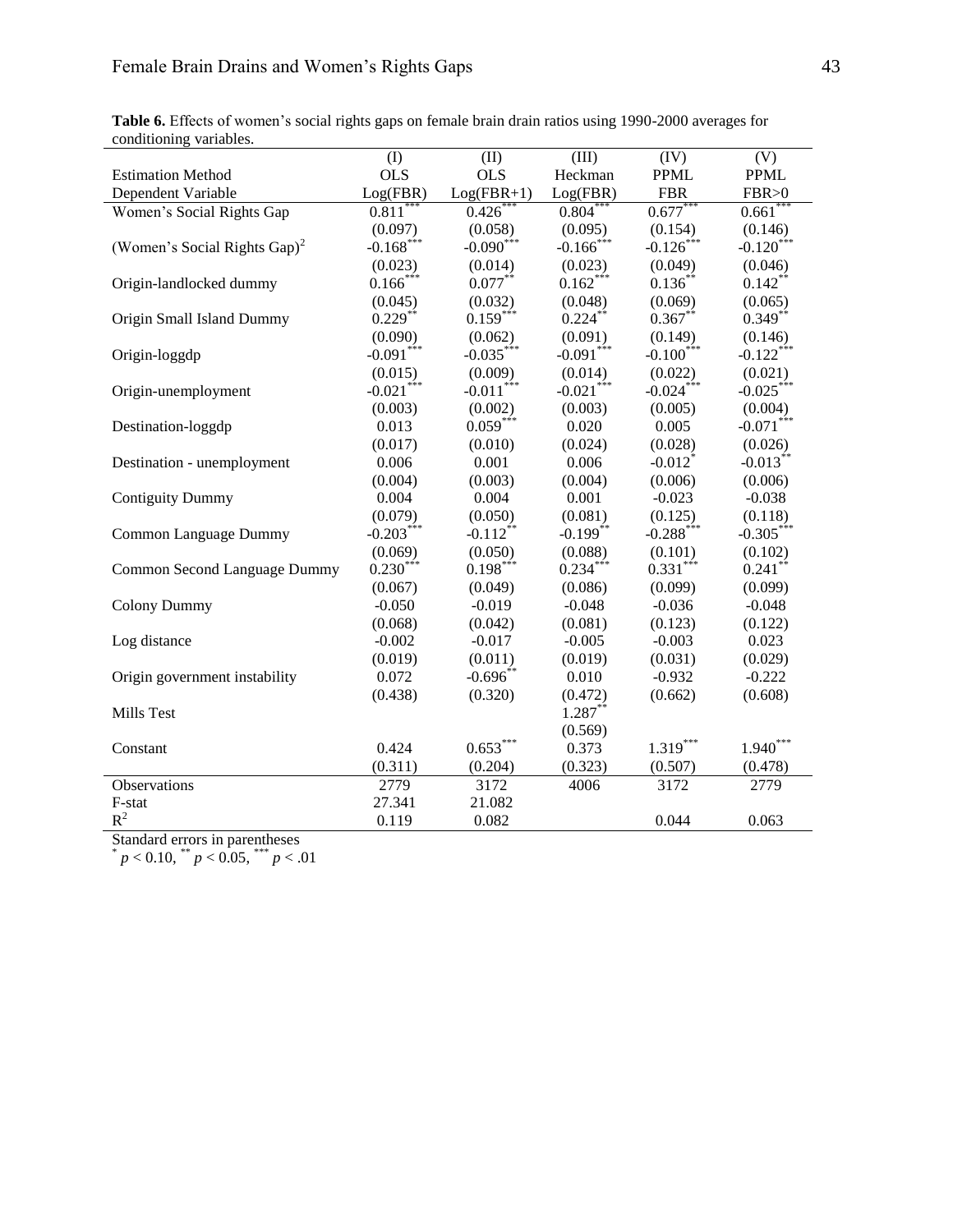| Table 7. Effects of women's political, economic, and social rights gaps on female brain drain ratios using 1990- |  |
|------------------------------------------------------------------------------------------------------------------|--|
| 2000 averages for conditioning variables.                                                                        |  |

|                                             | (I)                     | (II)                   | (III)                   | (IV)                  | (V)                   |
|---------------------------------------------|-------------------------|------------------------|-------------------------|-----------------------|-----------------------|
| <b>Estimation Method</b>                    | <b>OLS</b>              | <b>OLS</b>             | Heckman                 | <b>PPML</b>           | $\rm PPML$            |
| Dependent Variable                          | Log(FBR)                | $Log(FBR+1)$           | Log(FBR)                | <b>FBR</b>            | FBR > 0               |
|                                             |                         |                        |                         |                       |                       |
| Women's Political Rights Gap                | 0.571                   | $0.341$ <sup>*</sup>   | 0.579                   | 0.798                 | $0.715^{\degree}$     |
|                                             | (0.148)                 | (0.090)                | (0.147)                 | (0.229)               | (0.219)               |
| (Women's Political Rights Gap) <sup>2</sup> | $-0.178***$             | $-0.113***$            | $-0.181$ <sup>***</sup> | $-0.276***$           | $-0.242***$           |
|                                             | (0.037)                 | (0.023)                | (0.039)                 | (0.065)               | (0.061)               |
| Women's Economic Rights Gap                 | $1.177***$              | $0.789***$             | $1.176***$              | 0.292                 | $-0.133$              |
|                                             | (0.260)                 | (0.156)                | (0.247)                 | (0.534)               | (0.528)               |
| (Women's Economic Rights Gap) <sup>2</sup>  | $-0.268$ ***            | $-0.161$ ***           | $-0.268***$             | 0.003                 | 0.085                 |
|                                             | (0.076)                 | (0.047)                | (0.072)                 | (0.180)               | (0.177)<br>$0.427***$ |
| Women's Social Rights Gap                   | 0.172                   | 0.011                  | 0.172                   | 0.269                 |                       |
| (Women's Social Rights Gap) <sup>2</sup>    | (0.131)<br>$-0.042$     | (0.082)<br>$-0.012$    | (0.135)<br>$-0.042$     | (0.211)<br>$-0.048$   | (0.204)<br>$-0.071$   |
|                                             | (0.029)                 | (0.018)                | (0.030)                 | (0.053)               | (0.052)               |
| Origin-landlocked dummy                     | $0.114***$              | 0.047                  | $0.108***$              | 0.095                 | 0.105                 |
|                                             | (0.046)                 | (0.032)                | (0.050)                 | (0.074)               | (0.070)               |
| Origin small island dummy                   | $0.255***$              | $0.187***$             | $0.250***$              | $0.367**$             | $0.322***$            |
|                                             | (0.092)                 | (0.063)                | (0.092)                 | (0.152)               | (0.148)               |
| Origin-loggdp                               | $-0.068$ <sup>***</sup> | $-0.018$ <sup>*</sup>  | $-0.068$ ***            | $-0.083***$           | $-0.112***$           |
|                                             | (0.017)                 | (0.010)                | (0.016)                 | (0.024)               | (0.023)               |
| Origin-unemployment                         | $-0.025***$             | $-0.014***$            | $-0.025***$             | $-0.030***$           | $-0.029***$           |
|                                             | (0.003)                 | (0.002)                | (0.003)                 | (0.005)               | (0.005)               |
| Destination-loggdp                          | 0.006                   | $0.048***$             | 0.015                   | 0.004                 | $-0.062$ **           |
|                                             | (0.018)                 | (0.011)                | (0.024)                 | (0.029)               | (0.027)               |
| Destination - unemployment                  | 0.006                   | 0.003                  | 0.006                   | $-0.014$ <sup>*</sup> | $-0.017**$            |
|                                             | (0.004)                 | (0.003)                | (0.004)                 | (0.007)               | (0.007)               |
| Contiguity dummy                            | 0.018                   | $-0.019$               | 0.013                   | $-0.042$              | $-0.016$              |
|                                             | (0.080)                 | (0.051)                | (0.084)                 | (0.132)               | (0.124)               |
| Common first language dummy                 | $-0.198***$             | $-0.121$ <sup>**</sup> | $-0.194***$             | $-0.298***$           | $-0.296***$           |
|                                             | (0.071)                 | (0.052)                | (0.091)                 | (0.109)               | (0.110)               |
| Common second language dummy                | $0.221***$              | $0.191***$             | $0.227***$              | $0.337***$            | $0.251$ **            |
|                                             | (0.069)                 | (0.051)                | (0.089)                 | (0.105)               | (0.107)               |
| Colony dummy                                | $-0.032$                | $-0.006$               | $-0.029$                | $-0.005$              | $-0.019$              |
|                                             | (0.069)<br>0.002        | (0.043)<br>$-0.019$    | (0.083)<br>$-0.002$     | (0.128)<br>0.002      | (0.127)<br>0.033      |
| Log distance                                | (0.019)                 | (0.012)                | (0.020)                 | (0.032)               | (0.031)               |
| Origin government instability               | 0.498                   | $-0.555$ <sup>*</sup>  | 0.408                   | $-0.805$              | $-0.017$              |
|                                             | (0.456)                 | (0.334)                | (0.498)                 | (0.679)               | (0.626)               |
| Mills Test                                  |                         |                        | $1.679***$              |                       |                       |
|                                             |                         |                        | (0.589)                 |                       |                       |
| Constant                                    | $-0.594$ <sup>*</sup>   | 0.093                  | $-0.660$ <sup>*</sup>   | 0.717                 | $1.497***$            |
|                                             | (0.347)                 | (0.219)                | (0.355)                 | (0.555)               | (0.526)               |
| Observations                                | 2617                    | 2970                   | 3733                    | 2970                  | 2617                  |
| F-stat                                      | 22.724                  | 20.832                 |                         |                       |                       |
| $R^2$                                       | 0.138                   | 0.107                  |                         | 0.054                 | 0.070                 |

*t* statistics in parentheses<br>  $p < 0.10$ ,  $^{**} p < 0.05$ ,  $^{***} p < .01$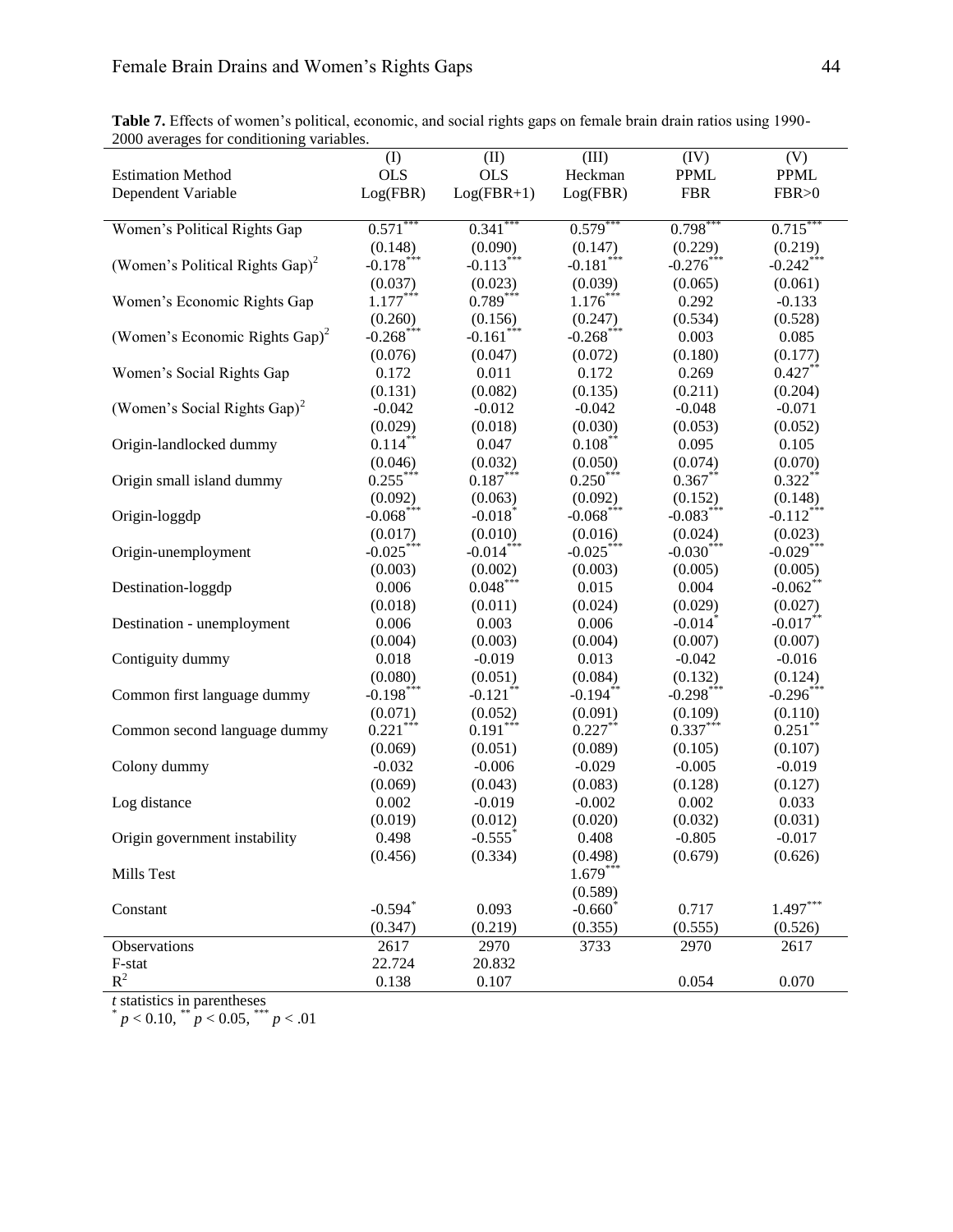| Asia and the Middle East |                  | Latin America      | Sub-Saharan Africa       |              | Western Democracies and Former Soviet Union |                      |
|--------------------------|------------------|--------------------|--------------------------|--------------|---------------------------------------------|----------------------|
| Afghanistan              | Oman             | Argentina          | Angola                   | Mauritania   | Albania                                     | Kazakhstan           |
| Algeria                  | Pakistan         | <b>Bahamas</b>     | Benin                    | Mauritius    | Andorra                                     | Kyrgyzstan           |
| Bahrain                  | Papua New Guinea | <b>Barbados</b>    | Botswana                 | Mozambique   | Armenia                                     | Latvia               |
| Bangladesh               | Philippines      | <b>Belize</b>      | <b>Burkina Faso</b>      | Namibia      | Australia                                   | Liechtenstein        |
| Bhutan                   | Qatar            | Bolivia            | Burundi                  | Niger        | Austria                                     | Lithuania            |
| <b>Brunei</b>            | Saudi Arabia     | <b>Brazil</b>      | Cameroon                 | Nigeria      | Azerbaijan                                  | Luxembourg           |
| Burma                    | Singapore        | Chile              | Cape Verde               | Rwanda       | <b>Belarus</b>                              | Macedonia            |
| Cambodia                 | Solomon Islands  | Colombia           | Central African Rep.     | Senegal      | Belgium                                     | Malta                |
| China                    | South Korea      | Costa Rica         | Chad                     | Sierra Leone | Bosnia                                      | Moldova              |
| Egypt                    | Sri Lanka        | Cuba               | Comoros                  | Somalia      | Bulgaria                                    | Netherlands          |
| Fiji                     | Syria            | Dominican Republic | Congo-Brazzaville        | South Africa | Canada                                      | New Zealand          |
| India                    | Taiwan           | Ecuador            | Djibouti                 | Sudan        | Croatia                                     | Norway               |
| Indonesia                | Thailand         | El Salvador        | <b>Equatorial Guinea</b> | Swaziland    | Cyprus                                      | Poland               |
| Iran                     | Timor            | Guatemala          | Eritrea                  | Tanzania     | Czech Rep (C-Slv.)                          | Portugal             |
| Iraq                     | Tunisia          | Guyana             | Ethiopia                 | Togo         | Denmark                                     | Romania              |
| Israel                   | Turkey           | Haiti              | Gabon                    | Uganda       | Estonia                                     | Russia               |
| Japan                    | <b>UAE</b>       | Honduras           | Gambia                   | Zaire        | Finland                                     | Slovakia             |
| Jordan                   | Vanuatu          | Jamaica            | Ghana                    | Zambia       | France                                      | Slovenia             |
| Kuwait                   | Vietnam          | Mexico             | Guinea                   | Zimbabwe     | Georgia                                     | Spain                |
| Laos                     | Western Sahara   | Nicaragua          | Guinea Bissau            |              | Germany                                     | Sweden               |
| Lebanon                  | Yemen            | Panama             | <b>Ivory Coast</b>       |              | Greece                                      | Switzerland          |
| Libya                    |                  | Paraguay           | Kenya                    |              | Hungary                                     | Tajikistan           |
| Malaysia                 |                  | Peru               | Lesotho                  |              | Iceland                                     | Turkmenistan         |
| Maldives                 |                  | Suriname           | Liberia                  |              | Ireland                                     | <b>UK</b>            |
| Mongolia                 |                  | Trinidad & Tobago  | Madagascar               |              | Italy                                       | Ukraine              |
| Morocco                  |                  | Uruguay            | Malawi                   |              |                                             | <b>United States</b> |
| Nepal                    |                  | Venezuela          | Mali                     |              |                                             | Uzbekistan           |

Table 8. Categorization of countries into four "nests".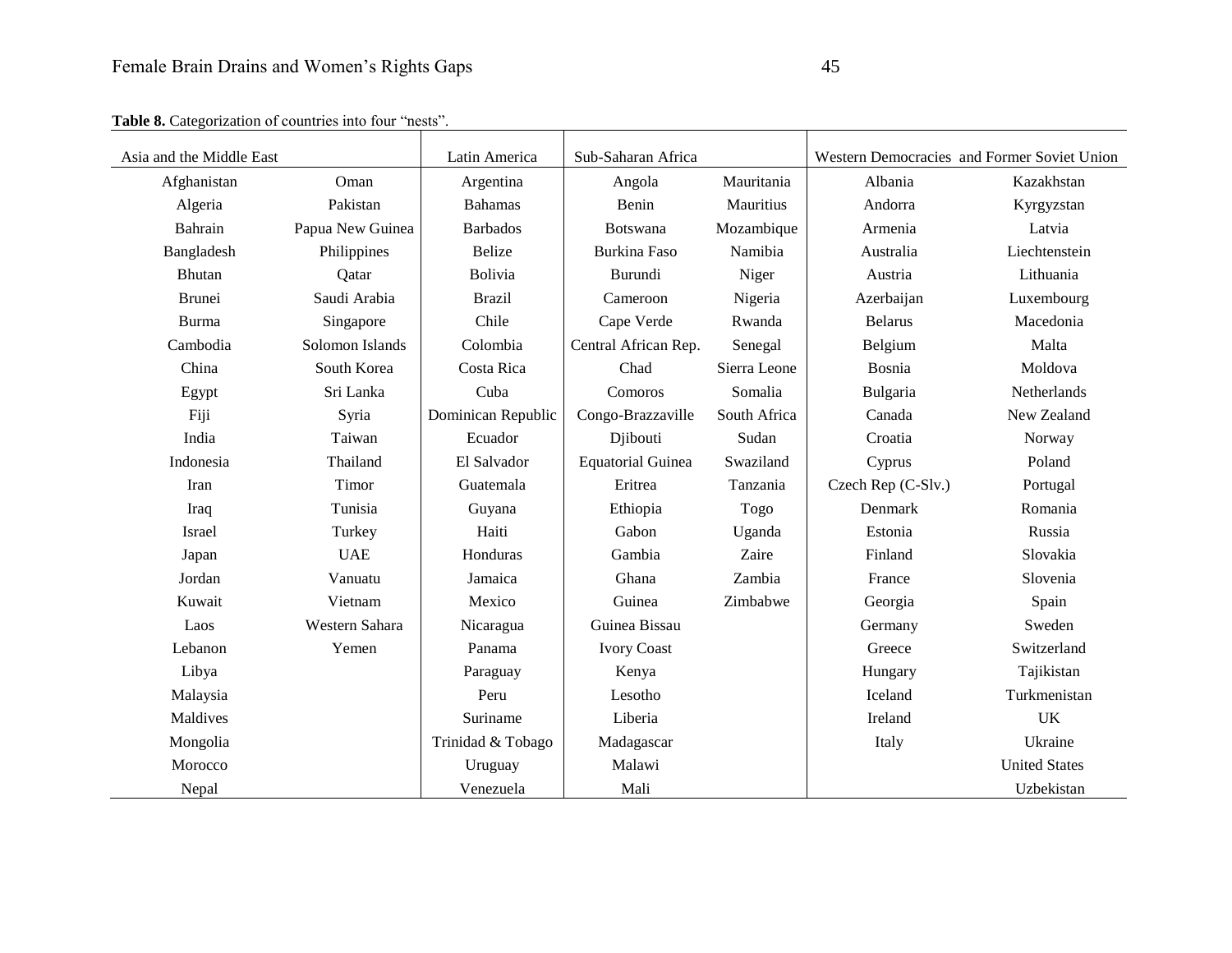|                                                                           | $\rm (I)$             | (II)                          | (III)       | (IV)        |
|---------------------------------------------------------------------------|-----------------------|-------------------------------|-------------|-------------|
| <b>Estimation Method</b>                                                  | <b>PPML</b>           | <b>PPML</b>                   | <b>PPML</b> | <b>PPML</b> |
| Dependent Variable                                                        | <b>FBR</b>            | <b>FBR</b>                    | <b>FBR</b>  | <b>FBR</b>  |
| Women's Rights Gap                                                        | $1.790**$             |                               |             |             |
|                                                                           | (0.859)               |                               |             |             |
| (Women's Rights Gap)2                                                     | $-0.222$ <sup>*</sup> |                               |             |             |
|                                                                           | (0.109)               |                               |             |             |
| Women's economic Rights Gap                                               |                       | $3.182***$                    |             |             |
|                                                                           |                       | (1.539)                       |             |             |
| (Women's economic Rights Gap) <sup>2</sup>                                |                       | $-0.364$ <sup>*</sup>         |             |             |
|                                                                           |                       | (0.208)                       |             |             |
| Women's Social Rights Gap                                                 |                       |                               | 0.589       |             |
|                                                                           |                       |                               | (0.585)     |             |
| (Women's Social Rights Gap) <sup>2</sup>                                  |                       |                               | $-0.016$    |             |
|                                                                           |                       |                               | (0.071)     |             |
| Women's Political Rights Gap                                              |                       |                               |             | 2.444       |
|                                                                           |                       |                               |             | (2.133)     |
| (Women's Political Rights Gap) <sup>2</sup>                               |                       |                               |             | $-0.674$    |
|                                                                           |                       |                               |             | (0.453)     |
| Common first language dummy                                               | 0.031                 | $-0.037$                      | 0.015       | 0.019       |
|                                                                           | (0.087)               | (0.084)                       | (0.085)     | (0.085)     |
| Colony dummy                                                              | $-0.034$              | $-0.000$                      | $-0.004$    | $-0.006$    |
|                                                                           | (0.094)               | (0.090)                       | (0.091)     | (0.091)     |
| Log distance                                                              | $-0.071$ <sup>*</sup> | $-0.077$ *                    | $-0.040$    | $-0.080^*$  |
|                                                                           | (0.043)               | (0.041)                       | (0.043)     | (0.042)     |
| Origin fixed effect                                                       | Yes                   | Yes                           | Yes         | Yes         |
|                                                                           |                       |                               |             |             |
| Destination fixed effect                                                  | Yes                   | Yes                           | Yes         | Yes         |
|                                                                           |                       |                               |             |             |
| Origin nest fixed effect                                                  | Yes                   | Yes                           | Yes         | Yes         |
|                                                                           |                       |                               |             |             |
| Constant                                                                  | $-2.850**$            | $-1.667$                      | $-0.111$    | $-4.008$ ** |
|                                                                           | (1.236)               | (1.302)                       | (2.709)     | (1.651)     |
| Observations                                                              | 3128                  | 3354                          | 3171        | 3340        |
|                                                                           |                       |                               |             |             |
| $R^2$                                                                     | 0.430                 | 0.422                         | 0.418       | 0.426       |
| $\mathbf{M}$ and $\mathbf{M}$ and $\mathbf{M}$ and $\mathbf{M}$<br>(1, 1) | $0.10$ **             | $.005$ <sup>***</sup><br>. 01 |             |             |

**Table 9-** Effects of comprehensive women's rights gap as well as political, economic, and social rights gaps on female brain drain ratios controlling for multilateral resistance.

Note: Standard errors in parentheses.  $p < 0.10$ ,  $\binom{n}{p} < 0.05$ ,  $\binom{n}{p} < 0.01$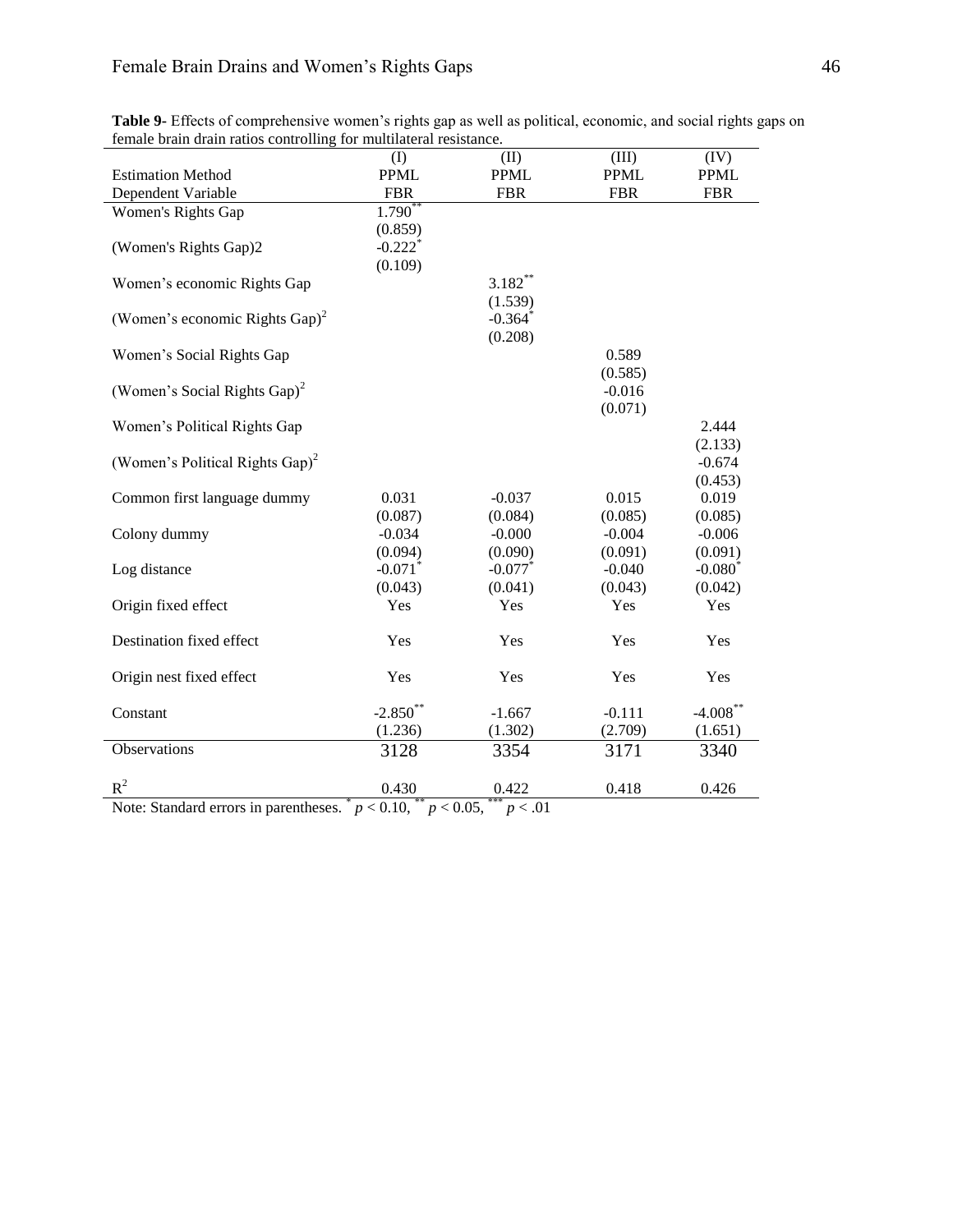## **Appendix**

| <b>rapic Ar-</b> Effects of women's rights gap on female brain urain ratio. | (I)                     | (II)         | (III)       | (IV)                  | (V)                   |
|-----------------------------------------------------------------------------|-------------------------|--------------|-------------|-----------------------|-----------------------|
| <b>Estimation Method</b>                                                    | <b>OLS</b>              | <b>OLS</b>   | Heckman     | <b>PPML</b>           | <b>PPML</b>           |
| Dependent Variable                                                          | Log(FBR)                | $Log(FBR+1)$ | Log(FBR)    | <b>FBR</b>            | FBR > 0               |
| Women's Rights Gap                                                          | $0.084*$                | $0.047**$    | 0.084       | 0.093                 | 0.082                 |
|                                                                             | (0.010)                 | (0.005)      | (0.009)     | (0.014)               | (0.014)               |
| (Women's Rights Gap)2                                                       | $-0.007***$             | $-0.004***$  | $-0.007***$ | $-0.009$ <sup>*</sup> | $-0.006$              |
|                                                                             | (0.002)                 | (0.001)      | (0.002)     | (0.005)               | (0.004)               |
| Origin-landlocked dummy                                                     | $0.127***$              | $0.060*$     | $0.123***$  | 0.107                 | 0.104                 |
|                                                                             | (0.046)                 | (0.032)      | (0.049)     | (0.074)               | (0.070)               |
| Origin small island dummy                                                   | $0.222$ **              | $0.158***$   | $0.217***$  | $0.350^{**}$          | $0.335***$            |
|                                                                             | (0.090)                 | (0.062)      | (0.092)     | (0.147)               | (0.145)               |
| Origin-loggdp                                                               | $-0.091***$             | $-0.034***$  | $-0.091***$ | $-0.102***$           | $-0.127***$           |
|                                                                             | (0.016)                 | (0.010)      | (0.015)     | (0.022)               | (0.022)               |
| Origin-unemployment                                                         | $-0.023***$             | $-0.013***$  | $-0.023***$ | $-0.027***$           | $-0.027***$           |
|                                                                             | (0.003)                 | (0.002)      | (0.003)     | (0.005)               | (0.005)               |
| Destination-loggdp                                                          | 0.023                   | $0.060***$   | 0.031       | 0.010                 | $-0.061$ *            |
|                                                                             | (0.017)                 | (0.011)      | (0.024)     | (0.030)               | (0.028)               |
| Destination - unemployment                                                  | 0.004                   | 0.001        | 0.004       | $-0.015***$           | $-0.015***$           |
|                                                                             | (0.004)                 | (0.003)      | (0.004)     | (0.006)               | (0.006)               |
| Contiguity dummy                                                            | 0.017                   | $-0.016$     | 0.013       | $-0.044$              | $-0.022$              |
|                                                                             | $(0.081)$<br>-0.191***  | (0.051)      | (0.084)     | (0.132)               | (0.124)               |
| Common first language dummy                                                 |                         | $-0.117***$  | $-0.187**$  | $-0.265$ **           | $-0.258$ <sup>*</sup> |
|                                                                             | $(0.072)$<br>$0.211***$ | (0.052)      | (0.091)     | (0.108)               | (0.111)               |
| Common second language dummy                                                |                         | $0.189***$   | $0.216***$  | $0.297***$            | $0.198*$              |
|                                                                             | (0.070)                 | (0.051)      | (0.089)     | (0.105)               | (0.107)               |
| Colony dummy                                                                | $-0.037$                | $-0.009$     | $-0.034$    | $-0.002$              | $-0.014$              |
|                                                                             | (0.070)                 | (0.044)      | (0.084)     | (0.129)               | (0.127)               |
| Log distance                                                                | 0.010                   | $-0.014$     | 0.007       | 0.009                 | 0.038                 |
|                                                                             | (0.019)                 | (0.012)      | (0.020)     | (0.032)               | (0.031)               |
| Origin government instability                                               | 0.201                   | $-0.767**$   | 0.121       | $-1.048$              | $-0.231$              |
|                                                                             | (0.446)                 | (0.327)      | (0.494)     | (0.658)               | (0.610)               |
| Mills Test                                                                  |                         |              | $1.660***$  |                       |                       |
|                                                                             |                         |              | (0.614)     |                       |                       |
| Constant                                                                    | $0.914***$              | $1.014***$   | $0.855***$  | $1.872***$            | $2.390***$            |
|                                                                             | (0.309)                 | (0.201)      | (0.329)     | (0.484)               | (0.463)               |
| Observations                                                                | 2617                    | 2970         | 3713        | 2970                  | 2617                  |
| ${\bf F}$                                                                   | 25.625                  | 23.618       |             |                       |                       |
| $\mathbb{R}^2$                                                              | 0.125                   | 0.093        |             | 0.049                 | 0.063                 |

Note: Standard errors in parentheses.  $p < 0.10$ ,  $\binom{n}{p} < 0.05$ ,  $\binom{n}{p} < 0.01$ 

Women's rights gap here is defined as the subtraction of the women's rights levels in origin from the women's rights levels in destination.